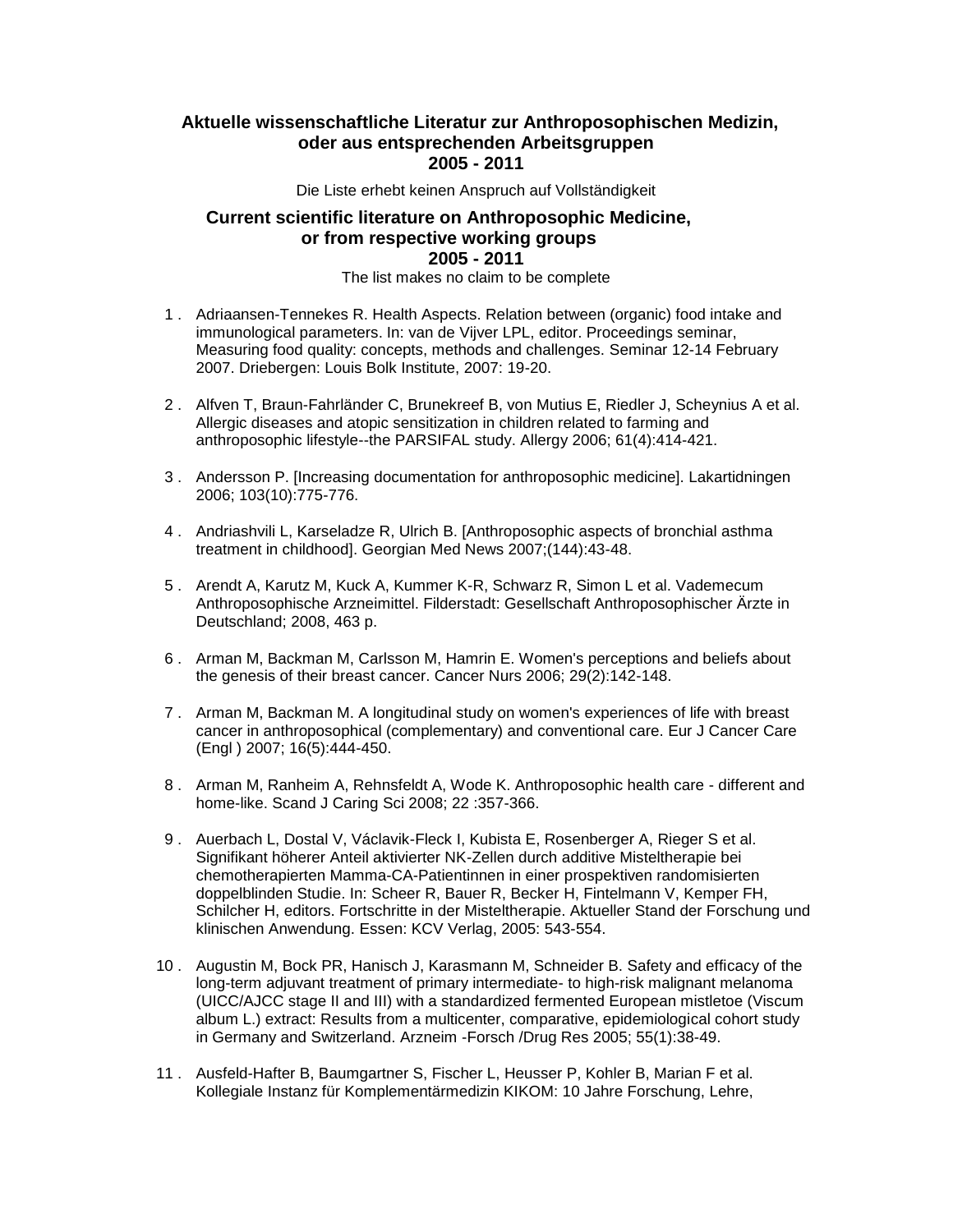Dienstleistung 1995-2005. In: Albrecht H, Frühwald M, editors. Jahrbuch Band 13 (2006) Karl und Veronica Carstens-Stiftung. Essen: KVC Verlag, 2007: 119-168.

- 12 . Baars E. De bijdrage van de antroposofische eerstelijnszorg aan de vermindering van de 'Burden of disease' in Nederland. Een explorerende pilotstudy. Driebergen: Louis Bolk Instituut; 2005
- 13 . Baars E, (Hrsg.). Goede zorg. Ethische en methodische aspecten. Een antroposofische benadering van kinder- en jeugdpsychiatrie en zorg voor mensen met ontwikkelingsproblemen. Zeist: Uitgeverij Christofoor; 2005
- 14 . Baars E. De bijdrage de antroposofische eerstelijnszorg aan de vermindering van de 'Burden of disease' in Nederland. Een explorerende pilotstudy. Tijdschrift Antroposofische Geneeskunst 2005; 35:26-29.
- 15 . Baars E, van der Bie G, Blomaard P, Bos A, Huber M, Schoorel E. Het vraagstuk van Imaginatie, Inspiratie en Intuïtie. Het wat, hoe en waarom van geesteswetenschappelijk onderzoek. Driebergen: Louis Bolk Instituut; 2006
- 16 . Baars E, Baars T. Towards a philosophical underpinning of the holistic concept of integrity of organisms within organic agriculture. NJAS Wageningen journal of life sciences 2007; 54(4):463-477.
- 17 . Baars E, Hassink J, Elings M. Monitoring patient progress at healthcare farm 'The Hoge Born: preliminary results from the first phase. In: Braastad BO, Hauge H, editors. Book of abstracts of the COST Action 866 conference 'Green care in agriculture: health effects, economics and policies. 2007: 32.
- 18 . Baars E, Bloksma J. Verschuivende paradigma's binnen Landbouw & Zorg. Zorg voor gehelen en samenhangen. Driebergen: Louis Bolk Instituut; 2008
- 19 . Baars E, Koster E. Het ontwikkelen van practice-based evidence: hoe diagnosticeren, sturen en evalueren antroposofische gezondheidszorgwerkers in de praktijk? In: Baars EW, Van de Bie GH, editors. Praktijkonderzoek in de Antroposofische Gezondheidszorg 2008. Eerste stappen in de ontwikkeling van: practice-based evidence, ondersteuning in de therapeutische besluitvorming en evalueren van kwaliteit en effect. Leiden: Hogeschool Leiden, 2008: 32-49.
- 20 . Baars E. The anthroposophic treatment of seasonal allergic rhinitis: Rationale, treatment approaches and health-promoting effects. European Journal of Integrative Medicine 2008; 1:34.
- 21 . Baars E, van der Bie G, (eds.). Praktijkonderzoek in de Antroposofische Gezondheidszorg 2008. Eerste stappen in de ontwikkeling van: practice-based evidence, ondersteuning in de therapeutische besluitvorming en evalueren van kwaliteit en effect. Leiden: Hogeschool Leiden; 2008
- 22 . Baars E, Elings M, Hassink J. De Hoge Born verbindt. Kwaliteiten en effecten van zorgboerderij De Hoge Born. 2009. Wageningen, Wageningen UR.
- 23 . Baars E, Ponstein A, Niemeijer M, van der Bie G. Antroposofische, individugeoriënteerde zorgprogramma's: waarom, hoe en wat? In: Baars EW, van der Bie GH, editors. Praktijkonderzoek in de Antroposofische Gezondheidszorg 2009. Op weg naar een professionele individugeoriënteerde gezondheidszorg. Welke vaardigheden en innovaties moeten ontwikkeld worden? Leiden: Hogeschool Leiden, 2009: 85-98.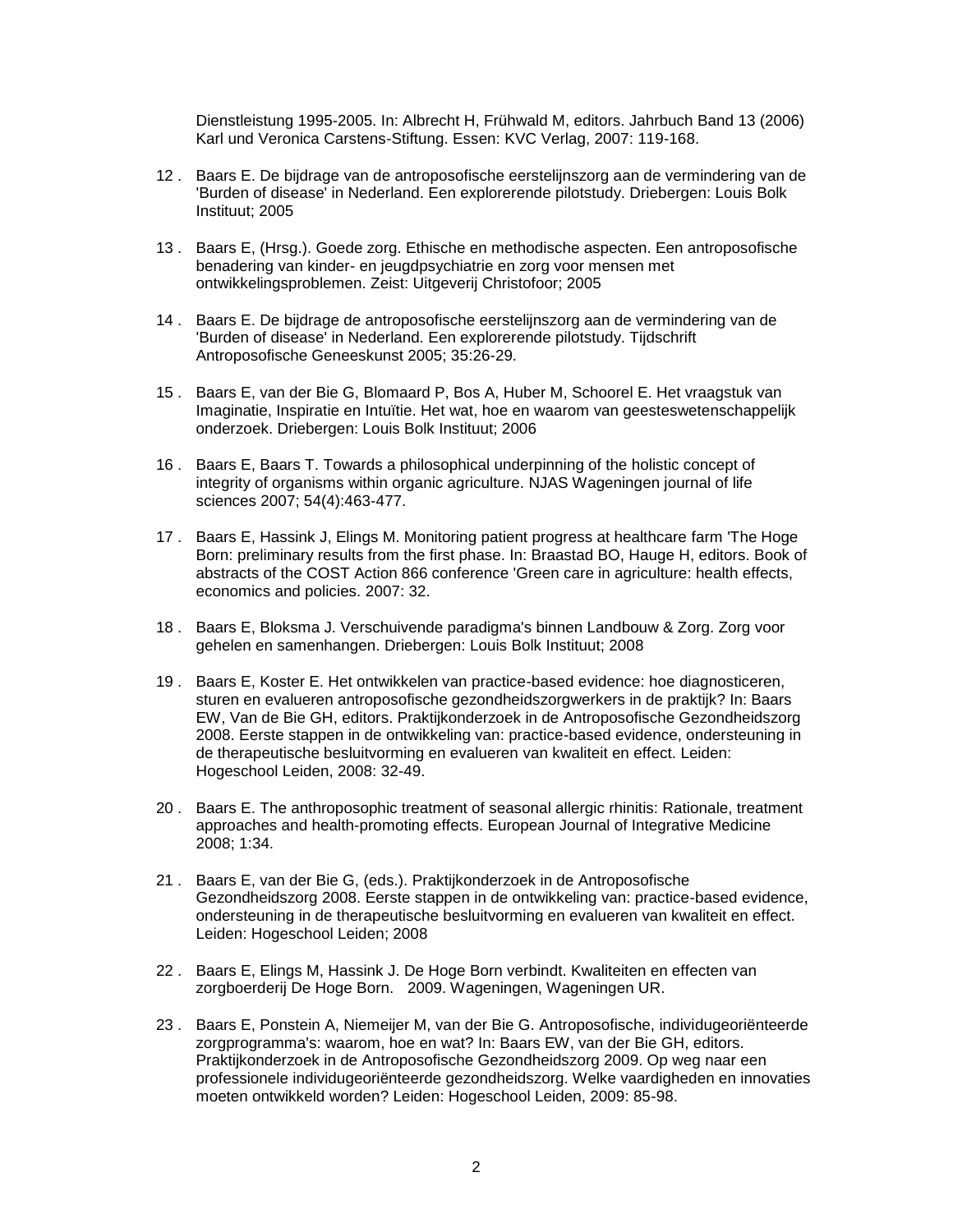- 24 . Baars E, van der Bie G, (eds.). Praktijkonderzoek in de Antroposofische Gezondheidszorg 2009. Op weg naar een professionele individugeoriënteerde gezondheidszorg! Welke vaardigheden en innovaties moeten ontwikkeld worden? Leiden: Hogeschool Leiden; 2009
- 25 . Baars E, Jong M, Savelkoul M, Savelkoul H. Citrus/Cydonia comp. for seasonal allergic rhinitis: A randomized study to compare treatment effects of the subcutaneous and the nasal routes of administration. European Journal of Integrative Medicine 2009; 1(4):193.
- 26 . Baars E, Rutten G. Handleiding ontwikkelen Zorgprogramma's binnen de Antroposofische Gezondheidszorg. 2010. Leiden, Hogeschool Leiden.
- 27 . Baars E. Epidemiologisch bewijs (Evidence) gewogen. Weleda Artsen Forum 2010; 49:6-7.
- 28 . Baars E, van der Bie G, Koster E, Damen O, Uitgeest W. Über die Bildnatur des Menschen und des therapeutischen Mittels. In: Sinapius P, Wendlandt-Baumeister M, Niemann A, Bolle R, editors. Bildtheorie und Bildpraxis in der Kunsttherapie. Wissenschaftliche Grundlagen der Kunsttherapie/ Band 3. Frankfurt am Main: Peter Lang, 2010: 81-89.
- 29 . Baars E, Koster E. Kind in Beeld. Klantervaringen met het Kindertherapeuticum in de periode 2005 - 2009. In vergelijking met klantervaringen in de periodes 1996 - 1999 en 2000 - 2004. 2010. Leiden, Hogeschool Leiden.
- 30 . Baars E. The benefits of homeopathy and anthroposophic medicine for healthy ageing. ECHAMP Newsletter 2011.
- 31 . Baars E, Jong MC, Boers I, Nierop AFM, Savelkoul HFJ. Towards a systems biology orientated model of treatment-related immunological changes in seasonal allergic rhinitis. European Journal of Integrative Medicine. Journal of Integrative Medicine 2011; 2(4):177.
- 32 . Baars EW, Adriaansen-Tennekes R, Eikmans KJ. Safety of homeopathic injectables for subcutaneous administration as used in Homeopathic and Anthroposphic Medicine. A documentation of the experience of prescribing practitioners. J Altern Complement Med 2005; 11(4):609-616.
- 33 . Baars EW, Adriaansen-Tennekes R, Eikmans KJL. Sicherheit von homöopathischen Präparaten zur subkutanen Injektion. Merkurstab 2006; 59(1):12-17.
- 34 . Baars EW. Health by self-regulation: Towards an evidence-based fundamental concept for science and practice of integrative medicine. European Journal of Integrative Medicine 2008; 1(34).
- 35 . Baars EW. Heilpädagogik als angewandte Erfahrungwissenschaft. In: Grimm R, Kaschubowski G, editors. Kompendium der Anthroposophische Heilpädagogik. München: Ernst Reinhardt Verlag, 2008: 85-104.
- 36 . Baars EW, Savelkoul HFJ. Citrus/Cydonia Comp. Can Restore the Immunological Balance in Seasonal Allergic Rhinitis-Related Immunological Parameters In Vitro. Mediators of Inflammation 2008; 2008.
- 37 . Baars EW. Antroposofische gezondheidszorg. De professionele ambachtelijkheid van gezondheid bevorderen. Amsterdam: Uitgeverij SWP; 2008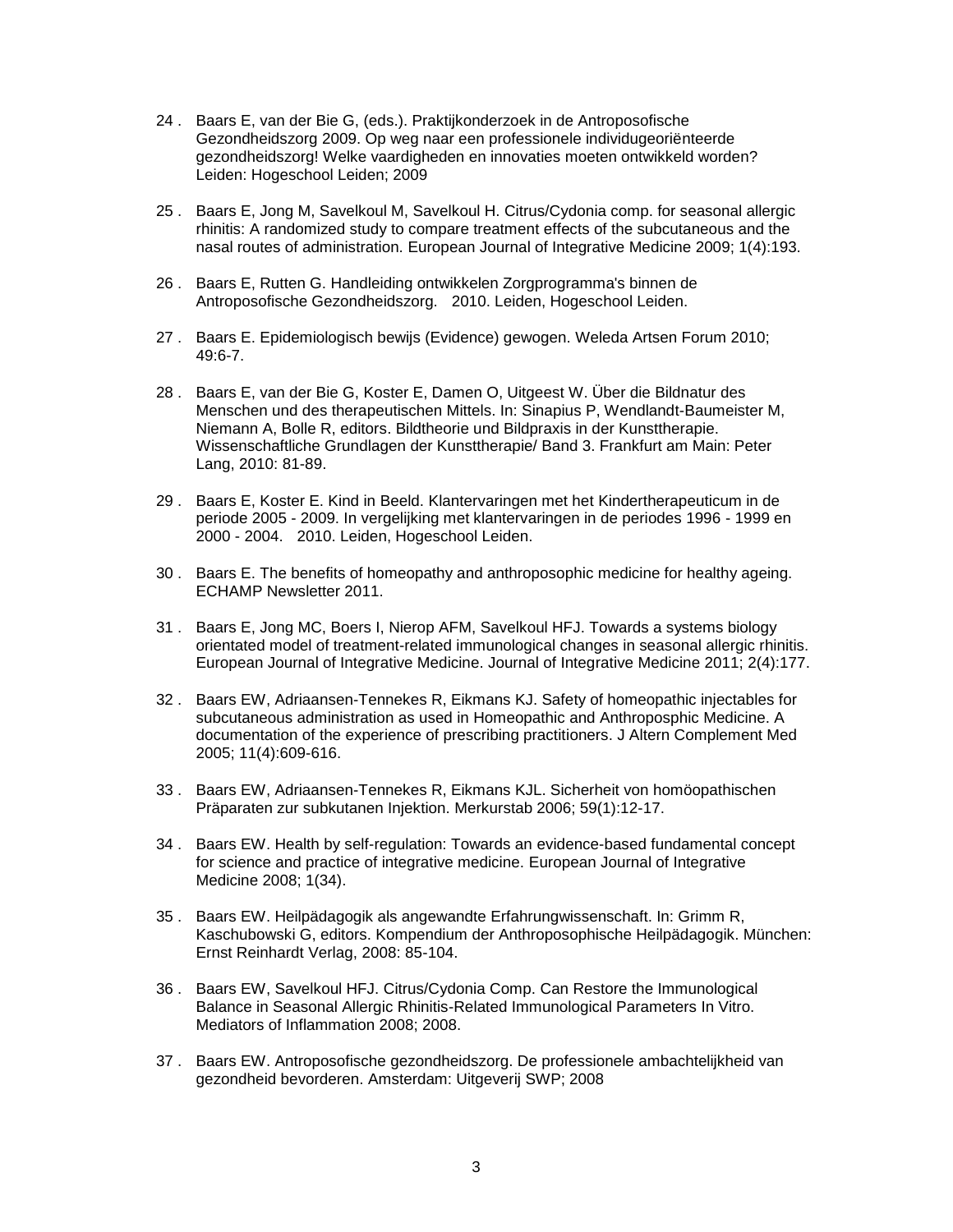- 38 . Baars EW. De betekenis van het mechanistisch en holistisch mensbeeld voor techniekontwikkeling. Een reflectie vanuit antroposofisch perspectief. In: Van Well M, editor. Deus et Machina. De verwevenheid van technologie en religie. Den Haag: 2008: 216-221.
- 39 . Baars EW, Gans S, Ellis EL. The effect of hepar magnesium on seasonal fatigue symptoms: a pilot study. J Altern Complement Med 2008; 14(4):395-402.
- 40 . Baars EW, Ellis EL. The effect of Hepar Magnesium D10 on fibromyalgia syndrome: A pilot study. Journal of Integrative Medicine 2010; 2:15-21.
- 41 . Baars EW, van Vliet M, Jong M. Expert report on the compatibility of Hepar Magnesium D10 Amp. (i.v.). 2010. Driebergen, Louis Bolk Instituut.
- 42 . Baars EW. Professioneel preventief en curatief gezondheid bevorderen. In: Aalders, editor. Duurzame gezondheidszorg. Visies en praktijkervaringen. Zeist: Christofoor, 2011: 77-98.
- 43 . Baars EW, Jong M, Nierop AFM, Boers I, Savelkoul HFJ. Citrus/Cydonia compositum subcutaneous injections versus nasal spray for seasonal allergic rhinitis: A randomized controlled trial on efficacy and safety. International Scholarly Research Network ISRN Allergy 2011.
- 44 . Baars T, Adriaansen R, Huber M, Wohlers J. Milchqualität und menschliche Gesundheit, Gibt es Unterschiede in der Erzeugung? Lebendige Erde 2005; 6:42-45.
- 45 . Bachmann S, Längler A. Hausmittel in der modernen Medizin. München: Urban und Fischer; 2005
- 46 . Bar-Sela G, Gershony A, Haim N. [Mistletoe (Viscum album) preparations: an optional drug for cancer patients]? Harefuah 2006; 145(1):42-6, 77.
- 47 . Bar-Sela G, Goldberg H, Beck D, Amit A, Kuten A. Reducing malignant ascites accumulation by repeated intraperitoneal administrations of a VISCUM ALBUM extract. Anticancer Res 2006; 26(1):709-713.
- 48 . Bar-Sela G, Atid L, Danos S, Gabay N, Epelbaum R. Art therapy improved depression and influenced fatigue levels in cancer patients on chemotherapy. Psychooncology 2007; 16(11):980-984.
- 49 . Baumgartner-Durrer T, Baumgartner S, Heusser P. Eurythmische Bildekraftfelder: ätherisch-energetische Wirkungen auf Lebewesen. Auftakt 2007; Sonderdruck:1-12.
- 50 . Baumgartner S, Flückiger H, Jäggy C, Schaller G, Shah-Rossi D, Urech K. Untersuchungen des Iscador-Maschinenprozesses in Modellsystemen der Zytotoxikologie und Phytopathologien. In: Scheer R, Bauer R, Becker H, Fintelmann V, Kemper FH, Schilcher H, editors. Fortschritte in der Misteltherapie. Aktueller Stand der Forschung und klinischen Anwendung. Essen: KCV Verlag, 2005: 169-179.
- 51 . Baumgartner S, Guggisberg AG. Kommentar zu: Basophilendegranulation, dritter Akt: Homöopathie und Basophilenreaktion - weniger klar, als manche das gerne hätten. Belon B. et al. Inflamm Res 2004;53:181-188. Forsch Komplementärmed Klass Naturheilkd 2005; 12(1):52-54.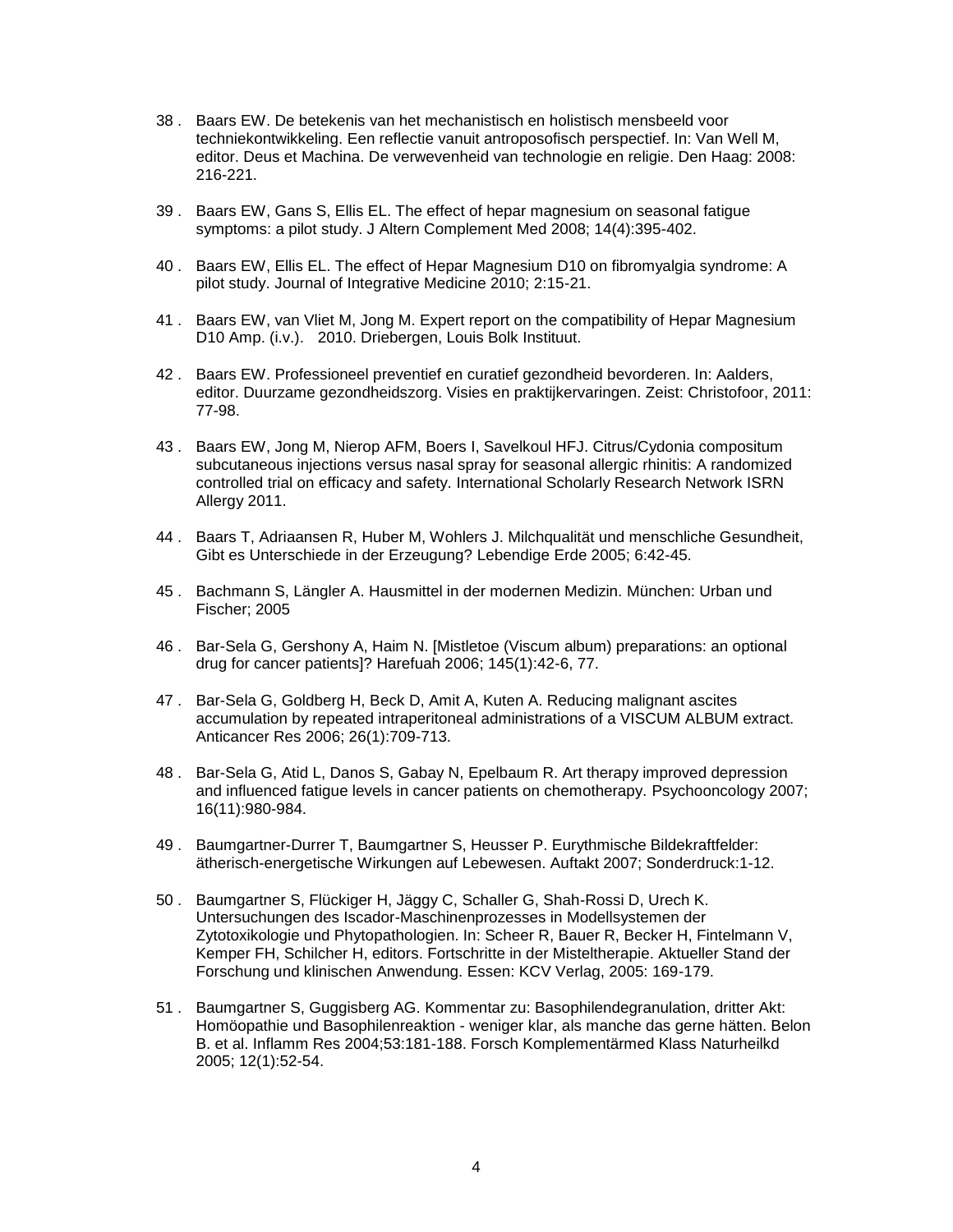- 52 . Baumgartner S. Reproductions and reproducibility in homeopathy: dogma or tool? J Altern Complement Med 2005; 11(5):771-772.
- 53 . Baumgartner S. Steigerung der protektiven Wirkung von Mistelextrakten durch den Iscador-Maschinenprozess. Mistilteinn 2006; 7:48-59.
- 54 . Baumgartner S, Shah D, Schaller J, Kämpfer U, Thurneysen A, Heusser P. Reproducibility of dwarf pea shoot growth stimulation by homeopathic potencies of gibberellic acid. Complement Ther Med 2008; 16:183-191.
- 55 . Baumgartner S, Wolf M, Skrabal P, Bangerter F, Heusser P, Thurneysen A et al. High-field 1H T1 and T2 NMR relaxation time measurements of H2O in homeopathic preparations of quartz, sulfur, and copper sulfate. Naturwissenschaften 2009; 96:1079-1089.
- 56 . Bäumler S. Die Wirkung der Mistel bei degenerativen Erkrankungen des Bewegungsapparates - eine prospektive Falldokumentation [Effects of mistletoe therapy in degenerative joint diseases - a prospective case series]. Komplement Integr Med 2008; 49:31-37.
- 57 . Ben-Arye E, Schiff E, Golan O. Ethical issues in integrative oncology. Hematol Oncol Clin North Am 2008; 22(4):737-53, x.
- 58 . Bertschi I, Collomb M, Rist L, Eberhard P, Sieber R, Butikofer U et al. Maternal dietary Alpine butter intake affects human milk: fatty acids and conjugated linoleic acid isomers. Lipids 2005; 40(6):581-587.
- 59 . Betti L. A Biostatistical Insight into the As2O3 High Dilution Effects on the Rate and Variability of Wheat Seedling Growth. Forsch Komplementärmed Klass Naturheilkd 2005; 12:277-283.
- 60 . Betti L, Trebbi G, Nani D, Majewsky V, Scherr C, Jäger T et al. Models with Plants, Microorganisms and Viruses for Basic Research in Homeopathy. In: Bonamin LV, editor. Signals and Images. Heidelberg: Springer, 2008: 97-111.
- 61 . Betti L, Trebbi G, Nani D, Majewsky V, Scherr C, Jäger T et al. Homeopathy and Plants: The State of the Art. Il medico Omeopata 2008; 13:28-33.
- 62 . Beuth J, Ko HL, Schneider H, Tawadros S, Kasper HU, Zimst H et al. Intratumoral application of standardized mistletoe extracts down regulates tumor weight via decreased cell proliferation, increased apoptosis and necrosis in a murine model. Anticancer Res 2006; 26:4451-4456.
- 63 . Beuth J, Borchard U, Fintelmann V, Matthes H, Gerber WD, Giebel W et al. Die Misteltherapie an der Schnittstelle zur konventionellen Therapie. Praxis Magazin 2007;(12):13-15.
- 64 . Beuth J, Schierholz J, Schneider B. Safety and efficacy of treatment of breast cancer patients with standardized mistletoe extract: A controlled multicenter comparative cohort study. Phytomedicine 2007; 14(VII):39.
- 65 . Beuth J, Schierholz JM. Evidence-based complementary oncology. Innovative approaches to optimize standard therapy strategies. In Vivo 2007; 21:423-428.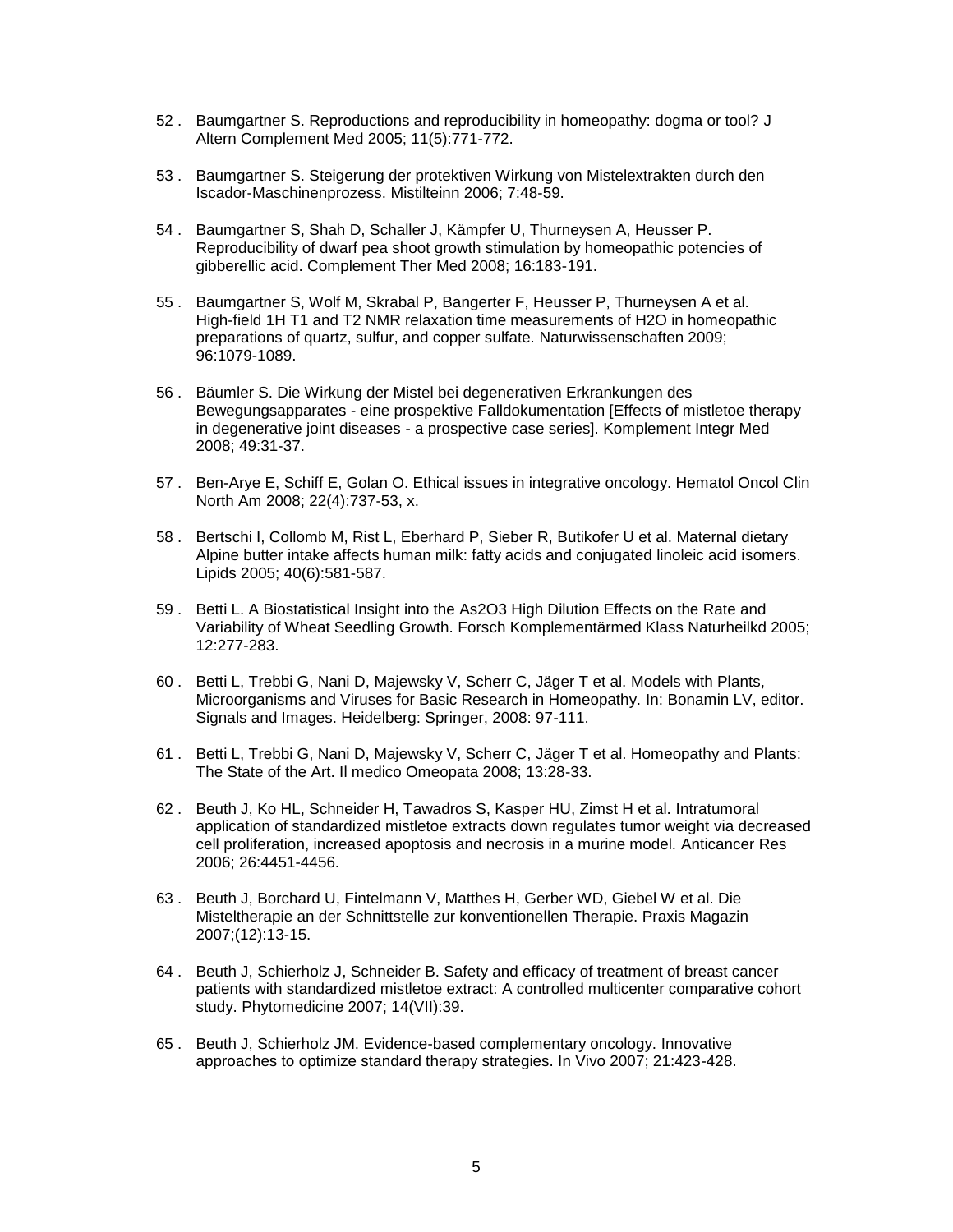- 66 . Beuth J, Kelter G, Fischer IU, Schierholz JM, Schlodder D. Tumorwachstumsstimulation durch Mistelpräparate? Fakten und Artefakte. [Do mistletoe extracts stimulate tumour growth? Facts and artefacts]. Dtsch Zschr Onkol 2008; 40(1):12-19.
- 67 . Beuth J, Schneider B, Schierholz JM. Impact of complementary treatment of breast cancer patients with standardized mistletoe extract during aftercare: a controlled multicenter comparative epidemiological cohort study. Anticancer Res 2008; 28(1B):523-527.
- 68 . Beuth J, Schierholz J, Schneider B. Mistelextrakt in der Nachsorge vom Mammakarzinompatientinnen. Erfahrungsheilkunde 2008; 57:149-153.
- 69 . Beuth J, Schierholz JM, Schneider B. Unbedenklichkeit und Wirksamkeit der Behandlung mit einem standardisierten Mistelextrakt in der Nachsorge von Mammakarzinom-Patientinnen - Eine retrospektive, kontrollierte, epidemiologische Kohortenstudie. [Safety and efficacy of complementary treatment of breast cancer patients with standardized mistletoe extract in the aftercare period - a retrospective, controlled epidemiological cohort study]. In: Scheer R, et al., editors. Die Mistel in der Tumortherapie 2. Essen: KVC-Verlag, 2009: 577-586.
- 70 . Bijloo M. Hechting. In: Niemeijer HM, Gastkemper M, editors. Ontwikkelingsstoornissen bij kinderen. Medisch-pedagogische begeleiding en behandeling. 5<sup>e</sup> geheel herziene druk. Assen: Van Gorcum, 2009: 156-168.
- 71 . Bijloo M. Autismespectrumstoornissen. In: Niemeijer HM, Gastkemper M, editors. Ontwikkelingsstoornissen bij kinderen. Medisch-pedagogische begeleiding en behandeling. 5<sup>e</sup> geheel herziene druk. Assen: Van Gorcum, 2009: 182-196.
- 72 . Binder M, Baumgartner S, Thurneysen A. The effects of a 45x potency of arsenicum album on wheat seedling growth -- a reproduction trial. Forsch Komplementärmed Klass Naturheilkd 2005; 12(5):284-291.
- 73 . Bittmann S, Luchter E, Thiel M, Kameda G, Hanano R, Längler A. Does honey have a role in paediatric wound management? Br J Nurs 2010; 19(15):19-24.
- 74 . Bloksma J. Identiteit, laat zien wie je bent. Dynamisch Perspectief 2006;(2006-3):14-19.
- 75 . Bloksma J. Quality in fruit and vegetables. In: van de Vijver LPL, editor. Proceedings seminar, Measuring food quality: concepts, methods and challenges. Seminar 12-14 February 2007. Driebergen: Louis Bolk Institute, 2007: 17.
- 76 . Bopp A. Die Mistel Heilpflanze in der Krebstherapie. Zürich: Rüffer & Rub Sachbuchverlag; 2006, 160 p.
- 77 . Bornhöft G, Maxion-Bergemann S, Wolf U, Kienle GS, Michalsen A, Vollmar HC et al. Checklist for the qualitative evaluation of clinical studies with particular focus on external validity and model validity. BMC Med Res Methodol 2006; 6(56).
- 78 . Bornhöft G, Wolf U, von Ammon K, Righetti M, Maxion-Bergemann S, Baumgartner S et al. Effectiveness, safety and cost-effectiveness of homeopathy in general practice summarized health technology assessment. Forsch Komplementärmed 2006; 13(Suppl. 2):19-29.
- 79 . Bornhöft G, Matthiessen PF. Homöopathie in der Krankenversorgung Wirksamkeit, Nutzen, Sicherheit und Wirtschaftlichkeit. Frankfurt am Main: VAS; 2006, 343 p.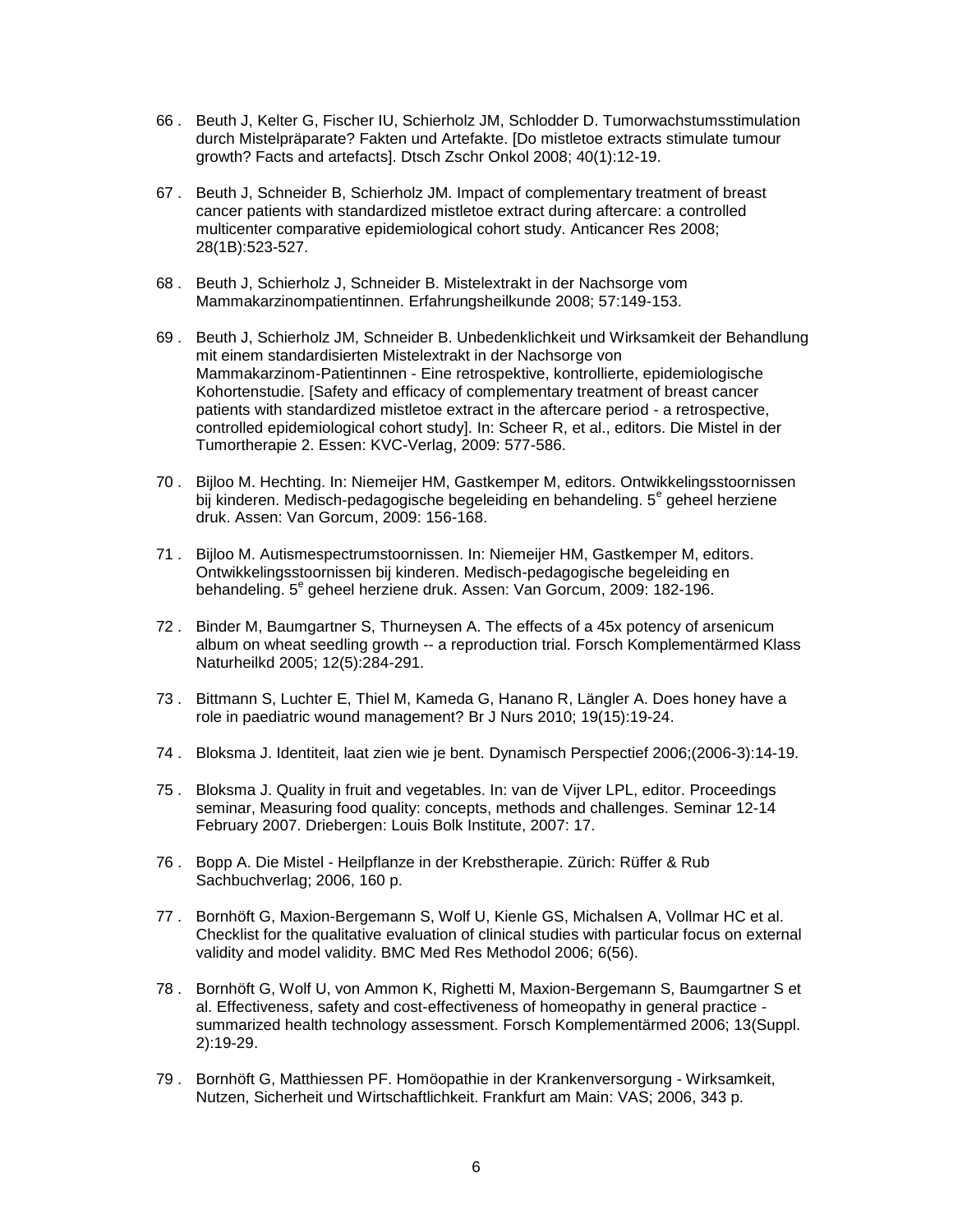- 80 . Bornhöft G, Wolf U, von Ammon K, Righetti M, Baumgartner S, Thurneysen A et al. HTA Homöopathie. Komplement Integr Med 2008; 49:40-46.
- 81 . Bornhöft G, Maxion-Bergemann S, Matthiessen PF. Die Rolle der externen Validität bei der Beurteilung klinischer Studien zur Demenzbehandlung mit Ginkgo-biloba-Extrakten. Z Gerontol Geriatr 2008; 41(4):298-312.
- 82 . Bornhöft G, Matthiessen PF. Anthroposophische Medizin. In: Kraft K, Stange R, editors. Lehrbuch Naturheilverfahren. Stuttgart: Hippokrates Verlag, 2010: 754-758.
- 83 . Bornhöft G, Matthiessen PF. Orthomolekularmedizin. In: Kraft K, Stange R, editors. Lehrbuch Naturheilverfahren. Stuttgart: Hippokrates Verlag, 2010: 788-791.
- 84 . Bornhöft G, Matthiessen PF. Osteopathie. In: Kraft K, Stange R, editors. Lehrbuch Naturheilverfahren. Stuttgart: Hippokrates Verlag, 2010: 762-772.
- 85 . Bornhöft G, Matthiessen PF. Homöopathie. In: Kraft K, Stange R, editors. Lehrbuch Naturheilverfahren. Stuttgart: Hippokrates Verlag, 2010: 759-766.
- 86 . Bornhöft G, Matthiessen PF. Traditionelle Chinesische Medizin. In: Kraft K, Stange R, editors. Lehrbuch Naturheilverfahren. Stuttgart: Hippokrates Verlag, 2010: 773-778.
- 87 . Bornhöft G, Matthiessen PF. Ayurveda. In: Kraft K, Stange R, editors. Lehrbuch Naturheilverfahren. Stuttgart: Hippokrates Verlag, 2010: 779-783.
- 88 . Bornhöft G, Matthiessen PF. Weitere Verfahren. In: Kraft K, Stange R, editors. Lehrbuch Naturheilverfahren. Stuttgart: Hippokrates Verlag, 2010: 792-794.
- 89 . Bornhöft G, Matthiessen PF. Bioenergetische Medizin. In: Kraft K, Stange R, editors. Lehrbuch Naturheilverfahren. Stuttgart: Hippokrates Verlag, 2010: 784-787.
- 90 . Bornhöft G, Matthiessen PF. Homeopathy in Healthcare -- Effectiveness, Appropriateness, Safety, Costs. An HTA report on homeopathy as part of the Swiss Complementary Medicine Evaluation Programme. Berlin Heidelberg: Springer-Verlag; 2011
- 91 . Brandenberger M, Simoes-Wüst AP, Rist L, Staubli G. Mistletoe in the supportive care of cancer patients - improvement of quality-of-life. European Journal of Integrative Medicine 2008; 1:44.
- 92 . Bräuner-Gülow G, Gülow H. Heileurythmie bei Magersucht. Borchen: Verlag Ch. Möllmann; 2008
- 93 . Breitkreuz T. Helleborus niger in der Onkologie. Merkurstab 2010; 63(6):526-534.
- 94 . Brinkhaus B, Teut M, Girke M, Matthiessen PF, Michalsen A, Heimpel H et al. Fallkonferenz Integrative Medizin. Modell für die Zukunft. Das Dialogforum Pluralismus in der Medizin erprobt Kooperation von Schul- und Komplementärmedizin anhand von Patientenbeispielen. Dtsch Med Wochenschr 2009; 134(207):208.
- 95 . Brinkhaus B, Lewith G, Rehberg B, Heusser P, Cummings M, Michalsen A et al. How to treat a patient with chronic low back pain - methodology and results of the first international case conference of integrative medicine. Complement Ther Med 2011; 19(1):54-62.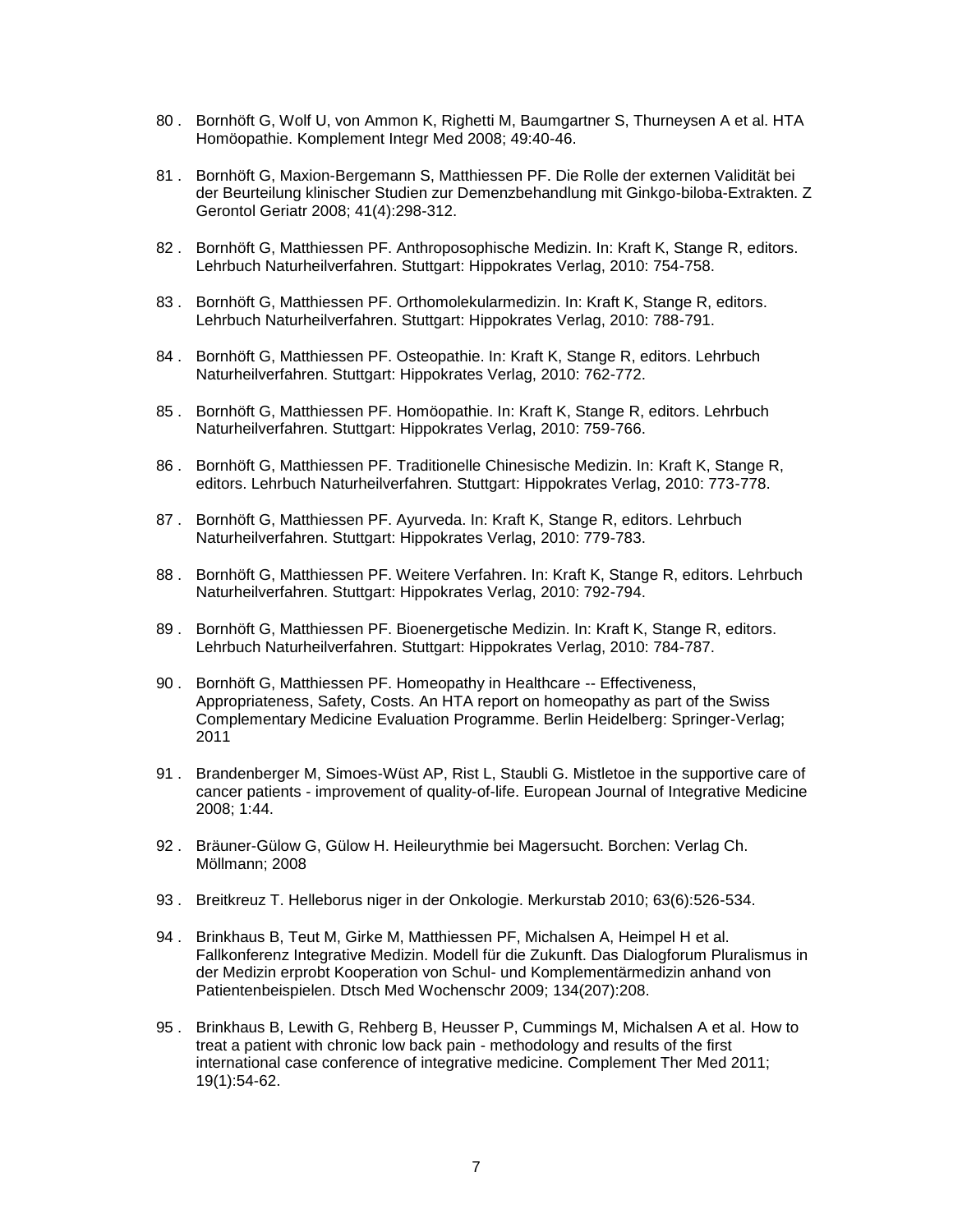- 96 . Brizzi M, Lazzarato L, Nani D, Borghini F, Peruzzi M, Betti L. A biostatistical insight into the As(2)O(3) high dilution effects on the rate and variability of wheat seedling growth. Forsch Komplementärmed Klass Naturheilkd 2005; 12(5):277-283.
- 97 . Brizzi M, Elia G, Trebbi G, Nani D, Peruzzi M, Betti L. The Efficacy of Ultramolecular Aqueous Dilutions on a Wheat Germination Model as a Function of Heat and Aging-Time. Evid Based Complement Alternat Med 2009.
- 98 . Buechi S, Vogelin R, von Eiff MM, Ramos M, Melzer J. Open trial to assess aspects of safety and efficacy of a combined herbal cough syrup with ivy and thyme. Forsch Komplementärmed Klass Naturheilkd 2005; 12(6):328-332.
- 99 . Burkhart J, Walchli C, Heusser P, Weissenstein U, Baumgartner S, Andres AC. In vitro investigation into the potential of a mistletoe extract to alleviate adverse effects of cyclophosphamide. Altern Ther Health Med 2010; 16(3):40-48.
- 100 . Busscher N, Kahl J, Andersen J-O, Huber M, Mergardt G, Ploeger A. Das Verfahren der Biokristallisation und das Konzept der Selbstorganisation. Emerg Dep News 2006; 85:93-103.
- 101 . Bussing A, Kochskämper H, Rieger S, Schierholz JM, Schlodder D, Schietzel M. In vitro response of stimulated B-CLL lymphocytes of patients treated with Viscum album L. extracts. Anticancer Res 2007; 27(6B):4195-4200.
- 102 . Büssing A, Bischof M, Hatzmann W, Bartsch F, Soto-Vera D, Fronk EM et al. Prevention of surgery-induced suppression of granulocyte function by intravenous application of a fermented extract from Viscum album L. in breast cancer patients. Anticancer Res 2005; 25(6C):4753-4757.
- 103 . Büssing A, Ostermann T, Matthiessen PF. Spiritualität als Patientenbedürfnis. In: Fintelmann V, editor. Onkologie auf anthroposophischer Grundlage. Stuttgart: Johannes M. Mayer-Verlag, 2005.
- 104 . Büssing A. Mistletoe extracts from the anthroposophical point of view. In: Beuth J, Moss RW, editors. Complementary Oncology. Stuttgart: Thieme-Verlag, 2005: 197-206.
- 105 . Büssing A, Matthiessen PF, Ostermann T. Engagement of patients in religious and spiritual practices: confirmatory results with the SpREUK-P 1.1 questionnaire as a tool of quality of life research. Health Qual Life Outcomes 2005; 3:53.
- 106 . Büssing A, Ostermann T, Matthiessen PF. Spirituelle Bedürfnisse krebskranker Menschen - Einstellung und Praxis. Dtsch Zschr Onkol 2005; 37(1):13-22.
- 107 . Büssing A, Ostermann T, Matthiessen PF. Role of religion and spirituality in medical patients: confirmatory results with the SpREUK questionnaire. Health Qual Life Outcomes 2005; 3(1):10.
- 108 . Büssing A, Matthiessen PF, Gutsch J, Ostermann T. Krebserkrankung und Persönlichkeit. Pilotstudie zur Entwicklung eines neuen Fragebogeninstrumentes in der Ätiologieforschung. Erfahrungsheilkunde 2005; 54:88-95.
- 109 . Büssing A. Immunstatusuntersuchungen bei Tumorpatienten. Dtsch Zschr Onkol 2005; 37(3):135-139.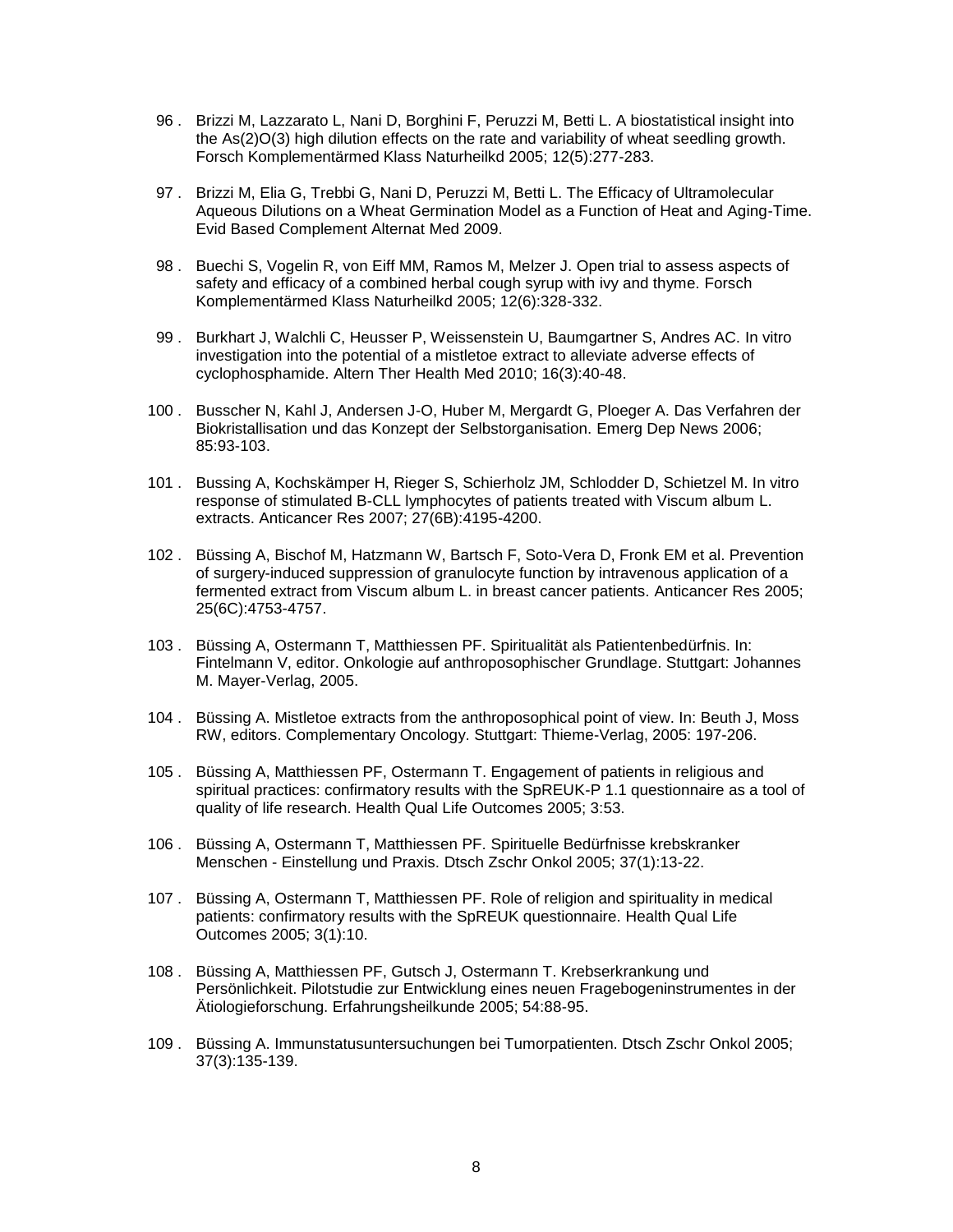- 110 . Büssing A, Bischof M, Hatzmann W, Bartzsch F, Soto-Vera D, Fronk EM. Beeinflussung der Granulozytenfunktion durch eine perioperative Infusion eines fermentierten Mistelextraktes. In: Scheer R, Bauer R, Becker H, Fintelmann V, Kemper FH, Schilcher H, editors. Fortschritte in der Misteltherapie. Aktueller Stand der Forschung und klinischer Anwendung. Essen: KVC-Verlag, 2005: 555-566.
- 111 . Büssing A, Ostermann T, Matthiessen PF. Spiritualität, Religiosität und Krankheitsumgang. In: Münstedt K, editor. Ratgeber unkonventionelle Krebstherapien. Landsberg: Ecomed Verlagsgesellschaft, 2005: 84-93.
- 112 . Büssing A, Ostermann T, Matthiessen PF. Spiritualität und Krankheitsumgang Befragungsergebnisse zu Patientenbedürfnissen. In: Ehm S, Utsch M, editors. Kann Glaube gesund machen? Spiritualität in der modernen Medizin. Berlin: Evangelische Zentralstelle für Weltanschauungsfragen, 2005: 41-51.
- 113 . Büssing A, Schietzel D, Schink M, Stein GM. Keine Stimulation in vitro kultivierter Tumorzellen durch Mistellektin. In: Scheer R, Bauer R, Becker H, Fintelmann V, Kemper FH, Schilcher H, editors. Fortschritte in der Misteltherapie. Aktueller Stand der Forschung und klinischer Anwendung. Essen: KVC-Verlag, 2005: 281-290.
- 114 . Büssing A, Ostermann T, Matthiessen PF. Are male patients less interested in spirituality? Results of an open survey with the SpREUK questionnaire. In: Lasker GE, Kratky KW, editors. Health, Healing and Medicine. Volume XI. Comparative and Integrative Medicine. Ontario: The International Institute for Advanced Studies in Systems Research and Cybernetics, University of Windsor, 2005: 15-20.
- 115 . Büssing A, Ostermann T, Matthiessen PF. Role of religion and spirituality in medical patients in Germany. Journal of Religion and Health 2005; 44(3):321-340.
- 116 . Büssing A, Ostermann T, Matthiessen PF. Search for meaningful support and the meaning of illness in German cancer patients. Anticancer Res 2005; 25(2B):1449-1455.
- 117 . Büssing A. Auf dem weglosen Weg gehen Zentrierende Meditation mit Tumorpatienten. Das Goetheanum 2005; 84(11):16-17.
- 118 . Büssing A. Apigenin als möglicher Kandidat einer Tumorprävention durch Ernährungsmaßnahmen. Dtsch Zschr Onkol 2006; 38:13-14.
- 119 . Büssing A, Keller N, Michalsen A, Moebus S, Dobos G, Ostermann T et al. Spirituality and Adaptive Coping Styles in German Patients with Chronic Diseases in a CAM Health Care Setting. J Complement Integr Med 2006; 3(4):1-26.
- 120 . Büssing A. Deus caritas est aber interessiert das Patienten und Begleitende? In: Patzek M, editor. Gott ist Caritas. Impulse zur Enzyklika über die christliche Liebe. Kevelaer: Butzon & Bercker, 2006: 128-139.
- 121 . Büssing A. Die Bodhisattva-Haltung Zuwendung zum anderen. In: Büssing A, Ostermann T, Glöckler M, Matthiessen PF, editors. Spiritualität, Krankheit und Heilung – Bedeutung und Ausdrucksformen der Spiritualität in der Medizin. Frankfurt: VAS - Verlag für Akademische Schriften, 2006: 149-162.
- 122 . Büssing A. Befragungsergebnisse zu spirituellen / religiösen Einstellungen, Bedürfnissen und Ausübungsformen von Patienten. In: Büssing A, Ostermann T, Glöckler M, Matthiessen PF, editors. Spiritualität, Krankheit und Heilung – Bedeutung und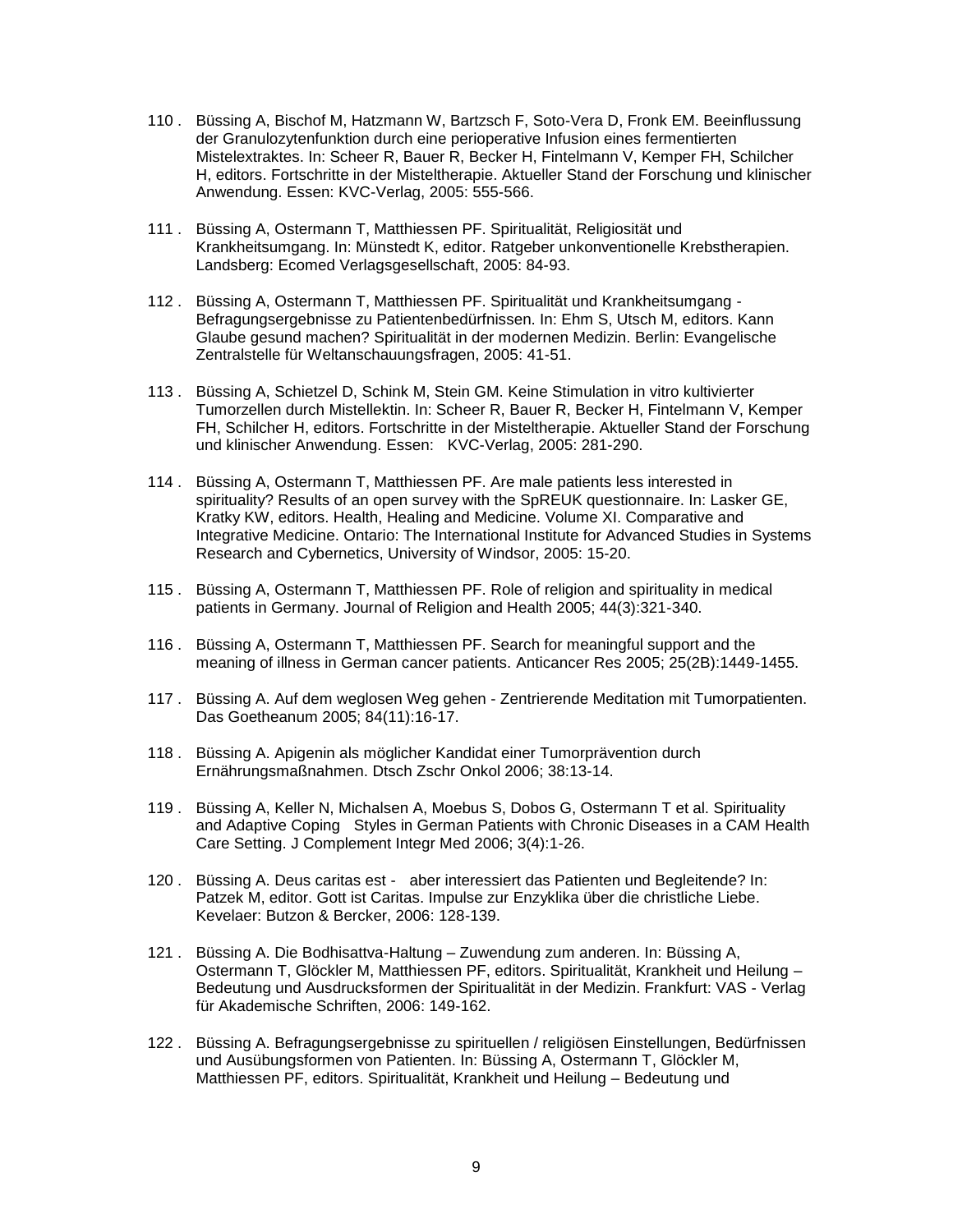Ausdrucksformen der Spiritualität in der Medizin. Frankfurt: Verlag für Akademische Schriften, 2006: 69-84.

- 123 . Büssing A. Durch Krankheit zum Leben erwachen Ein Vorwort. In: Büssing A, Ostermann T, Glöckler M, Matthiessen PF, editors. Spiritualität, Krankheit und Heilung – Bedeutung und Ausdrucksformen der Spiritualität in der Medizin. Frankfurt: Verlag für Akademische Schriften, 2006: 5-8.
- 124 . Büssing A. "Spiritualität" Worüber reden wir? In: Büssing A, Ostermann T, Glöckler M, Matthiessen PF, editors. Spiritualität, Krankheit und Heilung – Bedeutung und Ausdrucksformen der Spiritualität in der Medizin. Frankfurt: Verlag für Akademische Schriften, 2006: 11-24.
- 125 . Büssing A. Immune modulation using mistletoe extracts. Influencing cell function through subcutaneous and intravenous application. Arzneim -Forsch /Drug Res 2006; 56(6a):508-515.
- 126 . Büssing A. Immune modulation using mistletoe (Viscum album L.) extracts Iscador. Arzneimittelforschung 2006; 56(6A):508-515.
- 127 . Büssing A. Die Bodhisattva-Haltung Zuwendung zum anderen. Transpersonale Psychologie und Psychotherapie 2006; 12(1):60-70.
- 128 . Büssing A. Das Eine Selbst Nicht-Selbst. Transpersonale Psychologie und Psychotherapie 2006; 12(2):34-40.
- 129 . Büssing A, Ostermann T, Matthiessen PF. "Spiritual Care" Worthülse oder echtes Patientenbedürfnis? In: Fintelmann V, editor. Onkologie auf anthroposophischer Grundlage. V. Stuttgart: Johannes M. Mayer-Verlag, 2006: 1-11.
- 130 . Büssing A, Kochskämper H, Rieger S, Schierholz JM, Schlodder D. Decrease of in vitro susceptibility of B-CLL cells of patients treated with Viscum album extract towards the applied extract. Phytomedicine 2007; 14(VII):51.
- 131 . Büssing A, Stumpf C, Tröger W, Schietzel M. Functional competence of T lymphocytes in cancer patients treated with *Viscum album* extracts. Forsch Komplementärmed 2007; 14(Suppl. 1):29.
- 132 . Büssing A, Ostermann T, Koenig HG. Relevance of Religion and spirituality in German patients with chronic diseases. Int J Psychiatry Med 2007; 37:39-57.
- 133 . Büssing A, Abu-Hassan WM, Matthiessen PF, Ostermann T. Spirituality, Religiosity and Dealing with Illness in Arabic and German Patients. Saudi Med J 2007; 28(6):22-31.
- 134 . Büssing A, Ostermann T, Glöckler M, Matthiessen PF. Spiritualität, Krankheit und Heilung - Bedeutung und Ausdrucksformen der Spiritualität in der Medizin. Frankfurt: VAS-Verlag; 2007, 245 p.
- 135 . Büssing A, Tröger W. Viscum album extract application and the correlation between quality of life and lymphocyte subpopulations in tumour patients. Phytomedicine 2007; 14(VII):37-38.
- 136 . Büssing A, Ostermann T, Jacobi F, Matthiessen PF. Untersuchungen zur Erkrankungsprävalenz und zum Gesundheitsempfinden ehemaliger Waldorfschüler. In: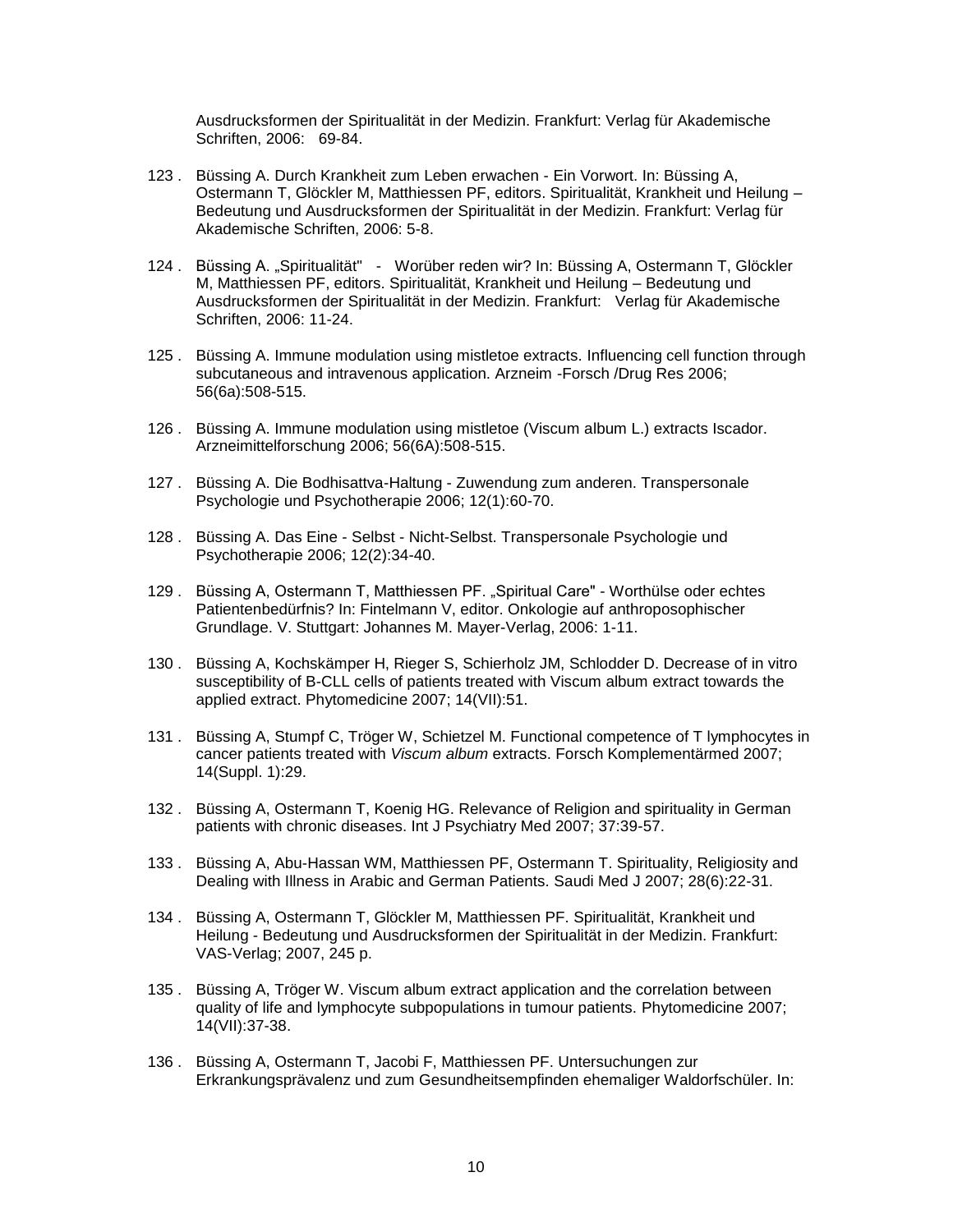Barz H, Randoll D, editors. Absolventen von Waldorfschulen. Eine empirische Studie zu Bildung und Lebensgestaltung. VS Verlag für Sozialwissenschaften, 2007: 161-174.

- 137 . Büssing A. Gemeinschaftsprojekt "Gesundheitsfördernde Praxen". Mehrperspektivische Betrachtung von Fallbeispielen. In: AOK-Bundesverband, editor. Erfolgsfaktor Kommunikation. Potentiale für eine verbesserte Arzt-Patienten-Beziehung. Dokumentation einer Fachveranstaltung de AOK-Bundesverbandes am 17. Februar 2007. Bonn: 2007: 65-73.
- 138 . Büssing A, Kochkämper H, Rieger S, Schierholz JM, Schlodder D, Schietzel M. In vitro response of stimulated B-CLL lymphocytes of patients treated with Viscum album L. extracts. Anticancer Res 2007; 27(6B):4195-4200.
- 139 . Büssing A, Ostermann T, Matthiessen PF. Distinct expressions of vital spirituality. The ASP questionnaire as an explorative research tool. Journal of Religion and Health 2007; 46(2):267-286.
- 140 . Büssing A. Zuwendung zum anderen Die Geisteshaltung des Bodhisattvas. In: Belschner W, Büssing A, Piron H, Wienand-Kranz D, editors. Achtsamkeit als Lebensform. Frankfurt: LIT-Verlag, 2007: 69-84.
- 141 . Büssing A, Matthiessen PF, Ostermann T. Adaptive coping and spirituality as a resource in cancer patients. Breast care 2007; 2:195-202.
- 142 . Büssing A, Tröger W, Stumpf C, Schietzel M. Course of mitogen stimulated Tlymphocytes in cancer patients treated with Viscum album extracts. Anticancer Res 2007; 27:2903-2910.
- 143 . Büssing A. Den wunderbaren Augenblick genießen. In: Iding D, editor. Quellen der Heilung. Stuttgart: Theseus, 2007: 74-86.
- 144 . Büssing A, Koenig HG. The Benefit through spirituality/religiosity scale a 6-item Measure for Use in Health Outcome Studies. The international Journal of Psychiatry in Medicine 2008; 38(4):493-506.
- 145 . Büssing A, Cysarz D, Edelhäuser F, Bornhöft G, Matthiessen PF, Ostermann T. The oil-dispersion bath in Anthroposophic Medicine - an integrative review. BMC Complement Altern Med 2008; 8(61):1-7.
- 146 . Büssing A, Matthiessen PF, Mundle G. Emotional and rational disease acceptance in patients with depression and alcohol addiction. BMC Health and Quality of Life Outcomes 2008; 6(4):1-11.
- 147 . Büssing A, Fischer J, Ostermann T, Matthiessen PF. Reliance on God's help, depression and fatigue in female cancer patients. The international Journal of Psychiatry in Medicine 2008; 38(3):357-372.
- 148 . Büssing A. Heilung als Prozess des Werdens. In: Biendarra I, Weeren M, editors. Gesundheit – Gesundheiten? - Eine Orientierungshilfe. Verlag Königshausen und Neumann, 2008: 169-176.
- 149 . Büssing A, Tröger W, Stumpf C, Schietzel M. Zusammenhänge zwischen ausgewählten Immunparametern, Tumorstaging und Lebensqualität. In: Scheer R, Alban S, Becker H, Holzgrabe U, Kemper FH, Kreis W et al., editors. Mistel in der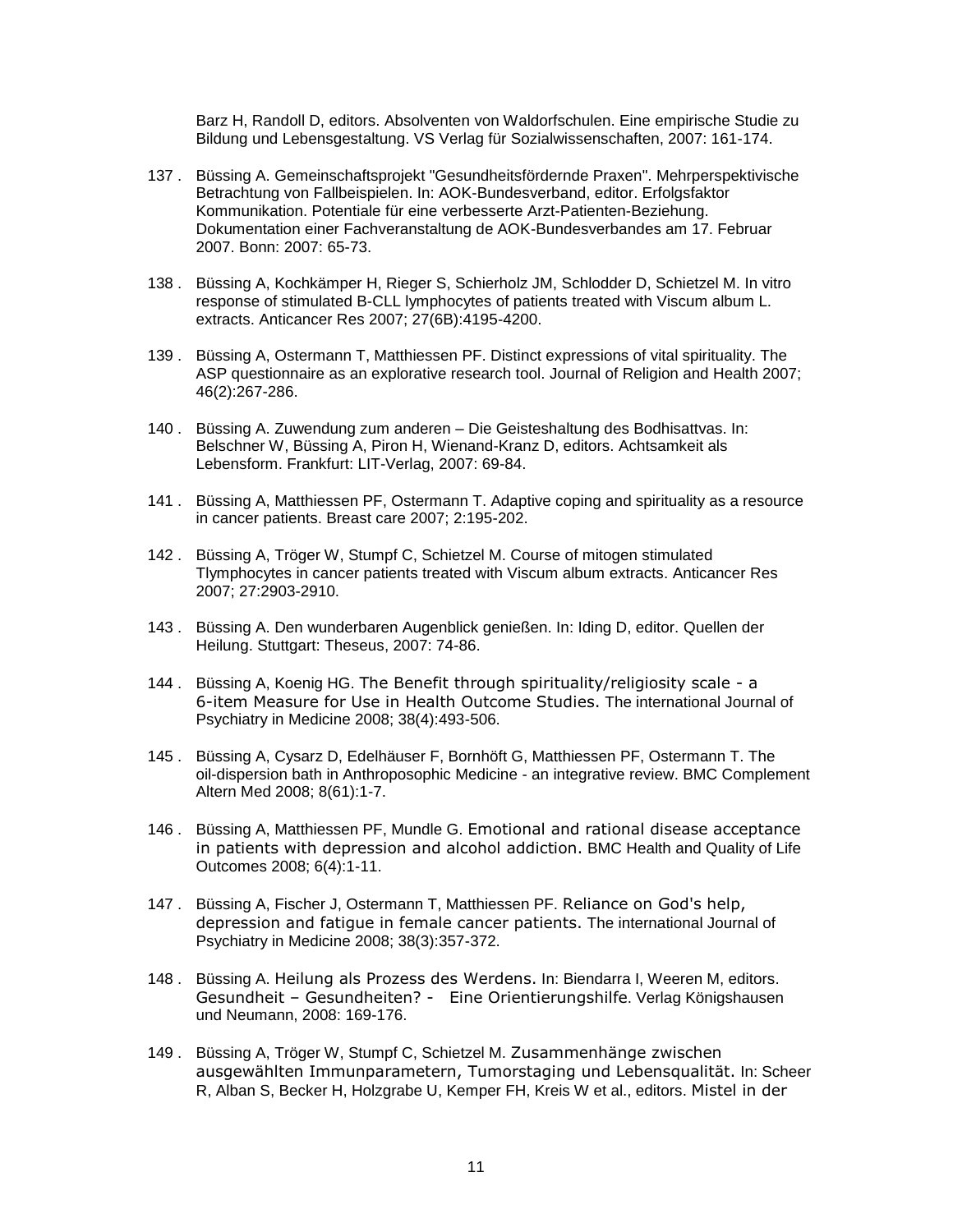Tumortherapie 2. Aktueller Stand der Forschung und klinische Anwendung. Essen: KVC Verlag, 2008: 523-535.

- 150 . Büssing A. Kein Weg zurück Heilung als Prozess des Werdens. Dtsch Zschr Onkol 2008; 40(1):28-31.
- 151 . Büssing A, Kochskämper H, Rieger S, Schlodder D, Schietzel M. Abnahme der *in vitro*-Empfindlichkeit leukämischer B-Zellen von Patienten mit B-CLL gegenüber dem applizierten *Viscum album*-Extrakt. In: Scheer R, Alban S, Becker H, Holzgrabe U, Kemper FH, Kreis W et al., editors. Die Mistel in der Tumortherapie 2. Aktueller Stand der Forschung und klinische Anwendung. Essen: KVC Verlag, 2008: 467-475.
- 152 . Büssing A. Komplementäre und alternative Therapieverfahren bei Brustkrebs. In: Eicher M, Marquard S, editors. Brustkrebs. Lehrbuch für Breast Care Nurses, Pflegende und Gesundheitsberufe. Bern: Huber-Verlag, 2008: 235-249.
- 153 . Büssing A. Spiritualität Inhaltliche Bestimmung und Messbarkeit. Prävention Zeitschrift für Gesundheitsförderung 2008; 31(2):35-37.
- 154 . Büssing A, Tröger W, Stumpf C, Schietzel M. Local reactions to treatments with *Viscum album* L. extracts and their association with T-lymphocyte subsets and quality of life. Anticancer Res 2008; 28:1893-1898.
- 155 . Büssing A. Chinesische Medizin in der Onkologie sinnvoll? Dtsch Zschr Onkol 2008; 40(49).
- 156 . Büssing A. Pharmakologische Hinweise zur Anwendung von *Ganoderma lucidum* bei Tumorerkrankungen. Dtsch Zschr Onkol 2008; 40(2):62-65.
- 157 . Büssing A, Ostermann T, Matthiessen PF. Adaptives Coping und Spiritualität als Ressource bei Krebspatienten. Prävention - Zeitschrift für Gesundheitsförderung 2008; 31(2):51-53.
- 158 . Büssing A, Ostermann T, Matthiessen PF. Wer kontrolliert die Gesundheit? Adaptive Krankheitsverarbeitungsstile bei Patienten mit chronischen Erkrankungen. Dtsch Zschr Onkol 2008; 40(4):150-156.
- 159 . Büssing A. Chinesische Medizin in der Krebsbehandlung. Dtsch Zschr Onkol 2008; 40(2):52-54.
- 160 . Büssing A, Ostermann T, Majorek M, Matthiessen PF. Eurythmy Therapy in clinical studies: a systematic literature review. BMC Complement Altern Med 2008; 8(8):1-8.
- 161 . Büssing A, Girke M, Heckmann C, Schad F, Ostermann T, Kröz M. Validation of the Self Regulation Questionnaire as a measure of health in quality of life research. Eur J Med Res 2009; 14(5):223-227.
- 162 . Büssing A. Spiritualität und Religiosität als Ressource im Umgang mit chronischer Krankheit. In: Schäfer R, Schuhmann G, editors. "Sterben Gläubige leichter?" – Zur Bedeutung von Religion und Weltanschauung im Sterbeprozess. Würzburg: Königshausen & Neumann, 2009: 27-39.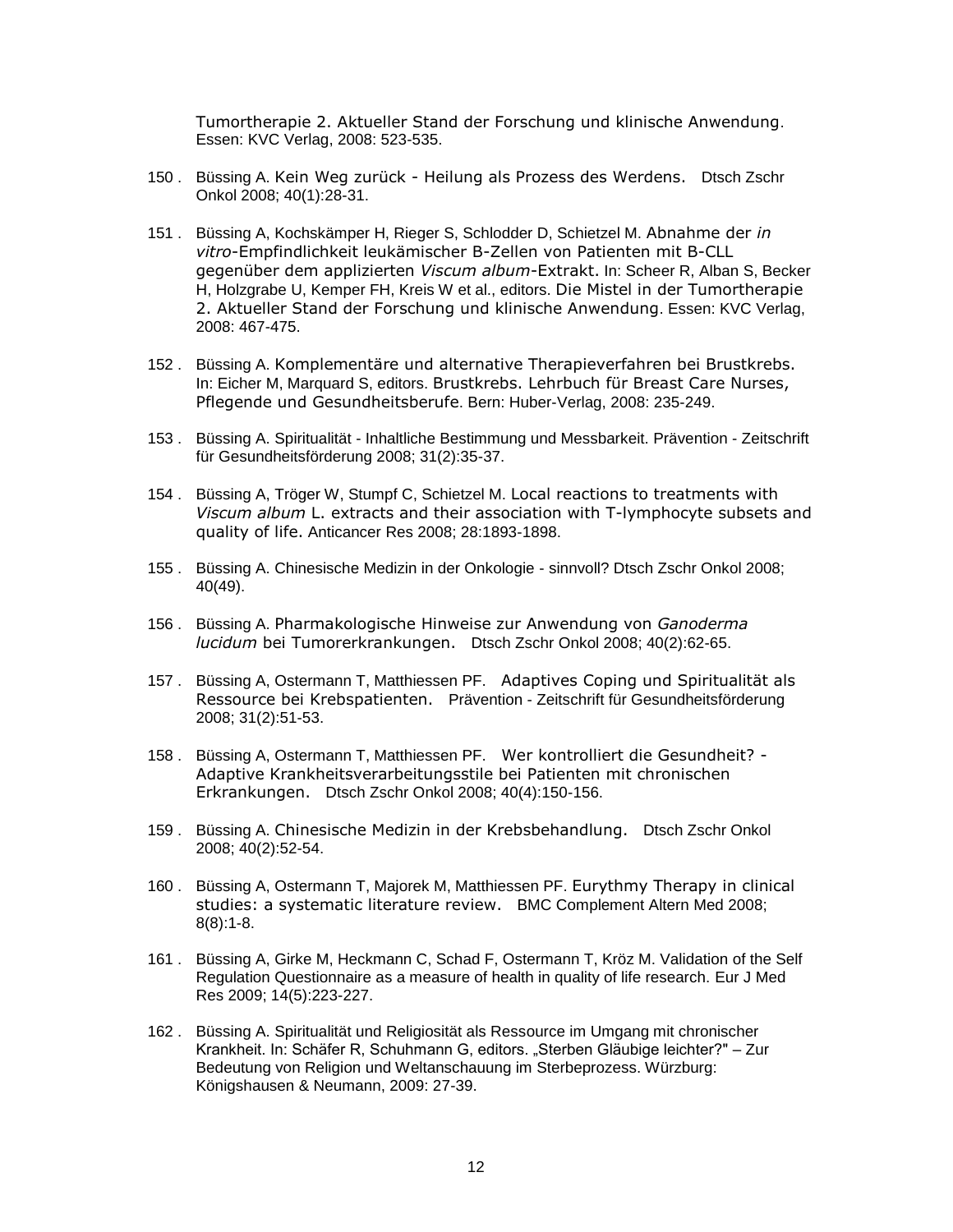- 163 . Büssing A, Hübner J. Asiatische Heilpilze. Der Onkologe 2009; 1.
- 164 . Büssing A, Fischer J, Haller A, Heusser P, Ostermann T, Matthiessen PF. Validation of the Brief Multidimensional Life Satisfaction Scale in patients with chronic diseases. Eur J Med Res 2009; 14:171-177.
- 165 . Büssing A, Fischer J, Fouladbakhsh JM, Ostermann T, Matthiessen PF. Perceived and expected effects of physical activity in female cancer survivors. European Journal of Integrative Medicine 2009; 1.
- 166 . Büssing A, Neugebauer EAM. Are we treating pain or patients suffering from pain? Pain Medicine 2009; 10(8):1503-1504.
- 167 . Büssing A, Fischer J, Ostermann T, Matthiessen PF. Reliance on God´s Help as a measure of intrinsic religiosity in healthy elderly and patients with chronic diseases. Applied Research in Quality of Life 2009; 4(1):77-90.
- 168 . Büssing A, Kirchhoff S. Chinesische Medizin in der Krebsbehandlung Akupunktur, Moxibustion und Heilkräuter. Onkologe 2009; 15(6):604-608.
- 169 . Büssing A, Ostermann T, Edelhäuser F. Klinische Studien zur Heileurythmie Aspekte für zukünftige Planungen. Merkurstab 2009.
- 170 . Büssing A, Fischer J. Interpretation of illness in cancer survivors is associated with health-related variables and adaptive coping styles. BMC Women's Health 2009; 9(2).
- 171 . Büssing A, Michalsen A, Balzat HJ, Grünther RA, Ostermann T, Neugebauer EAM et al. Are Spirituality and Religiosity Resources for Patients with Chronic Pain Conditions? Pain Medicine 2009; 10(2):327-339.
- 172 . Büssing A, Fischer J, Ostermann T, Matthiessen PF. Trust in God´s Help as a measure of intrinsic religiosity in healthy elderly and patients with chronic diseases - Correlations with health-related quality of life? Applied Research in Quality of Life 2009; 4(1):77-90.
- 173 . Büssing A, Günther R-A. Spiritualität und Religiosität als Ressource bei Patienten mit Amputationen und Phantomschmerz. Medizinisch-Orthopädische Technik 2009; 129(6):75-82.
- 174 . Büssing A, Ostermann T, Raak C, Matthiessen PF. Adaptive coping strategies and attitudes toward health and healing in German homeopathy and acupuncture users. Explore: The Journal of Science and Healing 2010; 6(4):237-245.
- 175 . Büssing A, Balzat HJ, Heusser P. Spiritual needs of patients with chronic pain diseases and cancer - Validation of the Spiritual Needs Questionnaire. Eur J Med Res 2010; 15(6):266-273.
- 176 . Büssing A, Ostermann T, Neugebauer EAM, Heusser P. Adaptive coping strategies in patients with chronic pain conditions and their interpretation of disease. BMC public health 2010; 10(507).
- 177 . Büssing A. The SpREUK-SF10 questionnaire as a rapid measure of spiritual search and religious trust in patients with chronic diseases. Journal of Chinese Integrative Medicine / Zhong Xi Yi Jie He Xue Bao 2010; 8(9):832-841.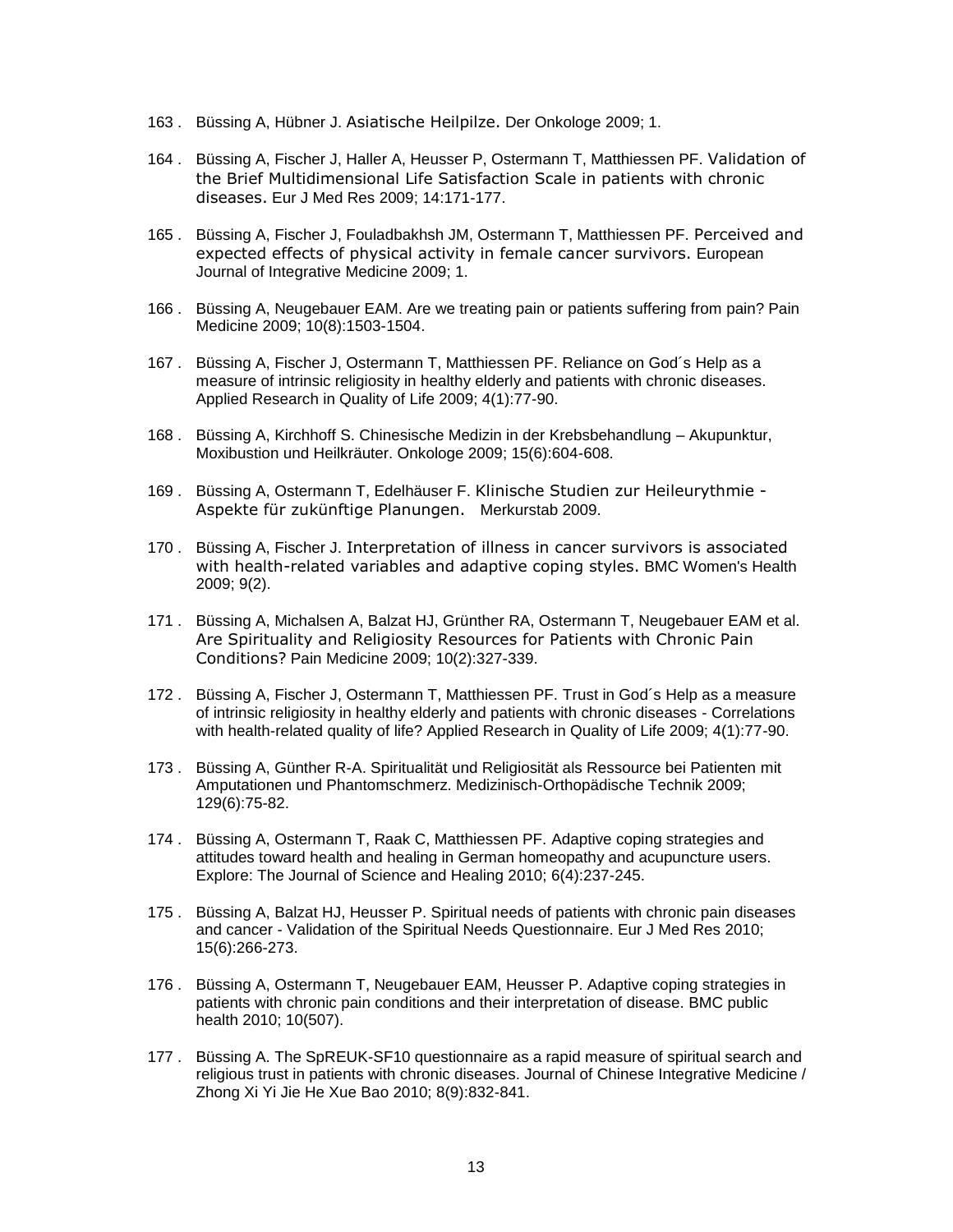- 178 . Büssing A, Bley M, Ludtke R, Michalsen A. Klinische Studien zum Einfluss des Yoga auf chronische Schmerzerkrankungen. In: Piron H, van Quekelberhe R, editors. Meditation und Yoga - Achtsamkeit, Heilung, Selbsterkenntnis. Eschborn/Frankfurt a.M: Verlag Klotz, 2010: 115-133.
- 179 . Büssing A. Klinische Studien zur Heileurythmie Aspekte für zukünftige Planungen. In: Weisskircher A, Warning A, editors. Forschungswege in der Eurythmietherapie. Frankfurt a.M.: Peter Lang - Internationaler Verlag der Wissenschaften, 2010: 11-19.
- 180 . Büssing A. Innere Unruhe äußere Erwärmung: ERG-Fragebogen-Module. In: Fintelmann V, editor. Onkologie auf anthroposophischer Grundlage. Stuttgart: Johannes M. Mayer, 2010: 7-16.
- 181 . Büssing A. Aspects of spirituality, God images, and the 'self-centredness' in 17 year old adolescents attending religious education at high-school. Research on Steiner Education 2010; 1(1):70-79.
- 182 . Büssing A, Mundle G. Changes In Emotional Acceptance of Disease After Therapeutic Intervention in Patients With Addictions and Depressive Disorders. Integrative Medicine: A Clinician´s Journal 2010; 9(6):32-38.
- 183 . Büssing A. Lebensqualität und Krankheitsbewältigung. In: Fintelmann V, editor. Onkologie auf anthroposophischer Grundlage. Stuttgart: Johannes M. Mayer, 2010: 1-6.
- 184 . Büssing A, Ostermann T, Matthiessen PF, Heusser P. Verwendung komplementärmedizinischer Verfahren im Alter. Dtsch Zschr Onkol 2010; 42(1):6-11.
- 185 . Büssing A, Föller-Mancini A, Gidley J, Heusser P. Aspects of Spirituality in Adolescents. International Journal of Children´s Spirituality 2010; 15(1):25-44.
- 186 . Büssing A, Koenig HG. Spiritual needs of patients with chronic diseases. Religions 2010; 1:18-27.
- 187 . Büssing A. Spirituality as a Resource to Rely on in Chronic Illness: The SpREUK Questionnaire. Religions 2010; 1(1):9-17.
- 188 . Büssing A, Lux EA, Janko A, Kopf A. Psychosoziale und spirituelle Bedürfnisse bei Patienten mit chronischen Schmerz- und Kebserkrankungen. Dtsch Zschr Onkol 2011; 41:1-5.
- 189 . Büssing A, Ostermann T, Heusser P, Matthiessen PF. Usage of alternative medical systems, acupuncture, homeopathy and anthroposophic medicine, by older German adults. Journal of Chinese Integrative Medicine / Zhong Xi Yi Jie He Xue Bao 2011; 9(8):847-856.
- 190 . Büssing A, Heusser P, Mundle G. Course of life satisfaction in patients with depressive and addictive disorders after therapeutic intervention. International Journal of Social Psychiatry 2011;0-8.
- 191 . Büssing A, Ostermann T, Heusser P, Matthiessen PF. Usage of complementary and alternative medicine interventions by German older adults. J Altern Complement Med 2011; 17(6):487-489.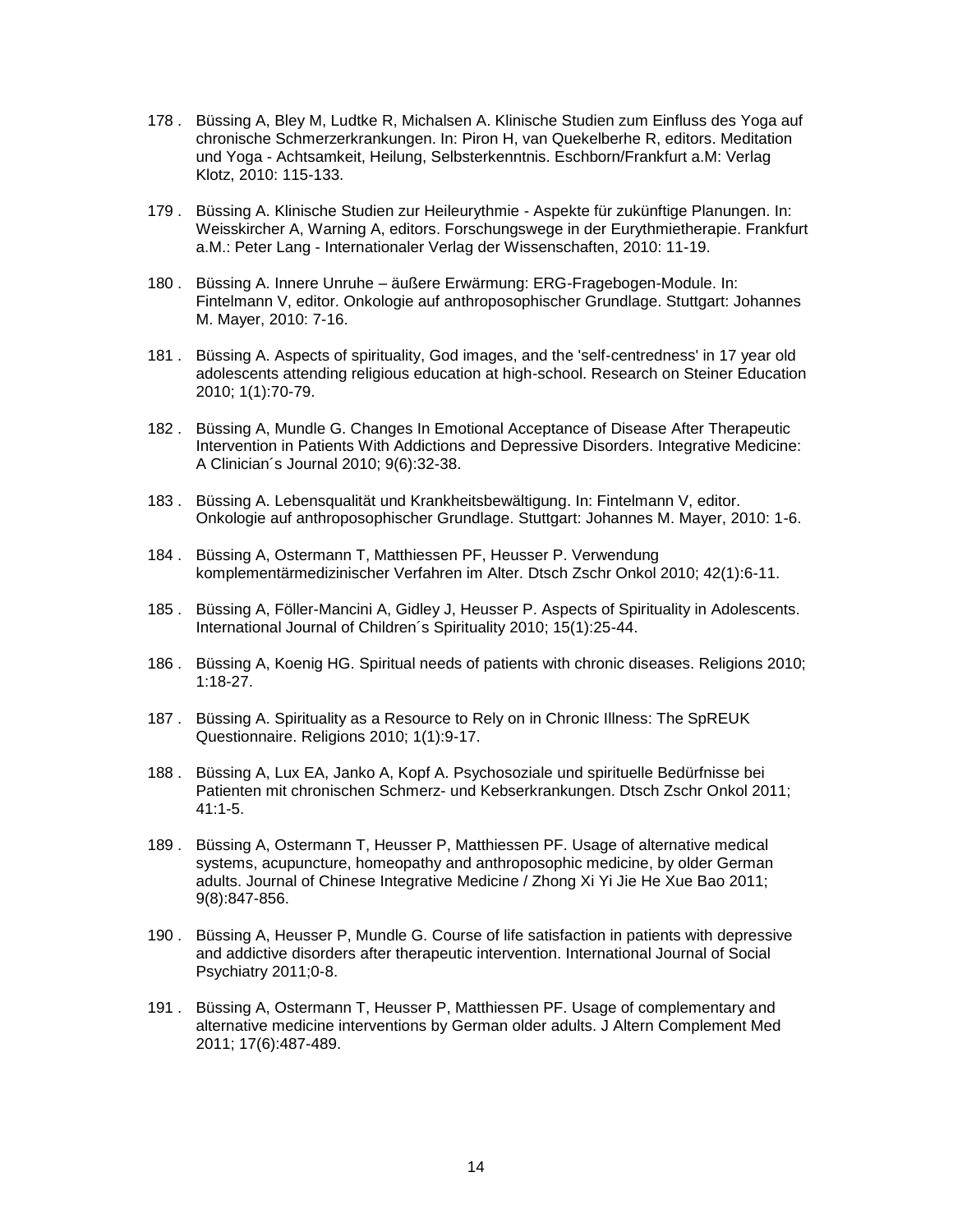- 192 . Büssing A, Raak C, Ostermann T. Quality of Life and related dimensions in cancer patients treated with mistletoe extract (Iscador): A meta-analysis. Evidence-Based Complementary and Alternative Medicine 2011; 2012(Article ID 219402):1-8.
- 193 . Büssing A, Edelhäuser F, Weisskircher A, Fouladbakhsh JM, Heusser P. Inner correspondence and peacefulness with practices among participants in eurythmy therapy and yoga: a validation study. Evidence-Based Complementary and Alternative Medicine 2011; 2011(Article ID 329023).
- 194 . Büssing A, Kohls N. Spiritualität/Religiosität als Ressource im Umgang mit chronischer Krankheit. Spiritualität transdisziplinär. Wissenschaftliche Grundlagen im Zusammenhang mit Gesundheit und Krankheit. Stuttgart: Springer, 2011: 107-124.
- 195 . Carlsson M, Arman M, Backman M, Hamrin E. Coping in women with breast cancer in complementary and conventional care over 5 years measured by the mental adjustment to cancer scale. J Altern Complement Med 2005; 11(3):441-447.
- 196 . Carlsson M, Arman M, Backman M, Flatters U, Hatschek T, Hamrin E. A five-year follow-up of quality of life in women with breast cancer in anthroposophic and conventional care. Evid Based Complement Alternat Med 2006.
- 197 . Casetti F, Wölfle U, Gehring W, Schempp CM. Dermocosmetics for dry skin: A new role for botanical extracts. Skin Pharmacol Physiol 2011; 329214.
- 198 . Cysarz D, Büssing A. Cardiorespiratory synchronization during Zen meditation. Eur J Appl Physiol 2005; 95(1):88-95.
- 199 . Cysarz D, von Bonin D, Heusser P, Moser M, Bettermann H. Wirkungen von Sprachtherapie auf die kardiorespiratorische Interaktion, Teil I: Synchronisation durch Hexameter-Rezitation. Merkurstab 2005; 58(2):98-105.
- 200 . Cysarz D, Büssing A, Bornhöft G, Geisse M, Matthiessen PF, Ostermann T. Wirkung von Gong-Klängen auf das kardiorespiratorische System. Musik-, Tanz- und Kunsttherapie 2007; 18(2):66-71.
- 201 . Cysarz D, Zerm R, Bettermann H, Frühwirth M, Moser M, Kröz M. Agreement of respiartory rates derived from heart rate variations, ecg amplitude and nasal/oral airflow. Proceedings of the European Study Group on Cardiac Oscillations, ESGCO. Parma: 2008: 1-4.
- 202 . Cysarz D, von Bonin D, Brachmann P, Buetler S, Edelhauser F, Laederach-Hofmann K et al. Day-to-night time differences in the relationship between cardiorespiratory coordination and heart rate variability. Physiol Meas 2008; 29(11):1281-1291.
- 203 . Cysarz D, Kleinrath U, Lühr B, Matthiessen PF, Edelhäuser F. Color light stimulus alters cardiorespiratory coordination. Int J Psychphysiol 2009.
- 204 . Damen O. De gezondheidsbevorderende kracht van muziek. In: Damen O, van der Bie GH, Bos A, editors. De gezondheidsbevorderende kracht van muziek. Een bijdrage uit de antroposofische muziektherapie. Leiden: Hogeschool Leiden, 2009: 7-44.
- 205 . Davidson J, Eisen MJ. Rudolf Steiner (1861-1925). Am J Psychiatry 2006; 163(11):1897.
- 206 . Debus M. Medikamentöse Begleitbehandlung bei onkologischen Erkrankungen. Merkurstab 2009; 62(4):320-325.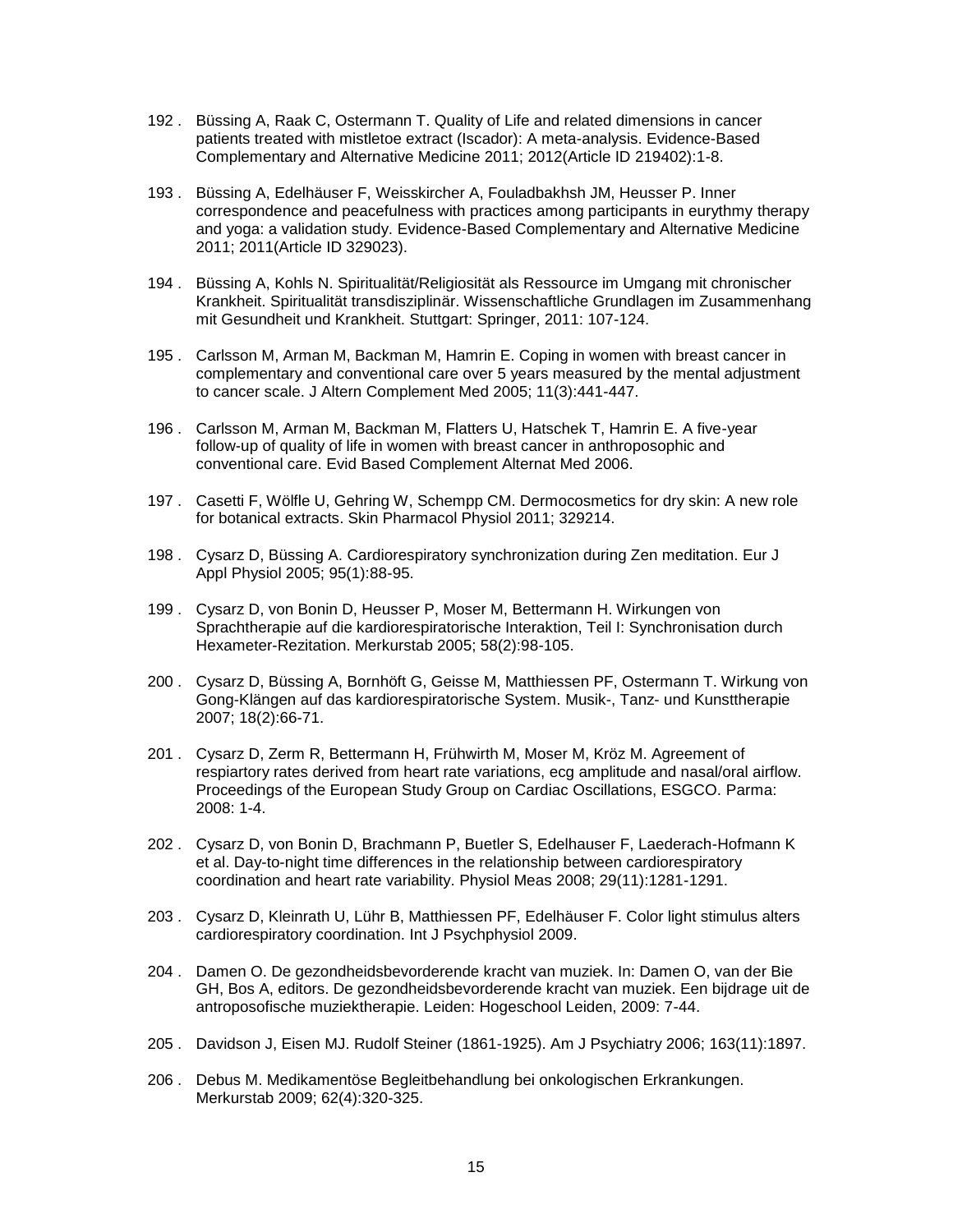- 207 . Debus M. Anwendungsmöglichkeiten von Helleborus niger in der Onkologie. Merkurstab 2010; 63(6):551-557.
- 208 . Demangeat J-L. NMR water proton relaxation in unheated and heated ultrahigh aqueous dilutions of histamine: Evidence for an air-dependent supramolecular organization of water. Journal of molecular liquids 2009; 144:32-39.
- 209 . Demangeat JL. NMR relaxation evidence for solute-induced nanosized superstructures in ultramolecular aqueous dilutions of silica-lactose. Journal of molecular liquids 2010; 155:71-79.
- 210 . Dezutter J, Luyckx K, Büssing A, Hutsebaut D. Exploring the link between religious attitudes and subjective well-being in chronic pain patients. Int J Psychiatry Med 2009; 39:393-404.
- 211 . Dezutter J, Luyckx K, Schaap-Jonker H, Büssing A, Corveleyn J, Hutsebaut D. God Image and Happiness in Chronic Pain Patients: The Mediating Role of Disease Interpretation. Pain Medicine 2010; 11(5):765-773.
- 212 . Distelrath A, Scheffler B, Laszczyk MN. Pilot-Erfahrungen zur Therapie und Prophylaxe von Hautveränderungen unter Chemo- bzw. Radiochemotherapie mit Betulin-Emulsionen. Z Phytother 2010; 31:179-184.
- 213 . Doesburg P. Holistic (picture forming) methods for measuring quality? In: van de Vijver LPL, editor. Proceedings seminar, Measuring food quality: concepts, methods and challenges. Seminar 12-14 February 2007. Driebergen: Louis Bolk Institute, 2007: 13.
- 214 . Dorka R. Die Endogenen Wachstumsbewegungen der Weißbeerigen Mistel (Viscum album L.), ihre Gestaltentwicklung und die synchrone Differenzierung ihrer Meristerne zu vegetativen und generativen Primordien. Witten/Herdecke: Universität Witten/Herdecke; 2005
- 215 . Dorka R, Engelmann W, Hellrung W. Chronobiologische Untersuchungen an Viscum album L. und ihre pharmazeutische Relevanz. In: Scheer R, Bauer R, Becker H, Fintelmann V, Kemper FH, Schilcher H, editors. Fortschritte in der Misteltherapie - Aktueller Stand und klinische Anwendung. Essen: KVC-Verlag, 2005: 23-34.
- 216 . Dorka R. Die Endogenen Wachstumsbewegungen der Weißbeerigen Mistel (Viscum album L.), ihre Gestaltentwicklung und die synchrone Differenzierung ihrer Meristerne zu vegetativen und generativen Primordien. Nümbrecht: Martina Galunder Verlag; 2006
- 217 . Ecker D, Uithoven MA, vam Dijk HA. Anthroposophische Asthmatherapie im Vergleich. Ersetzt sie das inhalative Corticoid? Merkurstab 2009; 62(1):30-34.
- 218 . Eggenschwiler J, Patrignani A, Ramos MH, Rehrauer H, Rist L, Schlapbach R et al. Gene Expression Profiles of Different Breast Cancer Cells Compared with their Responsiveness to Fermented Mistletoe (Viscum album L.). Extracts Iscador from Oak (Quercus), Pine (Pinus), White Fir (Abies) and Apple Tree (Malus) in vitro. Proceedings of the International Conference on the Mode of Action of Iscador®. Dornach: 2006: 483.
- 219 . Eggenschwiler J, Von Balthasar L, Stritt B, Pruntsch D, Ramos M, Urech K et al. Mistletoe lectin is not the only cytotoxic component in fermented preparations of VISCUM ALBUM from white fir (ABIES PECTINATA). BMC Complement Altern Med 2007; 7(14):1-20.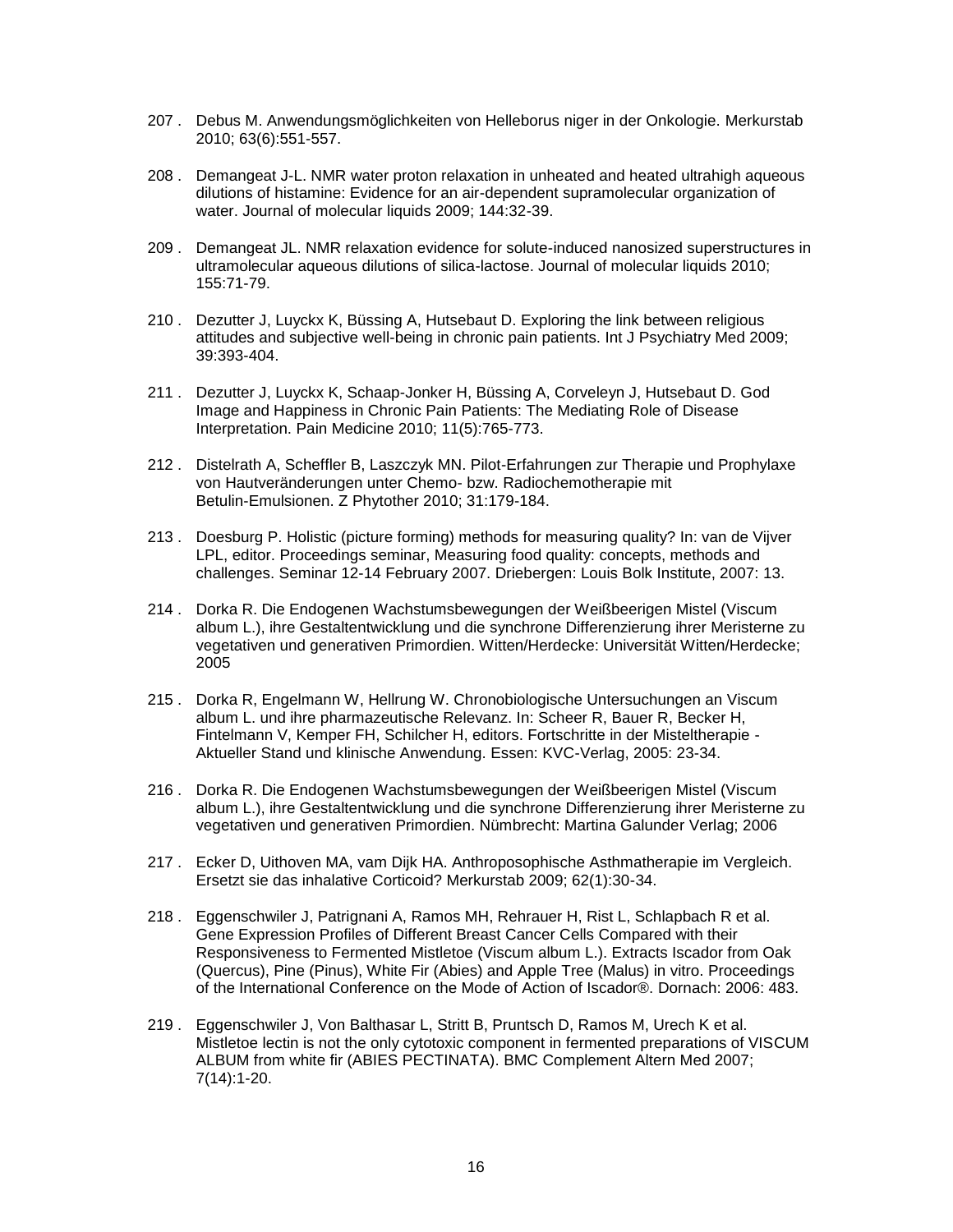- 220 . Eisenbraun J, Huber R, Kröz M, Schad F, Scheer R. Lebensqualität von Brustkrebs-Patientinnen während der Chemotherapie und einer begleitenden Therapie mit einem Apfelbaum-Mistelextrakt. In: Scheer R, editor. Die Mistel in der Tumortherapie 2. Essen: KVC Verlag, 2009: 495-507.
- 221 . Elia V, Napoli E, Germano R. The 'Memory of Water': an almost deciphered enigma. Dissipative structures in extremely dilute aqueous solutions. Homeopathy 2007; 96:163-169.
- 222 . Elluru S, Van Huyen JP, Delignat S, Prost F, Bayry J, Kazatchkine MD et al. Molecular mechanisms underlying the immunomodulatory effects of mistletoe (Viscum album L.) extracts Iscador. Arzneimittelforschung 2006; 56(6A):461-466.
- 223 . Elluru S, Van Huyen JP, Wootla B, Delignat S, Prost F, Negi VS et al. Tumor regressive effects of Viscum album preparations. Exploration of immunomodulatory mechanisms. Medicina (Buenos Aires) 2007; 67(Suppl. II):85-89.
- 224 . Elluru SR, Van Huyen JP, Delignat S, Kazatchkine MD, Friboulet A, Kaveri SV et al. Induction of maturation and activation of human dendritic cells: a mechanism underlying the beneficial effect of Viscum album as complimentary therapy in cancer. BMC cancer 2008; 8:161.
- 225 . Enesel MB, Acalovschi I, Grosu V, Sbarcea A, Rusu C, Dobre A et al. Perioperative application of the Viscum album extract Isorel in digestive tract cancer patients. Anticancer Res 2005; 25(6C):4583-4590.
- 226 . Esch BM, Marian F, Busato A, Heusser P. Patient satisfaction with primary care: an observational study comparing anthroposophic and conventional care. Health Qual Life Outcomes 2008; 6:74.
- 227 . Evans M, Zimmermann P. Inernationale prospektive Beobachtungsstudie zur Verschreibung Anthroposophischer Arzneimittel; Dokumentation des Therapieerfolgs durch Patient und Arzt. Merkurstab 2005; 58:88-97.
- 228 . Flöistrup H, Swartz J, Bergström A, Alm JS, Scheynius A, van Hage M et al. Allergien uns Sensibilisierung bei Waldorfschülern. Merkurstab 2006; 59(4):308-315.
- 229 . Flöistrup H, Swartz J, Bergstrom A, Alm JS, Scheynius A, van Hage M et al. Allergic disease and sensitization in Steiner school children. J Allergy Clin Immunol 2006; 117(1):59-66.
- 230 . Föller-Mancini A, Heusser P, Büssing A. Self-centeredness in Adolescents: An empirical study of students of Steiner schools, Christian academic high schools, and public schools. Research on Steiner Education 2010; 1(2):148-164.
- 231 . Franz M, Vollmer S, Wacker R, Jäger S, Scheer R, Stoeva S et al. Isolierung und Quantifizierung der chitinbindenden Mistellektine (cbMLs) aus Mistelextrakten und die Validierung dieser Methode. In: Scheer R, Bauer R, Becker H, Fintelmann V, Kemper FH, Schilcher H, editors. Fortschritte in der Misteltherapie. Aktueller Stand der Forschung und klinischer Anwendung. Essen: KVC-Verlag, 2005: 69-81.
- 232 . Freitag MH. Anthroposophic parents, frequency of medical visits, and choice of physicians. J Allergy Clin Immunol 2006; 117(6):1510-1511.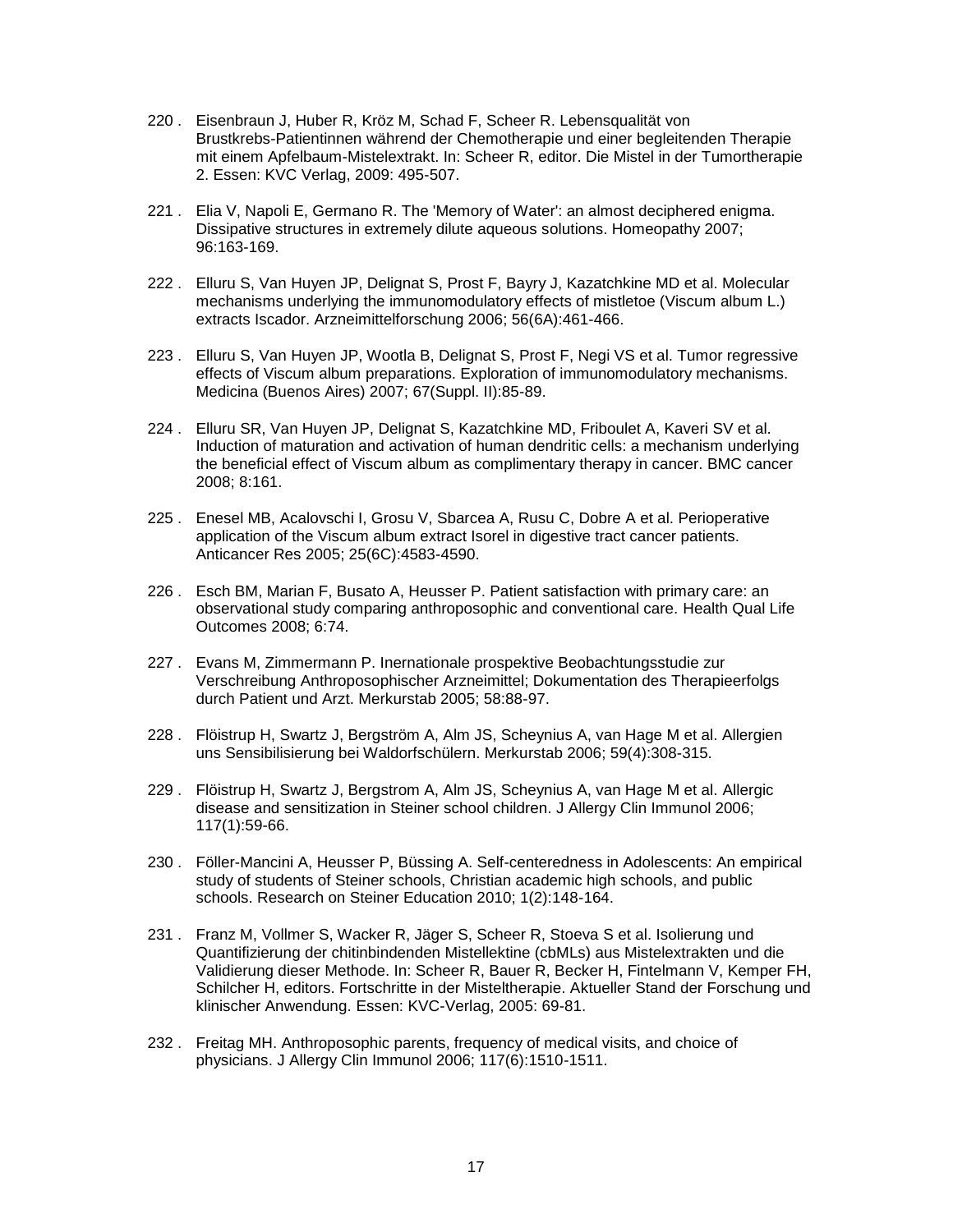- 233 . Friedel E, Matthes H, Bock P. Treatment with standardized mistletoe extract (Viscum album L.) Iscador as part of long-term supportive care in patients with primary non-metastatic colorectal carcinoma. Z Gastroenterol 2007; 45:DOI: 10.1055/s-2007-988193.
- 234 . Friedel W, Matthes H, Bock P, Zänker K. Systematic Evaluation of the Clinical Effects of Supportive Mistletoe Treatment within Chemo- and/or Radiotherapy Protocols and Long-Term Mistletoe Application in Nonmetastatic Colorectal Carcinoma: Multicenter, Controlled, Observational Cohort Study. J Soc Integr Oncol 2009; 7(4):137-145.
- 235 . Friedel WE, Matthes H, Bock PR. Fermented Europaen mistletoe (Viscum album L.) extract in supportive care in patients with primary non-metastatic colorectal cancer. In: Scheer R, Alban S, Becker H, Holzgrabe U, Kemper FH, Kreis W et al., editors. Die Mistel in der Tumortherapie 2. Essen: KVC Verlag, 2009: 563-576.
- 236 . Füllemann F. Padma 28 in der Behandlung von chronischen Zahnpulpitiden: Eine Praxisbeobachtung an 49 Fällen [Padma 28 in the treatment of chronic dental pulpitis: an observational case study in 49 patients]. Forsch Komplement Med (2006 ) 2006; 13 Suppl 1:28-30.
- 237 . Ganß M, Niemann A, Sinapius P. Forschungsprojekt "Berufsfeldspezifische Bedingungen der Kunsttherapie im klinischen Rahmen". Ottersberg: Fachhochschule Ottersberg, Institut für Kunsttherapie und Forschung der Fachhochschule Ottersberg; 2006, 419 p.
- 238 . Gardin NE. Immunological Response to Mistletoe (*Viscum album* L.) in Cancer Patients: A Four-Case Series. Phytotherapie Research 2009; 23:407-411.
- 239 . Gerhard I, Längler A. Methodenauswahl und ganzheitliche Prävention. In: Gerhard I, Feige A, editors. Gynäkologie integrativ. München: Urban und Fischer, 2005: 40-46.
- 240 . Giarelli G, di Sarasina R, Silvestrini B, (eds.). Le medicine non convenzionali in Italia [Non Conventional Medicine in Italy]. Milan: FrancoAngeli; 2007, 416 p.
- 241 . Gijsberts MJ, van der Steen JT, Muller MT, Deliens L. [End-of-life with dementia in Dutch antroposofic and traditional nursing homes]. Tijdschr Gerontol Geriatr 2008; 39(6):256-264.
- 242 . Girke M, Zerm R, Munda V, Kröz M. Therapie einer E. coli. Sepsis unter alleiniger anthroposophischer Medikation. Merkurstab 2005; 58:212-215.
- 243 . Girke M. Diabetes mellitus vom Gesichtspunkt der Anthroposophischem Medizin. In: Streit E, Rist L, editors. Ethik und Wissenschaft in der anthroposophischen Medizin. Beiträge zu einer Erneuerung der Medizin. Bern: Peter Lang Verlag, 2006: 193-204.
- 244 . Girke M. Die Patient-Arzt-Beziehung. Bundesgesundheitsblatt Gesundheitsforschung Gesundheitsschutz 2007; 50(9):1128-1132.
- 245 . Glasziou P, Chalmers I, Rawlins M, McCulloch P. When are randomised trials unnecessary? Picking signal from noise. BMJ 2007; 334(7589):349-351.
- 246 . Glöckler M. Der ethisch-integrative Ansatz der anthroposophischen Medizin. In: Streit E, Rist L, editors. Ethik und Wissenschaft in der anthroposophischen Medizin. Beiträge zu einer Erneuerung der Medizin. Bern: Peter Lang Verlag, 2006: 67-80.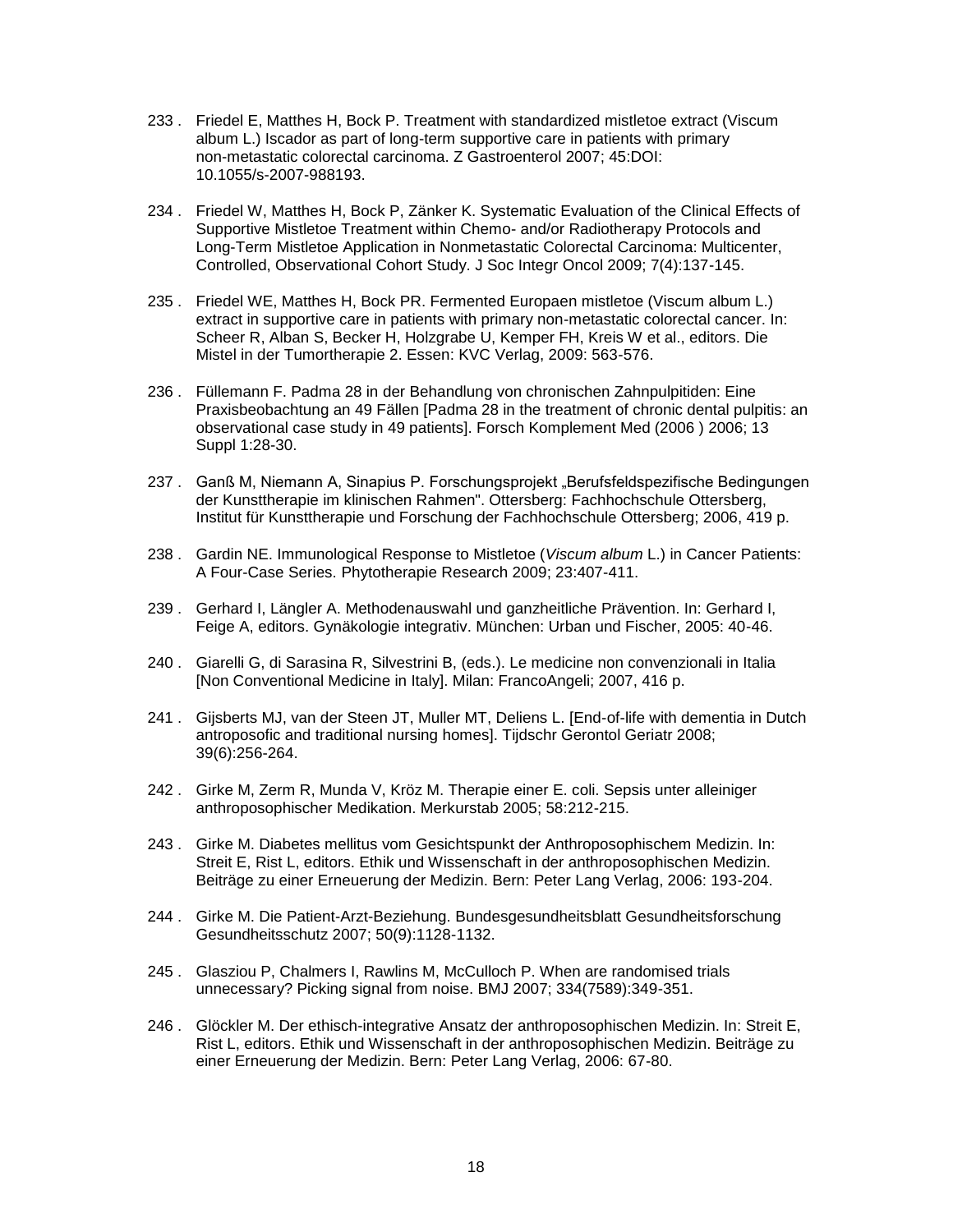- 247 . Gorter RW, Butorac M, Cobian EP. Cutaneous resorption of lead after external use of lead-containing ointments in volunteers with healthy skin. Am J Ther 2005; 12(1):17-21.
- 248 . Gorter RW, Butorac M, Cobian EP. Ausmaß der Resorption von Kupfer aus kupferhaltigen Dermatika. Merkurstab 2005; 58:216-220.
- 249 . Gottschling S, Längler A, Tautz C, Graf N. CAM use in pediatric oncology. Current Pediatric reviews 2006; 2:361-368.
- 250 . Gottschling S, Längler A, Tautz C, Graf N. Komplementäre und alternative Behandlungsmethoden in der Kinderonkologie. Klin Pädiatr 2006; 218(3):157-164.
- 251 . Greif D. Kunst- und Bewegungstherapie in der Sekundärprevention von Brustkrebs, aufgezeigt am Beispiel der Heileurythmie von Rudolf Steiner - Eine Pilotstudie über psychologische und physiologische Wirkungen. Universität Klagenfurt, 2005.
- 252 . Grossarth-Maticek R, Ziegler R. Ranomisierte Kohortenstudien im Matched-Pair-Design zur Misteltherapie (Iscador) bei gynäkologischen Karzinomen. In: Scheer R, Bauer R, Becker H, Fintelmann V, Kemper FH, Schilcher H, editors. Fortschritte in der Misteltherapie. Aktueller Stand der Forschung und klinischen Anwendung. Essen: KCV Verlag, 2005: 611-623.
- 253 . Grossarth-Maticek R, Ziegler R. Randomised and non-randomised prospective controlled cohort studies in matched-pair design for the long-term therapy of breast cancer patients with a mistletoe preparation (Iscador): A re-analysis. Eur J Med Res 2006; 11:485-495.
- 254 . Grossarth-Maticek R, Ziegler R. Prospective controlled cohort studies on long-term therapy of breast cancer patients with a mistletoe preparation (Iscador). Forsch Komplementärmed 2006; 13:285-292.
- 255 . Grossarth-Maticek R, Ziegler R. Prospective controlled cohort studies on long-term therapy of ovarian cancer patients with mistletoe (VISCUM ALBUM L.) extracts Iscador. Arzneim -Forsch /Drug Res 2007; 57(10):665-678.
- 256 . Grossarth-Maticek R, Ziegler R. Prospective controlled cohort studies on long-therapy of cervical cancer patients with a mistletoe preparation (Iscador). Forsch Komplementärmed 2007; 14:140-147.
- 257 . Grossarth-Maticek R, Ziegler R. Wirksamkeit und Unbedenklichkeit einer Langzeitbehandlung von Melanompatienten mit einem Mistelpräparat. Schweiz Z Ganzheitsmedizin 2007; 19(6):325-332.
- 258 . Grossarth-Maticek R, Ziegler R. Randomized and non-randomized prospective controlled cohort studies in matched pair design for the long-term therapy of corpus uteri cancer patients with a mistletoe preparation (Iscador). Eur J Med Res 2008; 13:107-120.
- 259 . Gründemann C, Gruber CW, Hertrampf A, Zehl M, Kopp B, Huber R. An aqueous birch leaf extract of Betula pendula inhibits the growth and cell division of inflammatory lymphocytes. J Ethnopharmacol 2011; 136(3):444-451.
- 260 . Gründemann C, Papagiannopoulos M, Lamy E, Mersch-Sundermann V, Huber R. Immunomodulatory properties of a lemon-quince preparation (Gencydo®) as an indicator of anti-allergic potency. Phytomedicine 2011; 18(8-9):760-768.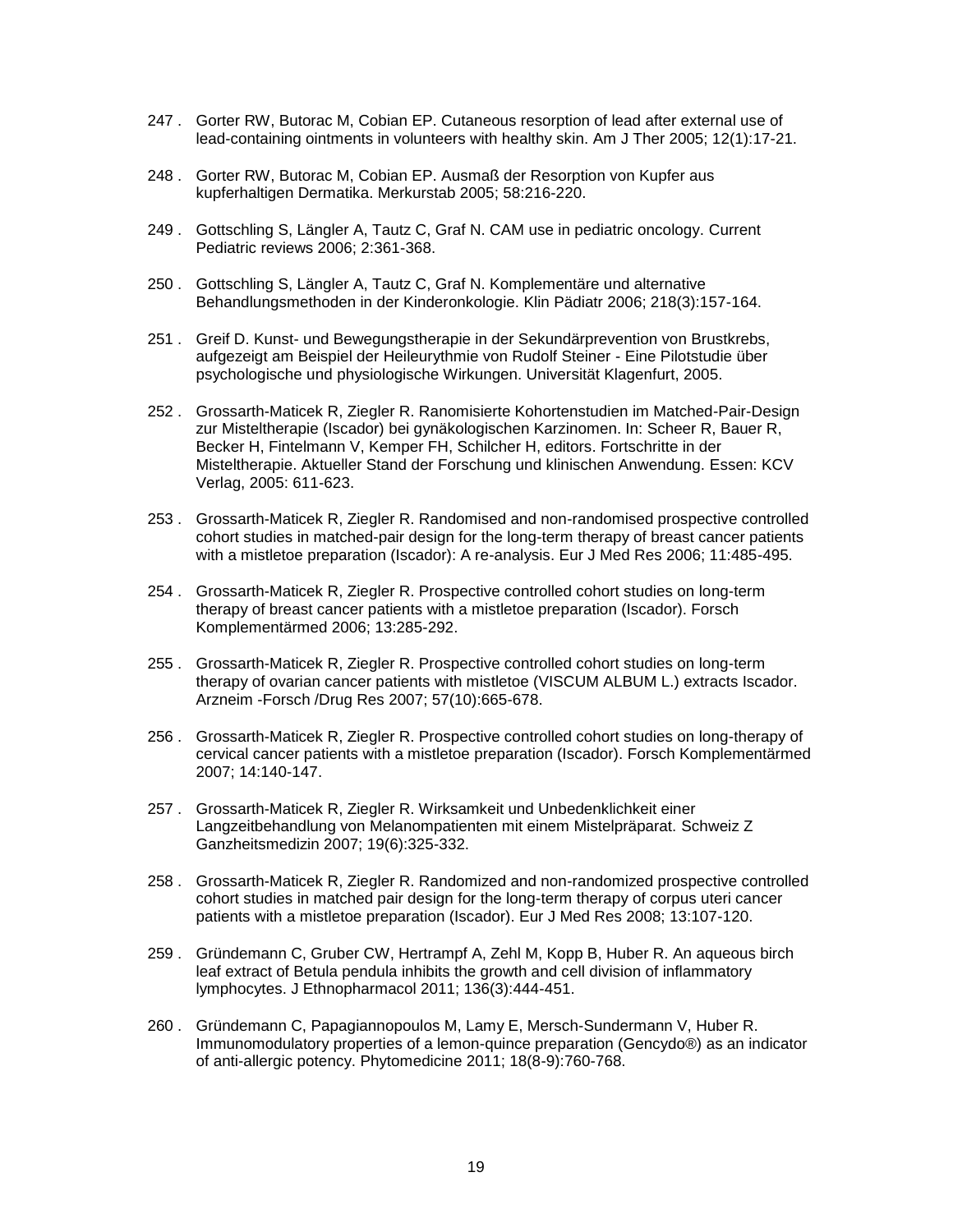- 261 . Guggisberg AG, Baumgartner SM, Tschopp CM, Heusser P. Replication study concerning the effects of homeopathic dilutions of histamine on human basophil degranulation in vitro. Complement Ther Med 2005; 13(2):91-100.
- 262 . Gutsch J, Rieger S, Schierholz JM, Schlodder D. Observation study on treatment with standardized Viscum album extracts (VA-E) in lymphocytic non-Hodgkin's lymphoma: Safety and course. Phytomedicine 2007; 14(7):26.
- 263 . Gutsch J, Rieger S, Schierholz JM, Schlodder D. Anwendungsbeobachtung unter der Therapie mit prozessstandardisierten Mistelpräparaten beim Lymphozytischen Non-Hodgkin-Lymphom (CLL) - Sicherheit und Verlauf. [Oberservation study on treatment with standardized *Viscum album* extracts (VA-E) in lymphocytic non-Hodgkin's lymphoma (CLL) - safety and course]. In: Scheer R, et al., editors. Die Mistel in der Tumortherapie 2. Essen: KVC-Verlag, 2009: 455-465.
- 264 . Hachtel B, Gäch A. Bibliographie Heileurythmie. Veröffentlichungen 1920 2005. Bad Boll: natur mensch medizin; 2008, 610 p.
- 265 . Hager ED, Migeod F, Koomagi R, Schrittwieser G, Krautgartner I. Multimodale komplementäre Therapie des fortgeschrittenen Pankreaskarzinoms. Dtsch Zschr Onkol 2009; 41:16-23.
- 266 . Hajto T, Berki T, Palinkas L, Boldizsar F, Németh P. Effects of mistletoe extract on murine thymocytes in vivo and on glucocorticoid-induced cell count reduction. Forsch Komplementärmed 2006; 13:22-27.
- 267 . Hajto T, Berki T, Palinkas L, Boldizsar F, Németh P. Investigation of the effect of mistletoe (Viscum album L.) extract Iscador on the proliferation and apoptosis of murine thymocytes. Arzneimittelforschung 2006; 56(6A):441-446.
- 268 . Hamre H, Witt CM, Glockmann A, Ziegler R, Willich SN, Kiene H. Krankheitskosten unter anthroposophischer Therapie: Ergebnisse einer zweijährigen propektiven Kohortenstudie. Merkurstab 2007; 60(2):138-147.
- 269 . Hamre H, Witt CM, Glockmann A, Ziegler R, Willich SN, Kiene H. Anthroposophic vs. conventional therapy for chronic low back pain: a prospective comparative study. Eur J Med Res 2007; 12:302-310.
- 270 . Hamre HJ, Fischer M, Heger M, Riley D, Haidvogl M, Baars E et al. Anthroposophic therapy of respiratory and ear infections. Wien Klin Wochenschr 2005; 117(13-14):500-501.
- 271 . Hamre HJ. Aktuelle Medizin Leserforum. Fortschr Med 2005; 147(37):18.
- 272 . Hamre HJ. Stellungnahme zum Beitrag "Ein Beweis für die Wirksamkeit der Anthroposophie" von E. Ernst, MMW 23/2005, "Aktuelle Medizin - kritisch gelesen". MMW Fortschr Med 2005; 147(37):18.
- 273 . Hamre HJ. Anthroposophische Medizin bei Ohr- und Atemwegsinfekten. Was ist an unserer Schlussfolgerung anstössig? MMW Fortschr Med 2005; 147(37):18.
- 274 . Hamre HJ. Studiendesigns nach Cognition-based medicine: Konzept und praktische Durchführung. Werte, Sinn und Tatsachen - values, meaning and facts. 14. Wissenschaftliche Arbeitstagung der GTA 2005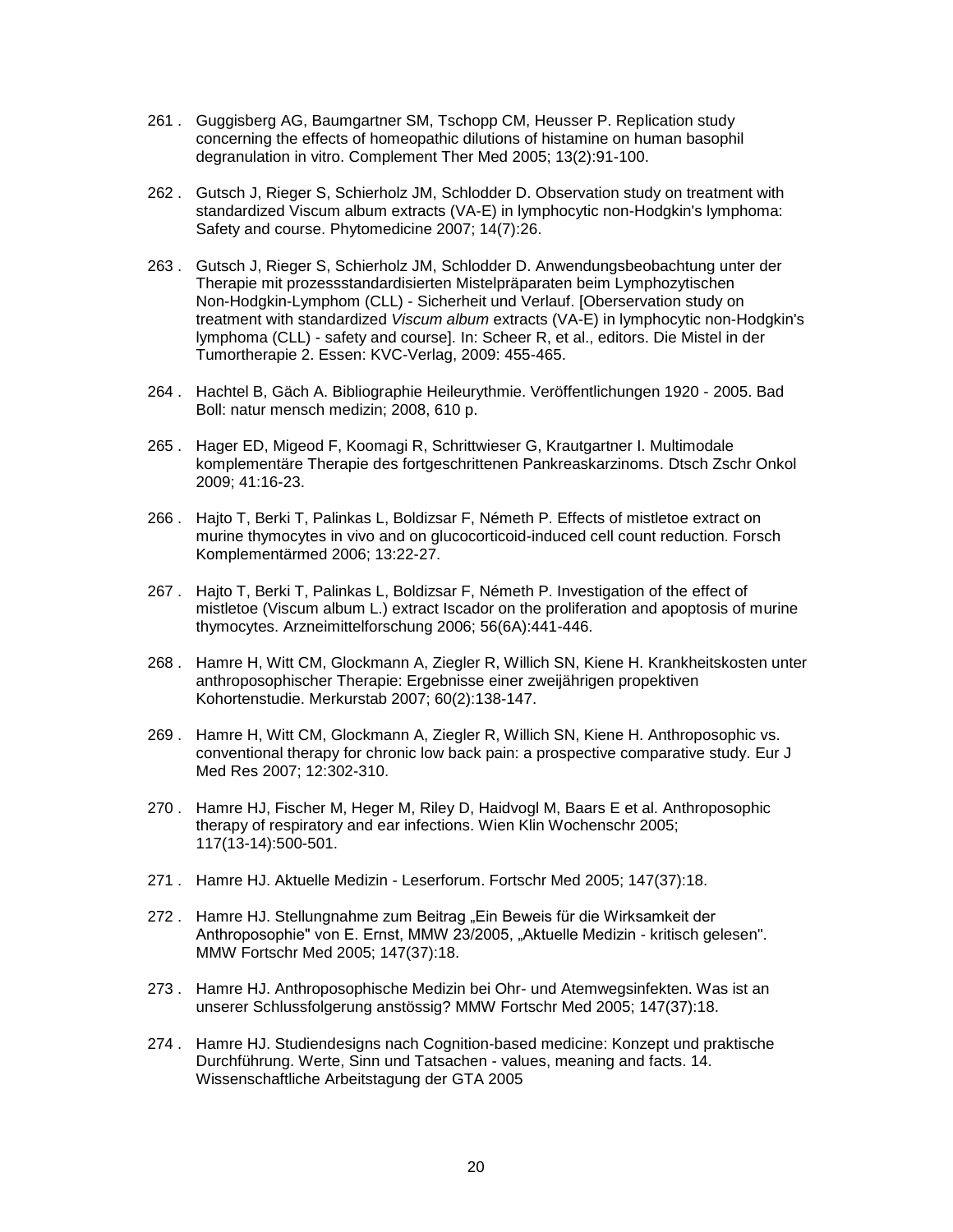14th Scientific GTA Convention 2005. Abstracts. Gesellschaft für Gestalttheorie und ihre Anwendungen, 2005.

- 275 . Hamre HJ, Fischer M, Heger M, Riley D, Haidvogl M, Baars E et al. Anthroposophic vs. conventional therapy of acute respiratory and ear infections: a prospective outcomes study. Wien Klin Wochenschr 2005; 117(7-8):256-268.
- 276 . Hamre HJ, Fischer M, Heger M, Riley D, Haidvogl M, Baars E et al. Anthroposophische vs. konventionelle Therapie bei akuten Ohr- und Atemwegsinfekten: eine prospektive Outcomes-Studie. Merkurstab 2005; 58(3):172-184.
- 277 . Hamre HJ, Witt CM, Glockmann A, Ziegler R, Willich SN, Kiene H. Health costs in anthroposophic therapy users: a two-year prospective cohort study. BMC Health Serv Res 2006; 6(65):DOI 10.1186/1472-6963-6-65.
- 278 . Hamre HJ, Witt CM, Glockmann A, Ziegler R, Willich SN, Kiene H. Anthroposophic therapy for chronic depression: a four-year prospective cohort study. BMC psychiatry 2006; 6(57):DOI 10.1186/1471-244X-6-57.
- 279 . Hamre HJ, Becker-Witt C, Glockmann A, Ziegler R, Willich SN, Kiene H. Anthroposophische Therapien bei chronischen Erkrankungen: Die Anthroposophische Medizin Outcomes-Studie (AMOS). In: Streit E, Rist L, editors. Ethik und Wissenschaft in der anthroposophischen Medizin. Beiträge zu einer Erneuerung der Medizin. Bern: Peter Lang Verlag, 2006: 151-183.
- 280 . Hamre HJ, Witt CM, Glockmann A, Tröger W, Willich SN, Kiene H. Use and safety of anthroposophic medications in chronic disease: a 2-year prospective analysis. Drug Saf 2006; 29(12):1173-1189.
- 281 . Hamre HJ, Witt CM, Glockmann A, Tröger W, Willich SN, Kiene H. Anwendung und Sicherheit anthroposophischer Arzneimittel: eine zweijährige prospektive Kohortenstudie. Merkurstab 2007; 60(4):309-323.
- 282 . Hamre HJ, Witt CM, Glockmann A, Ziegler R, Willich SN, Kiene H. Eurythmy therapy in chronic disease: a four-year propective cohort study. BMC public health 2007; 7(61):DOI 10.1186/1471-2458-7-61.
- 283 . Hamre HJ, Witt CM, Glockmann A, Ziegler R, Willich SN, Kiene H. Rhythmical massage therapy in chronic disease: a four-year prospective cohort study. J Altern Complement Med 2007; 13(6):635-642.
- 284 . Hamre HJ, Witt CM, Glockmann A, Ziegler R, Willich SN, Kiene H. Anthroposophic medical therapy in chronic disease: a four-year propsective cohort study. BMC Complement Altern Med 2007; 7(10):DOI 10.1186/1472-6882-7-10.
- 285 . Hamre HJ, Witt CM, Glockmann A, Ziegler R, Willich SN, Kiene H. Anthroposophic art therapy in chronic disease: a four-year prospective cohort study. Explore 2007; 3(4):365-371.
- 286 . Hamre HJ, Glockmann A, Fischer M, Riley D, Baars E, Kiene H. Use and safety of anthroposophic medications for acute respiratory and ear infections: a prospective cohort study. Drug Target Insights 2007; 2:209-219.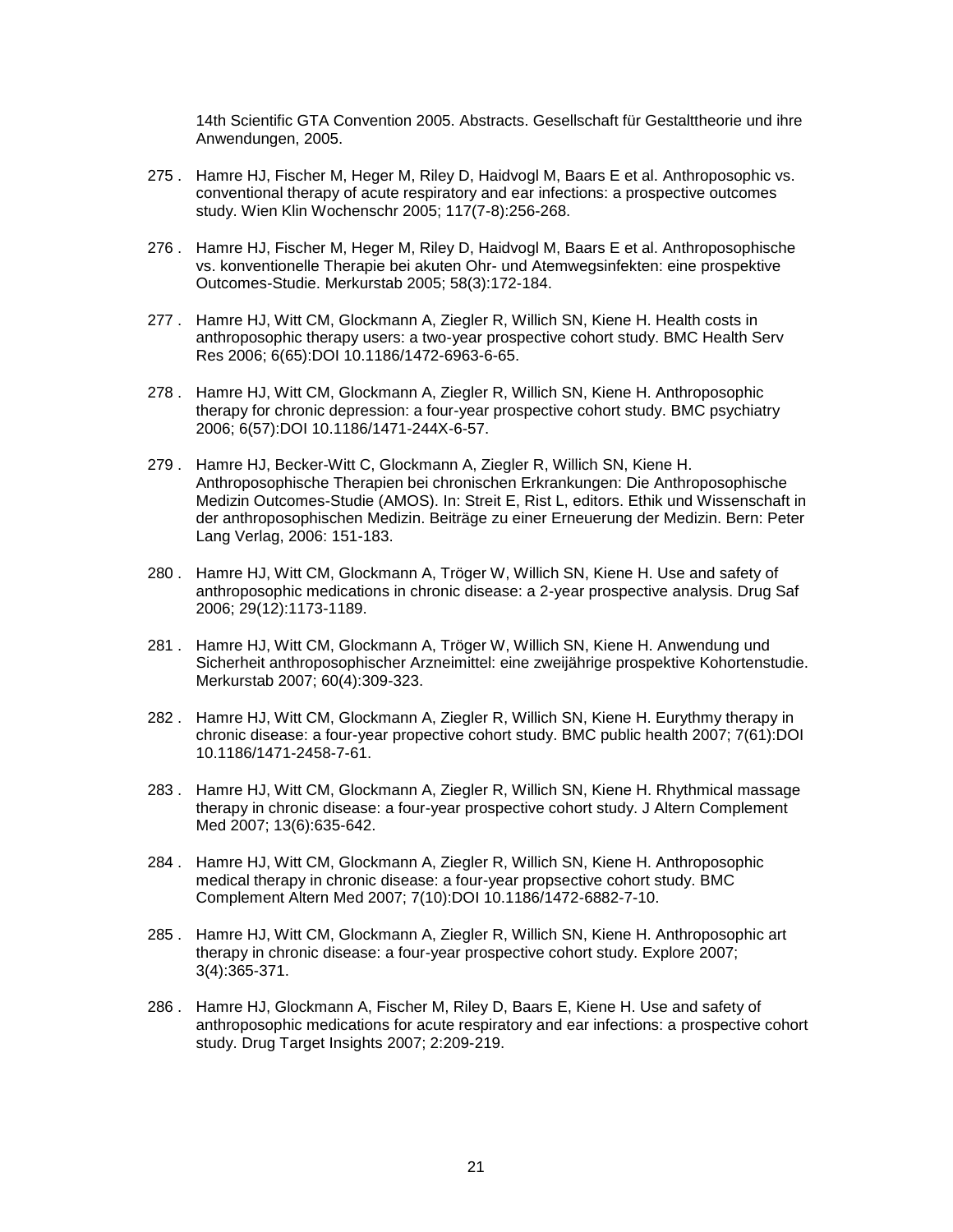- 287 . Hamre HJ, Witt CM, Glockmann A, Ziegler R, Willich SN, Kiene H. Anthroposophische Therapie bei chronischer Depression: eine vierjährige prospektive Kohortenstudie. Merkurstab 2007; 60(3):208-220.
- 288 . Hamre HJ, Witt CM, Glockmann A, Ziegler R, Kienle GS, Willich SN et al. Outcome of anthroposophic medication therapy in chronic disease: A 12-month prospective cohort study. Drug Design, Development and Therapy 2008; 2:25-37.
- 289 . Hamre HJ, Glockmann A, Kienle GS, Kiene H. Combined bias suppression in single-arm therapy studies. J Eval Clin Pract 2008;DOI:10.1111/j.1365-2753.2007.00903.x.
- 290 . Hamre HJ, Witt CM, Glockmann A, Wegscheider K, Ziegler R, Willich SN et al. Anthroposophische vs. konventionelle Therapie beim chronischen Lendenwirbelsäulen-Syndrom: eine prospektiv vergleichende Studie. Merkurstab 2008; 61(5):435-444.
- 291 . Hamre HJ, Witt CM, Glockmann A, Ziegler R, Willich SN, Kiene H. Heileurythmie bei chronischen Erkrankungen: eine vierjährige prospektive Kohortenstudie. Merkurstab 2008; 61(4):331-342.
- 292 . Hamre HJ, Glockmann A, Tröger W, Kienle GS, Kiene H. Assessing the order of magnitude of outcomes in single-arm cohorts through systematic comparison with corresponding cohorts: an example from the AMOS study. BMC Med Res Methodol 2008; 8(11):DOI:10.1186/1471-2288-8-11.
- 293 . Hamre HJ, Witt CM, Kienle GS, Glockmann A, Ziegler R, Willich SN et al. Anthroposophic therapy for anxiety disorders: a two-year prospective cohort study in routine outpatient settings. Clinical Medicine: Psychiatry 2009; 2:17-31.
- 294 . Hamre HJ, Witt CM, Glockmann A, Ziegler R, Willich SN, Kiene H. Anthroposophische Kunsttherapie bei chronischen Erkrankungen: eine vierjährige prospektive Kohortenstudie. Merkurstab 2009; 62(2):113-121.
- 295 . Hamre HJ, Witt CM, Kienle GS, Glockmann A, Ziegler R, Willich SN et al. Long-term outcomes of anthroposophic therapy for chronic low back pain: A two-year follow-up analysis. Journal of Pain Research 2009; 2:75-85.
- 296 . Hamre HJ, Witt CM, Glockmann A, Ziegler R, Kienle GS, Willich SN et al. Health costs in patients treated for depression, in patients with depressive symptoms treated for another chronic disorder, and in non-depressed patients: a two-year prospective cohort study in anthroposophic outpatient settings. Eur J Health Econ 2009; DOI 10.1007/s10198-009-0203-0.
- 297 . Hamre HJ, Witt CM, Kienle GS, Schnürer C, Glockmann A, Ziegler R et al. Anthroposophic therapy for asthma: a two-year prospective cohort study in routine outpatient settings. J Asthma Allergy 2009; 2:111-128.
- 298 . Hamre HJ, Witt CM, Kienle GS, Meinecke C, Glockmann A, Willich SN et al. Anthroposophic therapy for children with chronic disease: a two-year prospective cohort study in routine outpatient settings. BMC Pediatr 2009; 9(39):doi:10.1186/1471-2431-9-39.
- 299 . Hamre HJ, Kiene H, Kienle GS. Clinical research in anthroposophic medicine. Altern Ther Health Med 2009; 15(6):52-55.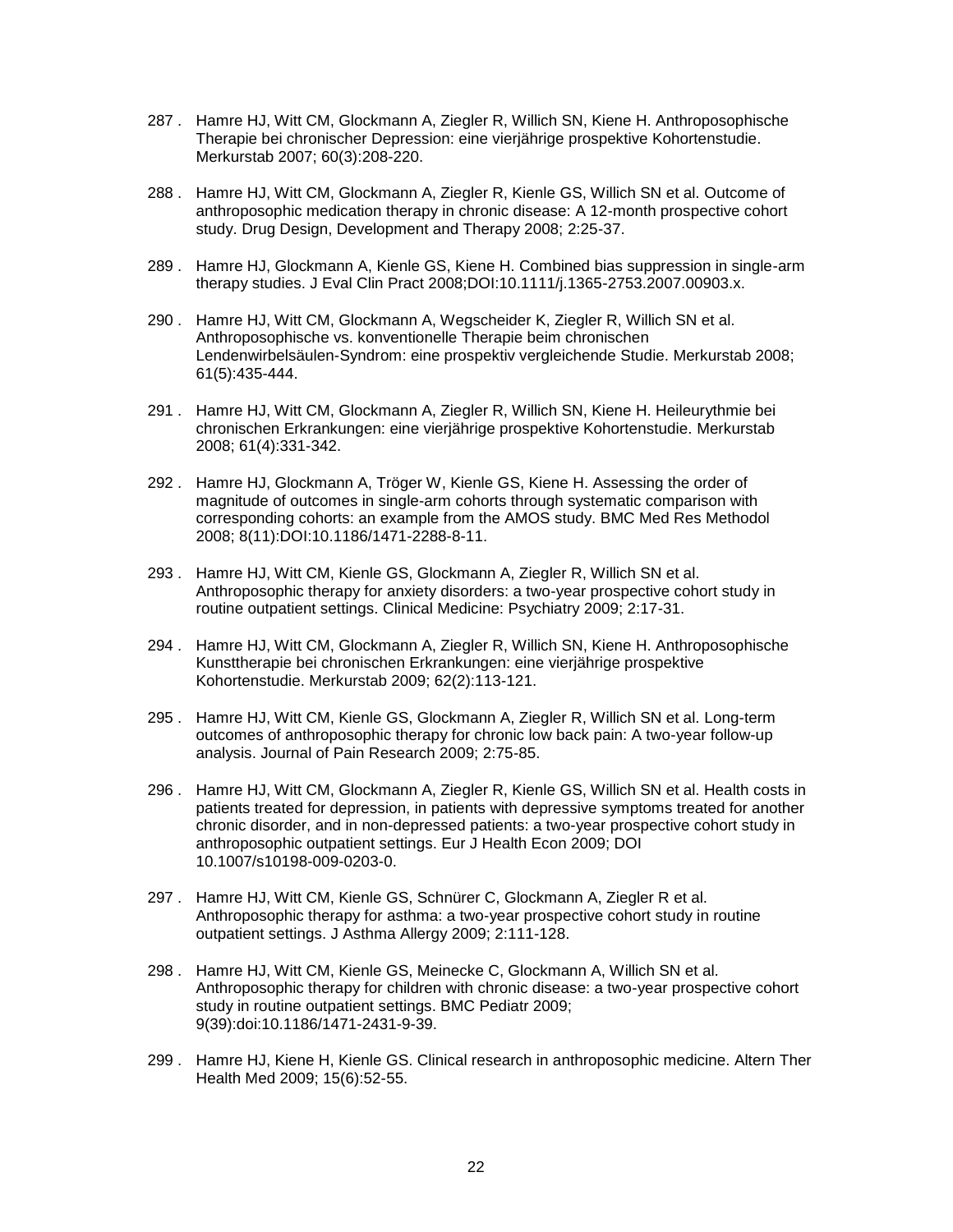- 300 . Hamre HJ, Witt CM, Kienle GS, Meinecke C, Glockmann A, Ziegler R et al. Anthroposophic therapy for children with attention deficit hyperactivity: a two-year prospective study in outpatients. Int J Gen Med 2010; 3:239-253.
- 301 . Hamre HJ, Witt CM, Kienle GS, Glockmann A, Ziegler R, Rivoir A et al. Anthroposophic therapy for migraine: a two-year prospective cohort study in routine outpatient settings. Open Neurol J 2010; 4:100-110.
- 302 . Hamre HJ. ESCAMP European Scientific Cooperative on Anthroposophic Medicinal Products. Merkurstab 2010; 63(5):469-470.
- 303 . Hamre HJ, Witt CM, Kienle GS, Glockmann A, Willich SN, Kiene H. Predictors of outcome after 6 and 12 months following anthroposophic therapy for adult outpatients with chronic disease: a secondary analysis from a prospective observational study. BMC Research Notes 2010; 3(218).
- 304 . Hamre HJ. Klinische Forschung und die Identität der Anthroposophischen Medizin. Merkurstab 2010; 63(1):46-55.
- 305 . Hamre HJ, Witt CM, Glockmann A, Ziegler R, Willich SN, Kiene H. Anthroposophische Therapie bei Angststörungen: eine zweijährige prospektive Kohortenstudie in der routinemäßigen abmulanten Krankenversorgung. Merkurstab 2010; 63(2):150-161.
- 306 . Hamre HJ, Mittag I, Glockmann A, Kiene H, Tröger W. Pulpa dentis D30 for acute reversible pulpitis: A prospective cohort study in routine dental practice. Altern Ther Health Med 2011; 17(1):16-21.
- 307 . Hamre HJ, Witt CM, Kienle GS, Meinecke C, Glockmann A, Ziegler R et al. Anthroposophische Therapie für Kinder mit chronischen Erkrankungen: eine zweijährige prospektive Kohortenstudie unter Alltagsbedingungen. Merkurstab 2011; 64(2):115-126.
- 308 . Harmsma M, Ummelen M, Dignef W, Tusenius KJ, Ramaekers FC. Effects of mistletoe (Viscum album L.) extracts Iscador on cell cycle and survival of tumor cells. Arzneimittelforschung 2006; 56(6A):474-482.
- 309 . Heinzerling L, Von Baehr V, Liebentahl C, Von Baehr R, Volk HD. Immunologic effector mechanisms of a standardized mistletoe extract on the function of human monocytes and lymphocytes in vitro, ex vivo, and in vivo. J Clin Immunol 2006; 29(4):347-359.
- 310 . Heldmaier M, Stahl-Biskup E. Extraktion mit Olivenöl. Was und wieviel geben die Blütendrogen her? Dtsch Apoth Ztg 2006; 146(19):2024-2029.
- 311 . Hermann L. Untersuchung der Wechselwirkungen von Desoxyribonukleinsäure (DNA) und Viscotoxinen der Weißbeerigen Mistel (Viscum album L.). Witten/Herdecke: 2005
- 312 . Hess K, Heusser P, Huber F. Evidenz oder Intuition? Manag Care 2005; 3:11-13.
- 313 . Heusser P. Mourir, vie après la mort, vies terrestres répétées. In: Heusser P, Riggenbach B, editors. L'accompagnement des mourants, l'aide à la mort, l'euthanasie. Bern: Paul Haupt, 2005: 121-148.
- 314 . Heusser P, Stutz M, Haeberli A. Does homeopathically potentized antimony stimulate coagulation? A summary of previous findings and results of an in vitro pilot study by means of thrombelastography. J Altern Complement Med 2005; 10:829-834.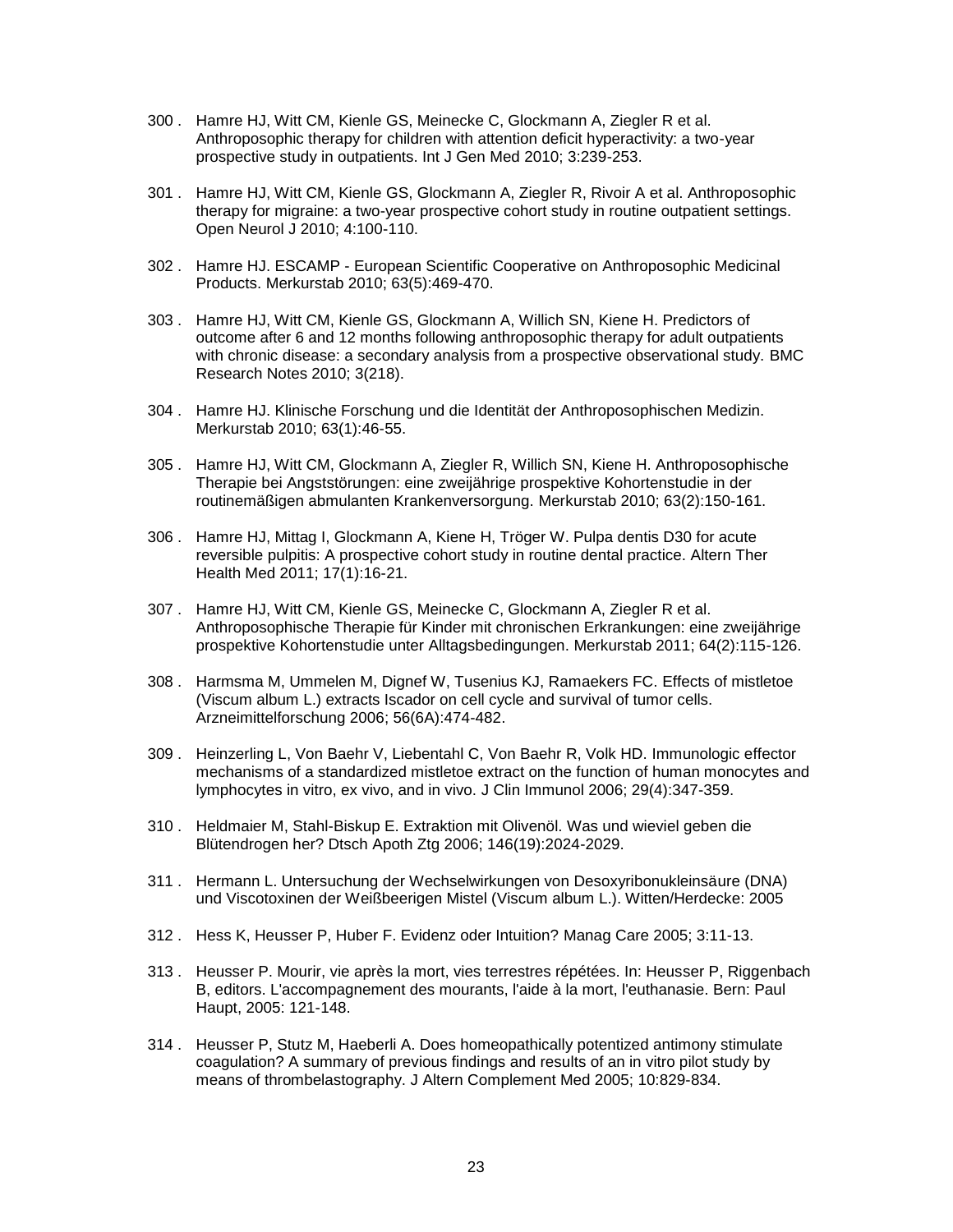- 315 . Heusser P. Durch Fakten und Annahmen? Gedanken zum Lancet-Artikel über Homöopathie (Editorial). Schweiz Z Ganzheitsmedizin 2005; 17(7/8):374-375.
- 316 . Heusser P. L'euthanasie: conséquence d'une conception scientifique unilatérale. In: Heusser P, Riggenbach B, editors. L'accompagnement des mourants, l'aide à la mort, l'euthanasie. Bern: Paul Haupt, 2005: 25-45.
- 317 . Heusser P. Selbstheilungskräfte: Die Anthroposophische Medizin setzt auf ganzheitliche Behandlung. Gesundheit Sprechstunde 2005;(Sonderheft zu 23):40-42.
- 318 . Heusser P, Aecherli H. Ganzheitliche Behandlung: Krebs ist mehr als nur ein molekularer Defekt (Interview). Gesundheit Sprechstunde Krebs-Spezial 2005; 23:40-42.
- 319 . Heusser P. Goethes Wissenschaftsmethode und die moderne Medizin. Praxis 2005; 51/52:2045-2051.
- 320 . Heusser P. Holistic Thinking in Basic Sciences and Medicine. A New Elective at the University of Bern. Overall Concept and Evaluation Strategy, Specific Needs Assessment, Pilot Course with an Emphasis on Role-Play, and Feasibility Study. University of Bern, in Cooperation with the University of Illinois at Chicago, 2006.
- 321 . Heusser P. Geleitwort. In: Kienle GS, Kiene H, Albonico HU, editors. Anthroposophische Medizin in der klinischen Forschung. Wirksamkeit, Nutzen, Wirtschaftlichkeit, Sicherheit. Stuttgart: Schattauer, 2006.
- 322 . Heusser P, Walach H, Wolf U, (Hrsg.). Abriged Versions of the HTA Reports of the Swiss PEK. Forsch Komplementärmed 2006; 13(Suppl 2 IV):48.
- 323 . Heusser P. Vorwort. In: Selg P, editor. Vom Logos unendlicher Physis. Dornach: Verlag am Goetheanum, 2006.
- 324 . Heusser P. Lebensqualität von Tumorpatienten. Was kann eine anthroposophische Klinik erreichen? Onkologie Special 2006; 40:37.
- 325 . Heusser P, Braun SB, Bertschy M, Burkhard R, Ziegler R, Helwig S et al. Palliative in-patient cancer treatment in an anthroposophic hospital: II. Quality of life during and after stationary treatment, and subjective treatment benefits. Forsch Komplementärmed 2006; 13(3):156-166.
- 326 . Heusser P. Steht der wissenschaftlichen Medizin eine neue spirituelle Epoche bevor? In: Heusser P, editor. Spiritualität in der modernen Medizin. Bd.10: Komplementäre Medizin im interdiszilpinären Diskurs. Bern: Peter Lang, 2006: 11-33.
- 327 . Heusser P. Über die Leib-Seele-Interaktion beim Schmerz. In: Fischer L, editor. Der chronische Schmerz - eine interdisziplinäre Herausforderung. Bd.9. Bern: Peter Lang, 2006: 113-119.
- 328 . Heusser P. Interview und Mitarbeit für: Landoldt C: Anthroposophische Kliniken in der Schweiz. Gesundheit Sprechstunde 2006; 13:16-19.
- 329 . Heusser P. Vorwort. In: Heusser P, editor. Spiritualität in der modernen Medizin. Bd.10: Komplementäre Medizin im interdisziplinären Diskurs. Bern: Peter Lang, 2006: 7-9.
- 330 . Heusser P. Evaluation Komplementärmedizin PEK. Wird der bundesrätliche Beschluss zur Komplementärmedizin revidiert? Interview Medical Tribune 2006; 13(1/2):6-7.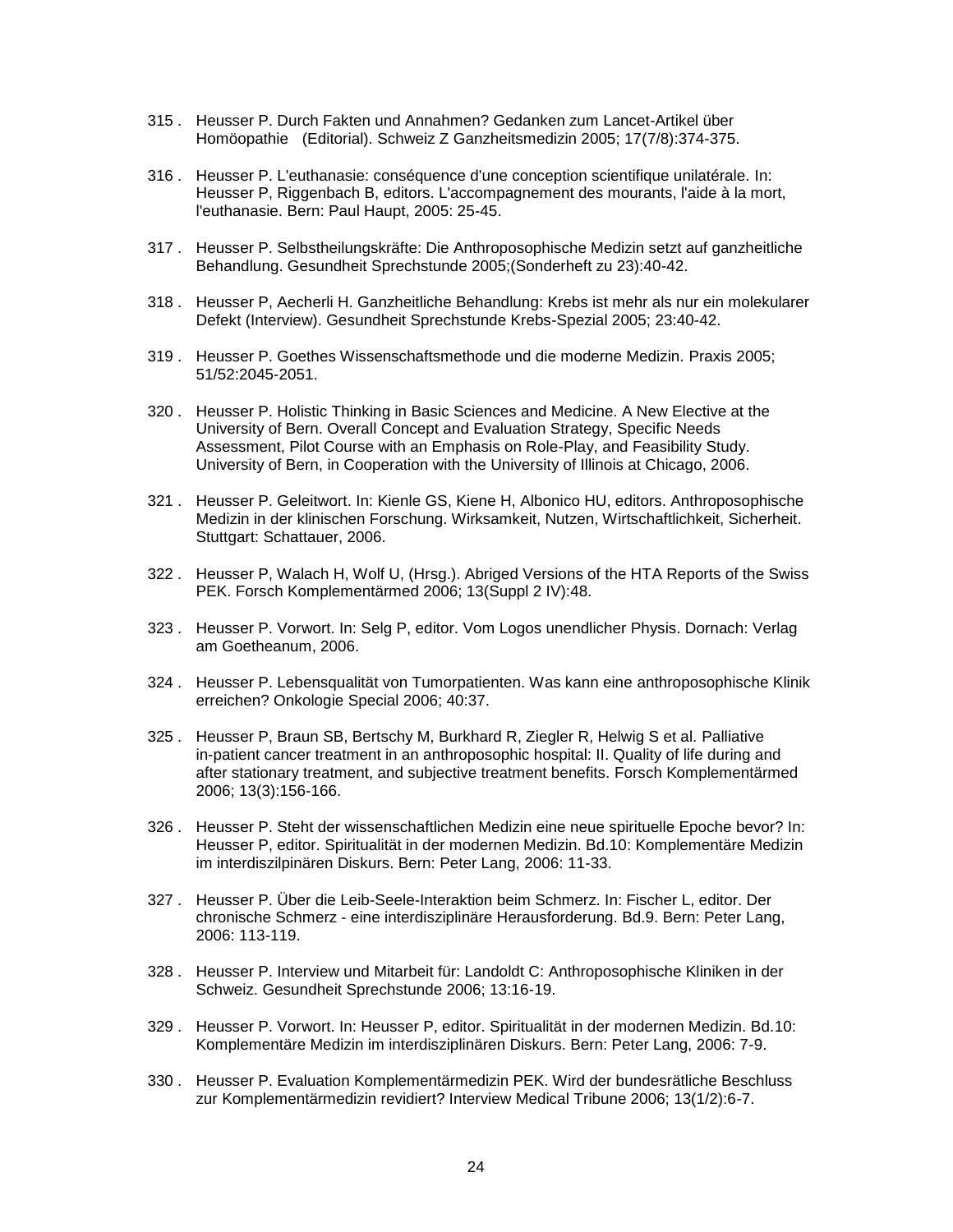- 331 . Heusser P. Moderne Krebstherapie Forschung und Praxis. AGORA 2006; 4(2).
- 332 . Heusser P. Vorwort. In: Kienle GS, Kiene H, Albonico HU, editors. Anthroposophische Medizin in der klinischen Forschung. Wirksamkeit, Nutzen, Wirtschaftlichkeit, Sicherheit. Stuttgart: Schattauer, 2006: 2045-2051.
- 333 . Heusser P. PEK und BAG: Probleme beim Programm Evaluation Komplementärmedizin. Ärztezeitung 2006; 87:899-903.
- 334 . Heusser P, Braun SB, Ziegler R, Bertschy M, Helwig S, van Wegberg B et al. Palliative in-patient cancer treatment in an anthroposophic hospital: I. Treatment patterns and compliance with anthroposophic medicine. Forsch Komplementärmed 2006; 13(2):94-100.
- 335 . Heusser P. L'accompagnement des mourants, l'aide à la mort, l'euthanasie. Haupt Verlag; 2007, 189 p.
- 336 . Heusser P. Integrative Medizin was bedeutet das? Gesundheit Sprechstunde 2007; 11:24-27.
- 337 . Heusser P. Das viergliedrige Menschenbild der anthroposopischen Medizin. UniPress, Forschung und Wissenschaft an der Universität Bern 2007; 133:9-10.
- 338 . Heusser P. Medizin und Macht am Beispiel des Programms Evaluation Komplementärmedizin PEK. In: Ausfeld-Hafter B, editor. Medizin und Macht. Die Arzt-Patienten-Beziehung im Wandel: Mehr Entscheidungsfreiheit? Bd.11. Bern: Peter Lang, 2007: 101-129.
- 339 . Heusser P, Wolf U, Bertschy M, Burkhard R, Ziegler R, Helwig S et al. Longterm sustainability of quality of life in advanced cancer. An explorative pilot study for 12-months after palliative treatment in an anthroposophic hospital. Phytomedicine 2007; 14(SV II):34.
- 340 . Heusser P, Wolf U. Holistic thinking in basic sciences and medicine needs assessment and experimental pilot-course for medical students az the University of Berne. Forsch Komplementärmed 2007; 14(suppl.1):50.
- 341 . Heusser P. Anthroposophic Concepts of Pain. In: Ernst E, Pittler MH, Wider B, editors. Complementary Therapies for Pain Management. An Evidence-Based Approach. Mosby: Elsevier, 2007: 57-61.
- 342 . Heusser P, Wolf U, Vonwiller HM, Messerli N, Laederach-Hofmann K. Nutrition with 'light and water'? In strict isolation for 10 days without food. A critical case study. Forschende Komplementärmedizin/ Research in Complementary Medicine 2008; 15:203-209.
- 343 . Heusser P. Trinitarisch und tetraktisch, nicht dualistisch oder monistisch: die physische Organisation des Menschen. In: Thurneysen A, editor. Zur Dialektik gesundheitlicher Prozesse Bd. 12: Komplementäre Medizin im interdisziplinären Diskurs. Bern: Peter Lang, 2008: 103-124.
- 344 . Heusser P. Erneutes Lernen von Ita Wegman. Rezension von: P. Selg (ed). Ita Wegman, Medizinisch-therapeutische Korrespondenz, Verlag am Goetheanum, Dornach 2007. Merkurstab 2008; 61(4):389-390.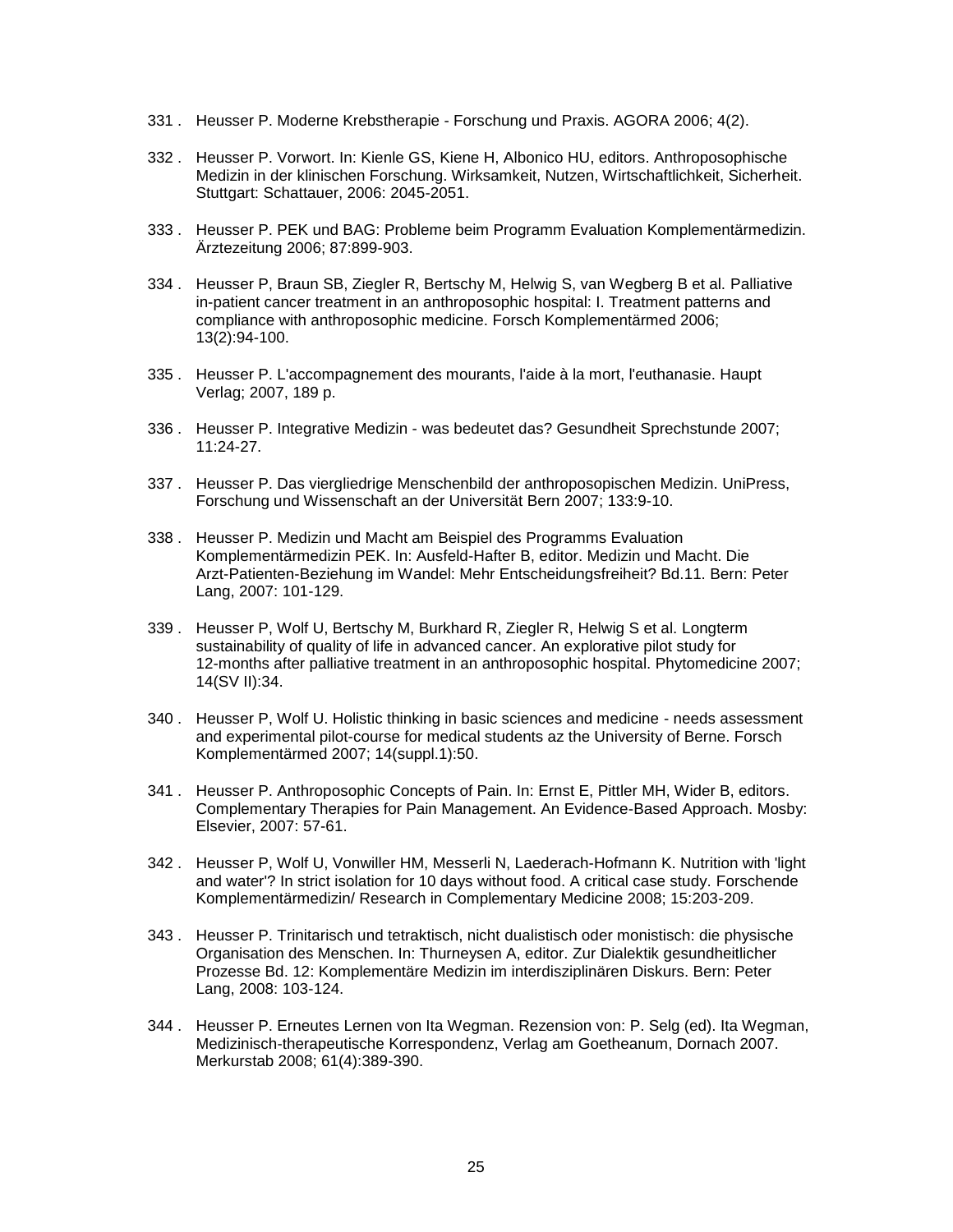- 345 . Heusser P, Kienle GS. Anthroposophic Medicine, Integrative Oncology, and Mistletoe Therapy of Cancer. In: Abrams D, Weil A, editors. Integrative Oncology. New York: Oxford University Press, 2009: 322-340.
- 346 . Heusser P, Bertschy M, Burkhardt R, Ziegler R, Cerny T, Wolf U. Langzeiterhaltung der Lebensqualität bei fortgeschrittener Krebskrankheit. Prospektive Studie über zwölf Monate während und nach stationärer Behandlung in einer anthroposophischen Klinik. In: Scheer C, Alban S, Becker H, Holzgrabe U, Kemper FH, Kreis W et al., editors. Die Mistel in der Tumortherapie 2. Aktueller Stand und klinische Forschung. Essen: KVC Verlag, 2009: 477-493.
- 347 . Heusser P. Goethes Verständnis von Naturwissenschaft. Goethe Jahrbuch 2008. Weimar: 2009.
- 348 . Heusser P, Berger S, Stutz M, Husler A, Haeberli A, Wolf U. Efficacy of homeopathically potentized antimony on blood coagulation. A randomized placebo controlled crossover trial. Forsch Komplementärmed 2009; 16(1):14-18.
- 349 . Heusser P. Anthroposophische Medizin und Wissenschaft. Schattauer-Verlag; 2010, 272 p.
- 350 . Heusser P. We need a conceptual integration of conventional and complementary medicine. Forsch Komplementmed 2010; 17(4):217.
- 351 . Heusser P. Spiritualität in der medizinischen Anthropologie. Warum? Und wie? Schweiz Z Ganzheitsmedizin 2010; 22:274-275.
- 352 . Heusser P. Whole Systems Research. Dtsch Zschr Onkol 2010; 42:153-156.
- 353 . Heusser P. Anthroposophische Medizin und Wissenschaft. Erkenntniswissenschaftliche und konzeptionelle Beiträge zu einer ganzheitlichen medizinischen Anthropologie. Universität Witten/Herdecke, Fakultät für Gesundheit., 2010.
- 354 . Heusser P, Ködel R. Homöopathie in der Krebstherapie. Rezension. Dtsch Zschr Onkol 2010; 42:93.
- 355 . Heusser P. "Active information" a modern revival of Aristotle's "Formative Cause", applicable in physics, Biology, psychology and medical anthropology. Biocosmology - Neoaristotelism 2011; 1(2-3):161-166.
- 356 . Heusser P. Vorwort. In: Berger B, editor. Raum für Eigensinn. Ergebnisse eines Expertentreffens zur Patientenkompetenz. Essen: KCV Verlag, 2011: V-VII.
- 357 . Heusser P. Der wissenschaftstheoretische Ansatz der anthropsophischen Medizin und Psychiatrie und das Leib-Seele-Problem. In: Rißmann W, editor. Was heißt seelische Gesundheit? Köper – Seele – Geist. Würzburg: Königshausen & Neumann, 2011: 47-61.
- 358 . Heusser P. Anthropologie und Anthroposophie. Geisteswissenschaftliche Erweiterung der naturwissenschaftlichen Medizin. In: Ausfeld B, Heusser P, editors. Erkenntnisgrenzen in Medizin und Wissenschaft – sind sie überwindbar? Bern: Peter Lang, 2011: 109-126.
- 359 . Heusser P. Erkenntnisgrenzen in Medizin und Naturwissenschaft. Sind sie überwindbar? In: Ausfeld B, Heusser P, editors. Erkenntnisgrenzen in Medizin und Wissenschaft – sind sie überwindbar? Bern: Peter Lang, 2011: 11-19.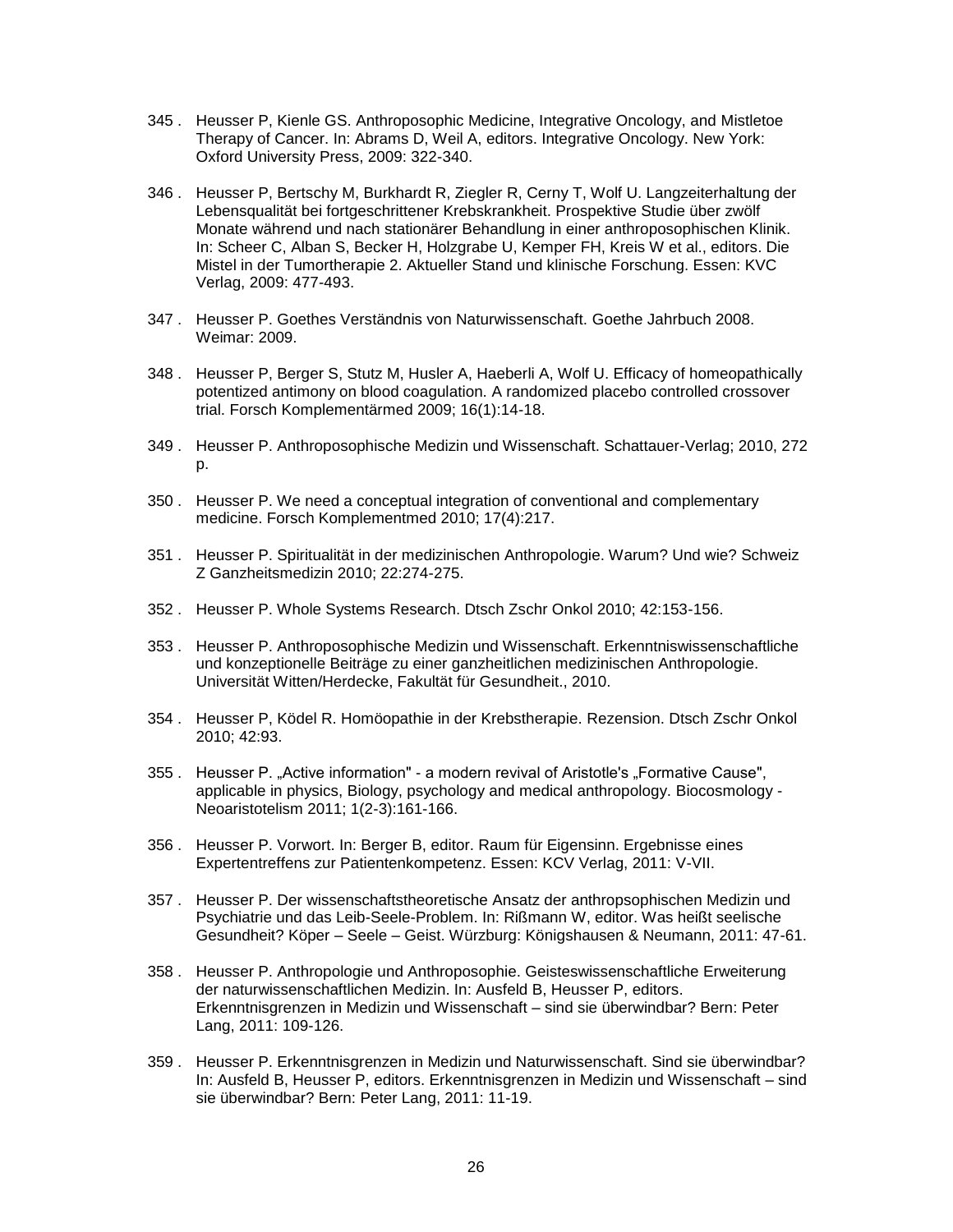- 360 . Heusser P. Der wissenschaftstheoretische Ansatz der anthroposophischen Medizin und das Leib-Seele-Problem. In: Heusser P, Selg P, editors. Das Leib-Seele-Problem. Zur Entwicklung eines geistgemäßen Menschenbildes in der Medizin des 20. Jahrhunderts. Arlesheim: Verlag des Ita Wegman Instituts, 2011: 11-33.
- 361 . Heusser P. Europäische Geistesgeschichte, neuere Spiritualität und Wissenschaft. In: Büssing A, Kohls N, editors. Wissenschaftliche Grundlagen im Zusammenhang mit Gesundheit und Krankheit. Berlin, Heidelberg: Springer, 2011: 13-21.
- 362 . Hoekman J, Niemeijer M, Sjoukes L. Systematische evaluatie van kwaliteit en effectiviteit in de antroposofische kinder- en jeugdpsychiatrie. Overwegingen, opzet en eerste resultaten. In: Baars E, van der Bie G, editors. Praktijkonderzoek in de antroposofische gezondheidszorg. Leiden: Hogeschool Leiden, 2008: 121-134.
- 363 . Hoekman J, Niemeijer M. Kwaliteit van zorg: de weg van plan naar effect. In: Niemeijer HM, Gastkemper M, editors. Ontwikkelingsstoornissen bij kinderen. Medisch-pedagogische begeleiding en behandeling. 5<sup>e</sup> geheel herziene druk. Assen: Van Gorcum, 2009: 113-126.
- 364 . Hoekman J. Individugerichte zorg en ondersteuning binnen de sociaaltherapie in relatie tot ontwikkelingen in de gehandicaptenzorg. In: Baars E, van der Bie G, editors. Praktijkonderzoek in de Antroposofische Gezondheidszorg 2009. Op weg naar een professionele individugeoriënteerde gezondheidszorg. Welke vaardigheden en innovaties moeten ontwikkeld worden? Leiden: Hogeschool Leiden, 2009: 57-72.
- 365 . Hoekman J. Beziehungsgestaltung in der Behindertenhilfe. Dissertatie Van Pim Blomaard. Nederlands Tijdschrift voor de Zorg aan mensen met een verstandelijke handicap 2011; 37:299-300.
- 366 . Hofer H. [Human images in nursing--4: Anthroposophy: wisdom from the human]. Pflege Z 2007; 60(7):393-396.
- 367 . Hofer H. [Human images in nursing:--5: Human image in economics: utilitarianism as the guiding principle]. Pflege Z 2007; 60(8):456-459.
- 368 . Hoffmann JC, Preiß JC, Autschbach F, Buhr HJ, Häuser W, Herrlinger K et al. S3-Leitlinie "Diagnostik und Therapie des Morbus Crohn"Ergebnisse einer Evidenz-basierten Konsensuskonferenz der Deutschen Gesellschaft für Verdauungs- und Stoffwechselkrankheiten zusammen mit dem Kompetenznetz Chronisch entzündliche Darmerkrankungen. Gastroenterol 2008; 46:1094-1146.
- 369 . Hong S, Chang S, Yeom DH, Kang JH, Hong KJ. Differential regulation of thrombospondin-1 expression and antiangiogenesis of ECV304 cells by trichostatin A and Helixor A. Anticancer Drugs 2007; 18(9):1005-1014.
- 370 . Horneber MA, Bueschel G, Huber R, Linde K, Rostock M. Mistletoe therapy in oncology (review). The Cochrane Collaboration 2008;1-69.
- 371 . Huber M. Inner quality concept IQC (http://www.louisbolk.org/downloads/1887.pdf). In: van de Vijver LPL, editor. Proceedings seminar, Measuring food quality: concepts, methods and challenges. Seminar 12-14 February 2007. Driebergen: Louis Bolk Institute, 2007: 11.
- 372 . Huber M, Andersen J-O, Kahl J, Busscher N, Doesburg P, Mergardt G et al. Standardisation and Validation of the Visual Evaluation of Biocrystallizations.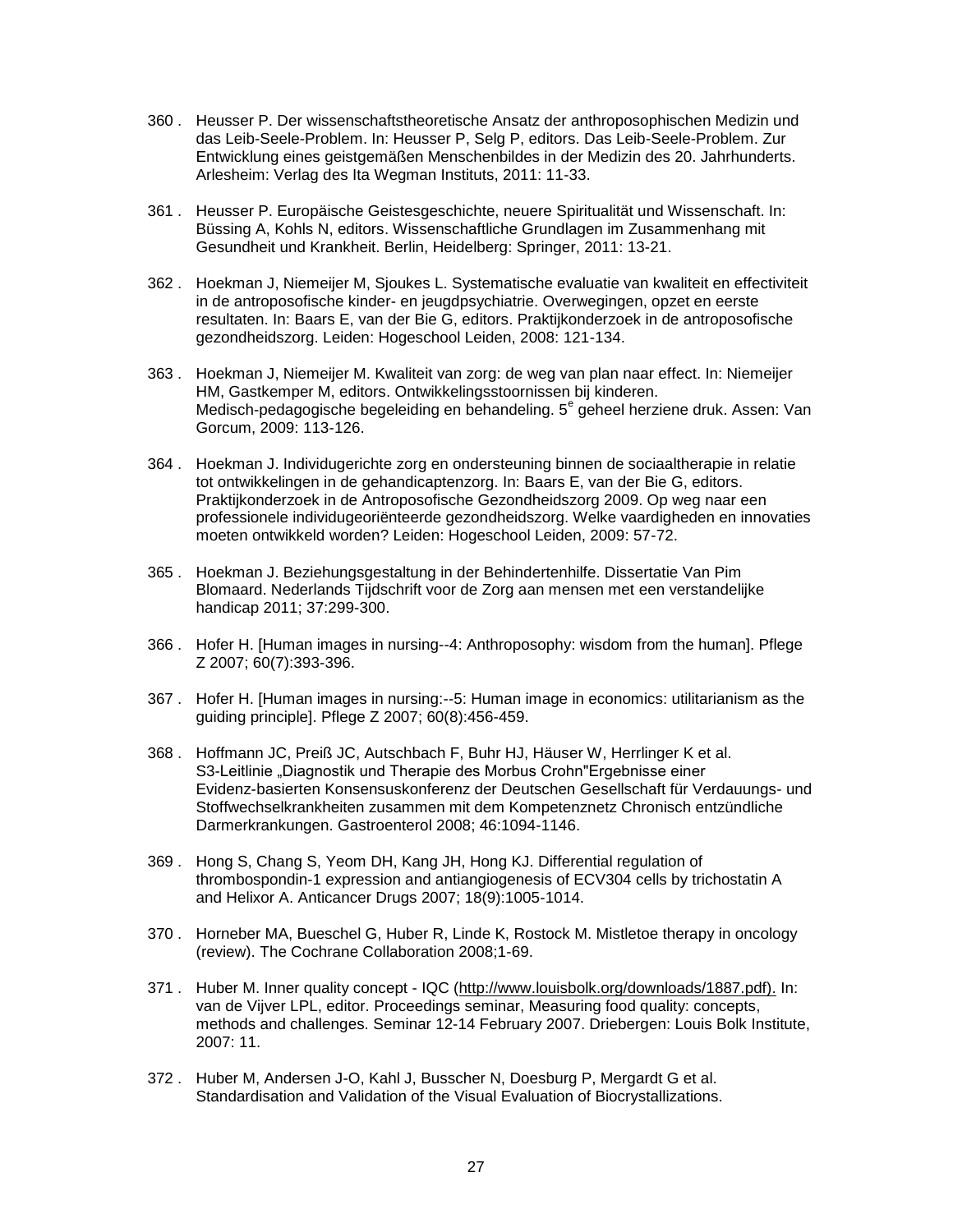Development of a reliable and valid instrument for visual evaluation according to ISO-Norms for sensory analyses. Biological Agriculture & Horticulture 2010; 27:25-40.

- 373 . Huber MAS, Adriaansen-Tennekes R, de Wit J, Baars EW, Baars T. Louis Bolk Institute's 2005 Milk Study. A pilot study in search of parameters for quality and health. Frick:  $1<sup>st</sup>$ FQH Scientific Conference, 2005: Abstract.
- 374 . Huber MAS, Adriaansen-Tennekes R, de Wit J, Baars EW. The 2005 Louis Bolk Milk Study, A pilot study in search of parameters for quality and health. Biofach 16-17 Febr 2006; 2006
- 375 . Huber MAS, Bloksma J, van der Burgt GJ, van de Vijver LPL. Challenges for an organic food quality concept - the Inner Quality Concept, Requirements demonstrated on an experimental concept. Organic eprint 2006;(7657).
- 376 . Huber R, Rostock M, Goedl R, Ludtke R, Urech K, Buck S et al. Mistletoe treatment induces GM-CSF- and IL-5 production by PBMC and increases blood granulocyte- and eosinophil counts: a placebo controlled randomized study in healthy subjects. Eur J Med Res 2005; 10(10):411-418.
- 377 . Huber R, Classen K, Werner M, Klein R. In vitro immunoreactivity towards lectin-rich or viscotoxin-rich mistletoe (Viscum album L.) extracts Iscador applied to healthy individuals. Arzneimittelforschung 2006; 56(6A):447-456.
- 378 . Huber R, Rostock M, Goedl R, Ludtke R, Urech K, Klein R. Immunologic effects of mistletoe lectins: a placebo-controlled study in healthy subjects. J Soc Integr Oncol 2006; 4(1):3-7.
- 379 . Huber R, Weisser S, Lüdtke R. Effects of abdominal hot compresses on indocyanine green elimination--a randomized cross over study in healthy subjects. BMC Gastroenterol 2007; 10(7):27.
- 380 . Huber R, Eisenbraun J, Miletzki B, Adler M, Scheer R, Klein R et al. Pharmacokinetics of natural mistletoe lectins after subcutaneous injection. Eur J Clin Pharmacol 2010; 66(9):889-897.
- 381 . Huber R, Prestel U, Bloss I, Meyer U, Lüdtke R. Effectiveness of subcutaneous injections of a cartilage preparation in osteoarthritis of the knee--a randomized, placebo controlled phase II study. Huber R, Prestel U, Bloss I, Meyer U, Lüdtke R. Complement Ther Med 2010; 18(3-4):113-118.
- 382 . Hugo F, Schwitalla S, Niggemann B, Zänker KS, Dittmar T. Viscum album extracts Iscador P and Iscador M counteract the growth factor induced effects in human Follicular B-NHL cells and breast cancer cells. Medicina (Buenos Aires) 2007; 67(Suppl. II):90-96.
- 383 . Hunziker-Basler N, Zuzak TJ, Eggenschwiler J, Rist L, Simöes-Wüst AP, Viviani A. Prolonged cytotoxic effect of aqueous extracts from dried Viscum album on bladder cancer cells. Pharmazie 2007; 62(3):237-238.
- 384 . Huyke C, Laszczyk M, Scheffler A, Ernst R, Schempp CM. Treatment of actinic keratoses with birch bark extract: a pilot study. J Dtsch Dermatol Ges 2006; 4(2):132-136.
- 385 . Huyke C, Reuter J, Rödig M, Kersten A, Laszczyk M, Scheffler A et al. Treatment of actinic keratoses with a novel betulinbased oleogel. A prospective, randomized,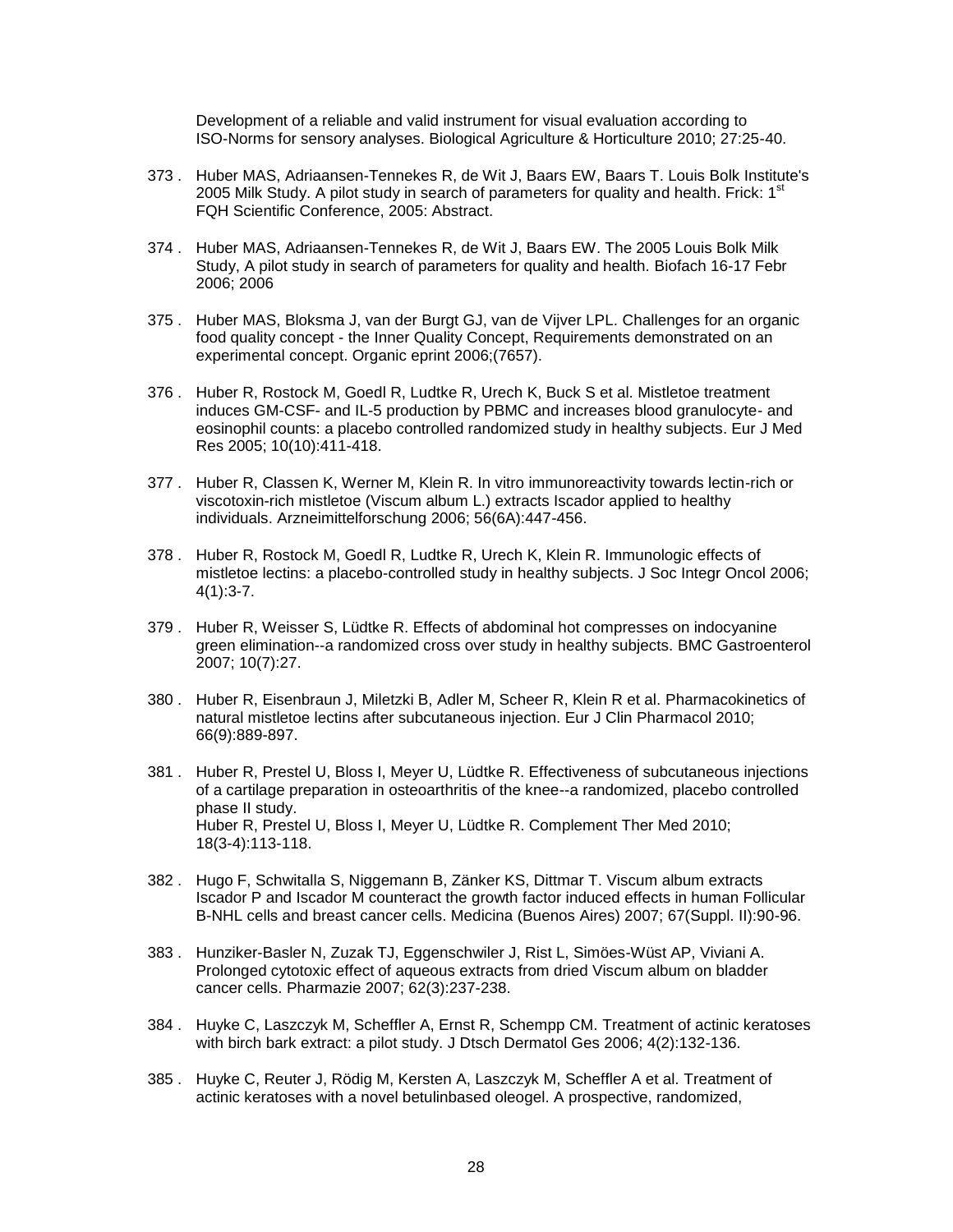comparative pilot study. J Dtsch Dermatol Ges 2008;DOI: 10.1111/j.1610-0387.2008.06865.x.

- 386 . Huyke C, Reuter J, Maunz H, Müller ML, Schempp CM. Betulin-basierte Creme für die topische Behandlung exsudativer Hauterkrankungen. Merkurstab 2008; 61(4):370-376.
- 387 . Huyke C, Reuter J, Rödig M, Kersten A, Laszczyk M, Scheffler A et al. Therapie von aktinischen Keratosen mit einem neuen Betulin-basierten Oleogel; eine prospektive, randomisierte, vergleichende Pilotstudie. J Dtsch Dermatol Ges 2008;DOI: 10.1111/j.1610-0387.2008.06865.x.
- 388 . Huyke C, Reuter J, Rödig M, Kersten A, Laszczyk M, Scheffler A et al. Therapie von aktinischen Keratosen mit einem neuen Betulin-basierten Oleogel; eine prospektive randomisierte, vergleichende Pilotstudie. J Dtsch Dermatol Ges 2009; 7(2):128-133.
- 389 . International Association of Anthroposophic Pharmacists, (eds.). Anthroposophic Pharmaceutical Codex APC. Dornach: The International Association of Anthroposophic Pharmacists IAAP; 2007, 150 p.
- 390 . Jachertz N. Bewertung von Therapien. "Korridor der Vernunft". Dtsch Arztebl 2005; 102:268-269.
- 391 . Jäger S. Qualitative und quantitative Unersuchungen von Triterpenoiden in Viscum album L. und deren wässrigen Extrakten sowie Versuche zur Verbesserung der Extraktionsverfahren. Witten/Herdecke: 2005
- 392 . Jäger S, Pfüller U, Scheffler A. Quantifizierung von Oleanolsäure und Betulinsäure in VIscum album L- und deren wässrigen Extrakten. In: Scheer R, Bauer R, Becker H, Fintelmann V, Kemper FH, Schilcher H, editors. Fortschritte in der Misteltherapie. Aktueller Stand der Forschung und klinischer Anwendung . Essen: KVC-Verlag, 2005: 119-131.
- 393 . Jäger S, Eisenbraun J, Baier R, Schmid B, Girmann B, Zeeck A et al. Machbarkeitsstudie zur Entwicklung einer LC MS/MS - Methode zur BEstimmung von Viscotoxin A2 in Ratten - Serum. In: Scheer R, Bauer R, Becker H, Fintelmann V, Kemper FH, Schilcher H, editors. Fortschritte in der Misteltherapie. Aktueller Stand der Forschung und klinischer Anwendung. Essen: KVC-Verlag, 2005: 181-189.
- 394 . Jäger S, Scheffler A, Schmellenkamp H. Naturforschung Pharmakologie ausgewähler Terpene. Pharm Ztg 2006; 22:15-27.
- 395 . Jäger S, Winkler K, Pfüller U, Scheffler A. Solubility Studies of Oleanolic Acid and Betulinic Acid in Aqueous Solutions and Plant extracts of Viscum album L. Planta Med 2007; 73:157-162.
- 396 . Jäger S, Laszczyk MN, Strüh CM, Martin SF, Schempp CM, Scheffler A. Triterpenes from natural soruces for parenteral and topical applications. Planta Med 2008; 74:1119.
- 397 . Jäger S, Winkler K, Leneweit G, Schubert R. Interactions of viscotoxins with vesicles of genuine plant membranes. Planta Med 2008; 74:163-167.
- 398 . Jäger S, Laszczyk MN, Scheffler A. A preliminary pharmacokinetic study of betulin, the main pentacyclic triterpene from extract of outer bark of birch (Betulae alba) cortex. Molecules 2008; 13:3224-3235.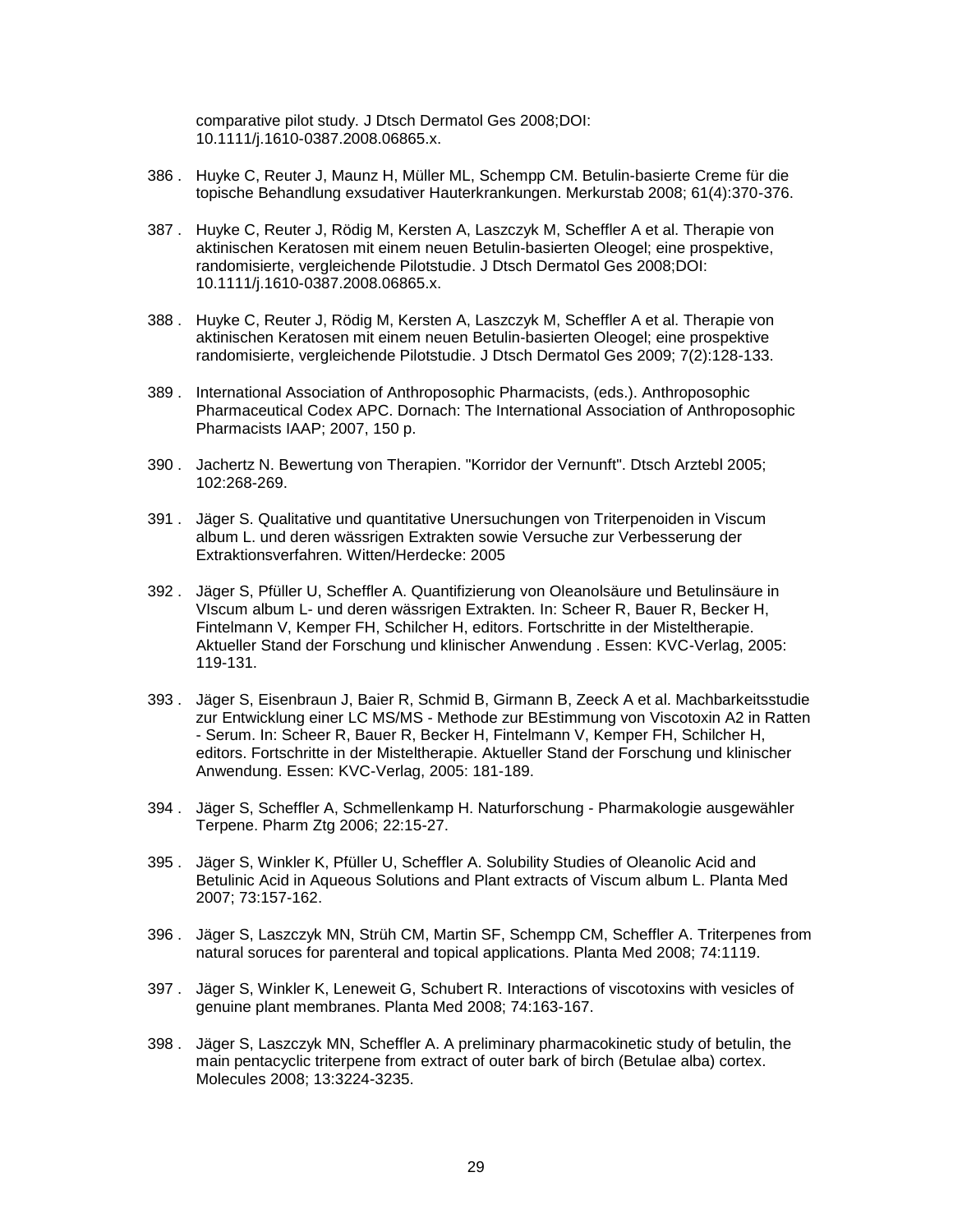- 399 . Jäger S, Beffert M, Hoppe K, Scheffler A. Characterisation and quantification of polysaccharides in extracts form Viscum album L. with CE-UV. In: Scheer R, Alban S, Becker H, Holzgrabe U, Kemper FH, Kreis W et al., editors. Die Mistel in der Tumortherapie 2. Essen: KVC-Verlag, 2009: 133-139.
- 400 . Jäger S, Laszczyk MN. Geheimnisse der mediterranen Ernährung. Die Triterpene. Merum 2009; 3:40.
- 401 . Jäger S, Trojan H, Kopp T, Laszczyk MN, Scheffler A. Pentacyclic triterpene distribution in various plants – rich sources for a new group of multi-potent plant extracts. Molecules 2009; 14:2016-2031.
- 402 . Jäger S, Beffert M, Hoppe K, Nadberezny D, Frank B, Scheffler A. Preparation of herbal tea as infusion or by maceration at toom temperature using mistletoe tea as an example. Sci Pharm 2011; 79:145-155.
- 403 . Jäger T, Scherr C, Simon M, Heusser P, Baumgartner S. Effects of homeopathic arsenicum album, nosode, and gibberellic acid preparations on the growth rate of arsenic-impaired duckweed (Lemna gibba L.). Scientific World Journal 2010; 10:2112-2129.
- 404 . Jäger T, Scherr C, Simon M, Heusser P, Baumgartner S. Development of a test system for homeopathic preparations using impaired duckweed (Lemna gibba L.). J Altern Complement Med 2011; 17(4):315-323.
- 405 . Jäger T, Scherr C, Wolf U, Simon M, Heusser P, Baumgartner S. Investigation of arsenic-stressed yeast (Saccharomyces cerevisiae) as a bioassay in homeopathic basic research. Scientific World Journal 2011; 11:568-583.
- 406 . Jeschke E, Ostermann T, Matthes H. EVAMED a prescription-based electronic system for reporting. Focus Alternat Complement Ther 2005; 10:42.
- 407 . Jeschke E, Buchwald D, Lüke C, Tabali M, Ostermann T, Matthes H. EVAMED a prescription-based electronic pharmacovigilance system in complementary medicine. Forsch Komplementärmed Klass Naturheilkd 2007; 14:8.
- 408 . Jeschke E, Lüke C, Ostermann T, Tabali M, Huebner J, Matthes H. Verordnungsverhalten anthroposophisch orientierter Ärzte bei akuten Infektionen der oberen Atemwege. Forsch Komplementärmed 2007; 14:207-215.
- 409 . Jeschke E, Schad F, Pissarek J, Matthes B, Albrecht U, Matthes H. QuaDoSta ein frei konfigurierbares System zur Unterstützung multizentrischer Datenerhebungen in medizinischer Versorgung und Forschung. GMS Med Inform Biom Epidemiol 2007; 3(2):Doc 10.
- 410 . Jeschke E, Ostermann T, Lüke C, Buchwald D, Hübner J, Tabali M et al. Risk assessment of medicines containing extracts from compositaea in a German Pharmakovigilance Network of anthroposophical physicians in primary care. Merkustab 2008; 61(2):185-186.
- 411 . Jeschke E, Ostermann T, Lüke C, Tabali M, Kröz M, Bockelbrink A et al. Remedies Containing Asteracea Extracts. Drug Saf 2009; 32(8):691-706.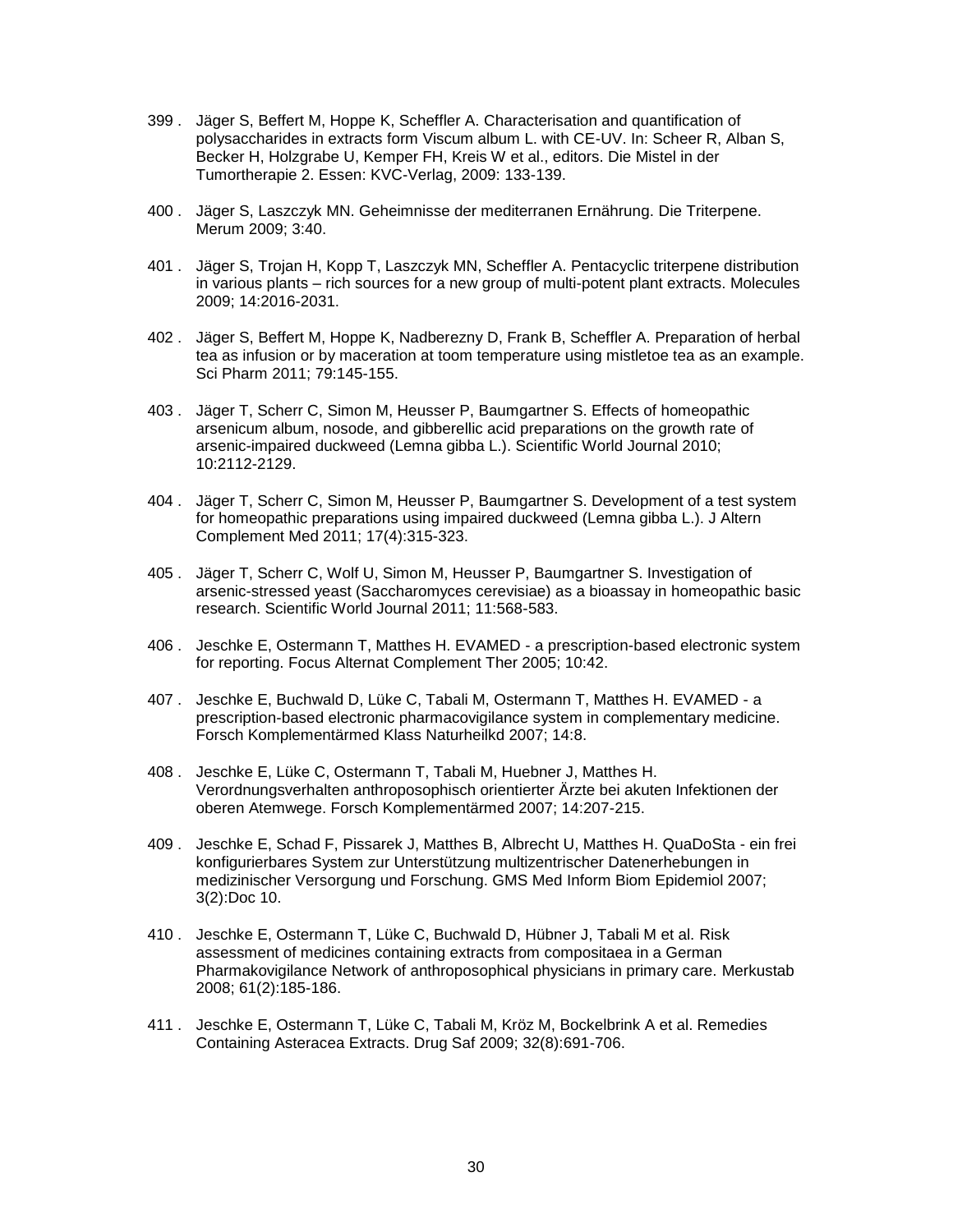- 412 . Jeschke E, Ostermann T, Tabali M, Bockelbrink A, Witt C, Willich SN et al. Profiling Anthroposophic Medicine in Daily Practice ? A Web-based, Prospective Multicentre Study. Forsch Komplement Med 2009; 16:325-333.
- 413 . Jeschke E, Ostermann T, Vollmar HC, Kröz M, Bockelbrink A, Witt CM et al. Evaluation of prescribing patterns in a German network of CAM physicians for the treatment of patients with hypertension: a prospective observational study. BMC Family Practice 2009; 10(78):doi:10.1186/1471-2296-10-78.
- 414 . Jeschke E, Ostermann T, Tabali M, Bockelbrink A, Witt CM, Willich SN et al. Diagnostic Profiles and Prescribing Patterns in Everyday Anthroposophic Medical Practice - a Prospective Multi-Centre Study. Forsch Komplementärmed 2009; 16:325-333.
- 415 . Jeschke E, Ostermann T, Tabali M, Vollmar HC, Kröz M, Bockelbrink A et al. Pharmacotherapy of elderly patients in everyday anthroposophic medical practice: a prospective, multicenter observational study. BMC Geriatrics 2010; 10(48):doi:10.1186/1471-2318-10-48.
- 416 . Jeschke E, Ostermann T, Tabali M, Kroz M, Bockelbrink A, Witt CM et al. Anthroposophic medicine in pediatric primary care: a prospective, multicenter observational study on prescribing patterns. Altern Ther Health Med 2011; 17:18-28.
- 417 . Jesse P. Präklinische Evaluation von Helleborus niger in Zellkulturversuchen. Merkurstab 2009; 62(4):308-314.
- 418 . Jesse P, Mottke G, Eberle J, Seifert G, Henze G, Prokop A. Apoptosis-inducing activity of Helleborus niger in ALL and AML. Pediatr Blood Cance 2009; 52(4):464-469.
- 419 . Jesse P. Präklinische Evaluation pflanzlicher Extrakte aus *Helleborus niger* und *Viscum album* L. sowie eines Gold(I)-Phosphinkomplexes mit funktionellem aphthalimidliganden bezüglich ihrer Apoptose- induzierenden Wirksamkeit und den dabei zugrunde liegenden Mechanismen in vitro, ex vivo und in vivo. Medizinische Fakultät Charité – Universitätsmedizin Berlin, 2011.
- 420 . Jong M, Baars E. The systematic evaluation of the safety of injectables as used in homeopathic and anthroposophic medicine. Journal of Integrative Medicine 2010; 2(4):231-232.
- 421 . Joos S, Breivogel B, Gündling P, Güthlin C, Heusser P, Musselmann B et al. Komplementärmedizin in der hausärztlichen Praxis. Zur Gründung der Arbeitsgruppe Komplementärmedizin (AG KompMed) in der DEGAM. Z Allg Med 2010; 86:337-341.
- 422 . Jütte R. Organpräparate in der Geschichte der "Schulmedizin", der Homöopathie und der Anthroposophischen Medizin [Organ preparations in the history of conventional medicine, homoeopathy and Anthroposophic Medicine]. Merkurstab 2009; 62(1):49-60.
- 423 . Kalitzkus V, Büssing A, Matthiessen PF. Auf der Suche nach dem Sinn Biografie, Krankheit und Heilung. Lebendiges Zeugnis 2007; 62:85-87.
- 424 . Kalitzkus V. "Intime Fremde": "Organspende" und -transplantation im Spannungsfeld von Körper und Leib. bricolage 2008; 5:239-250.
- 425 . Kalitzkus V, Büssing A, Matthiessen PF. Severe Illness Episodes and Inner Development: A Biographical-narrative Approach. In: Carson A, Fairbairn G, Lloyd M,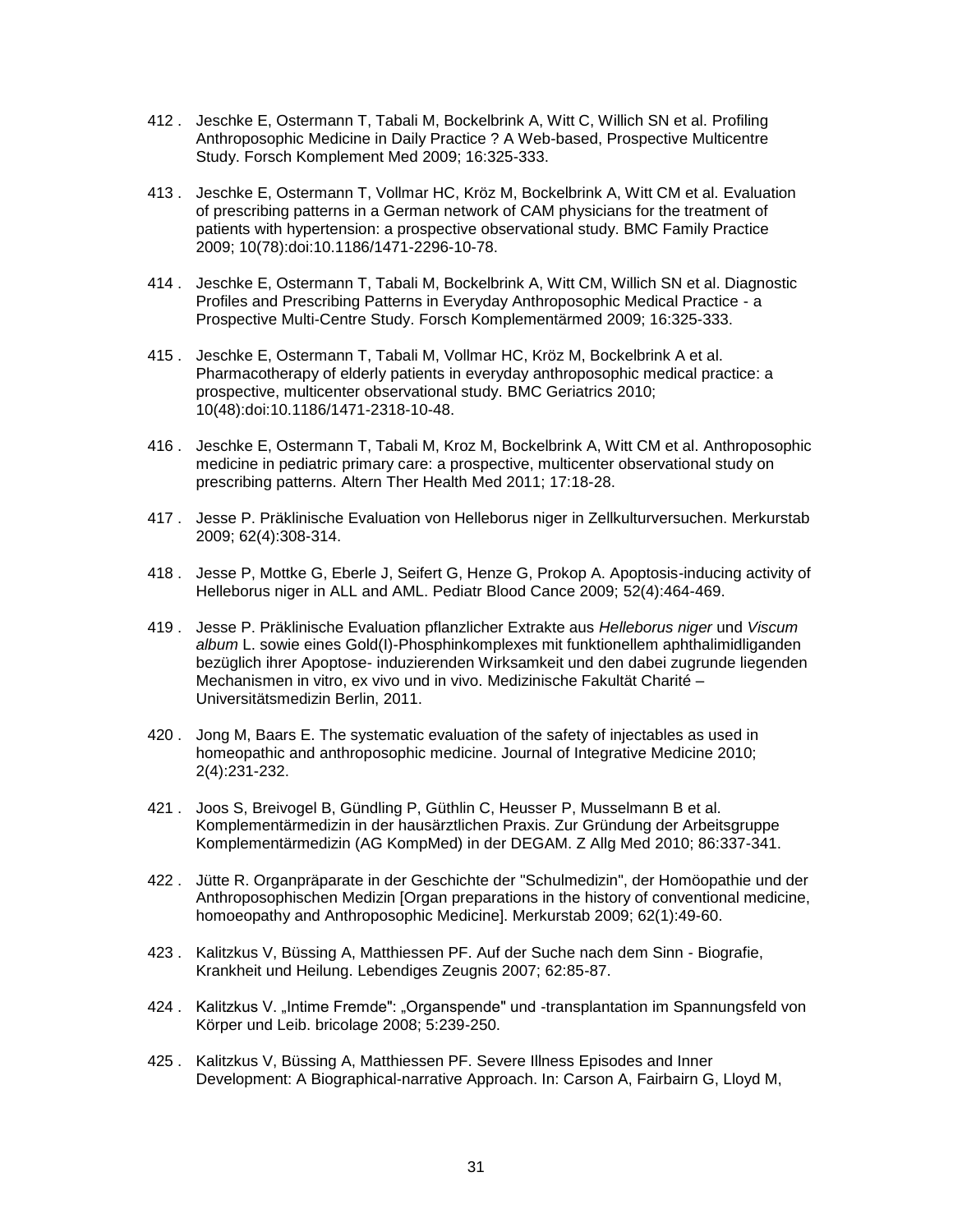Lloyd-Jones N, (eds.), editors. Narrative Practitioner Conference Proceedings 2007.School of Health, Social care, Sport and Exercse Science. Glyndwr: 2008: 33-39.

- 426 . Kalitzkus V, Büssing A, Matthiessen PF. Severe Illness Episodes and Inner Development: A Biographical-narrative Approach. In: Carson A, Fairbairn G, Lloyd M, Lloyd-Jones N, editors. Narrative Practitioner Conference Proceedings 2007. Glynwr, UK: School of Health, Social care, Sport and Exercse Science, 2008: 34-40.
- 427 . Kalitzkus V. Sinnsuche: Krankheit, Spiritualität und Heilung. Osteopathische Medizin 2008; 1:36.
- 428 . Kalitzkus V, Matthiessen PF. Narrative based medicine: potential, pitfalls, and practice. The Permanent Journal 2009; 13(1):67-73.
- 429 . Kalitzkus V, Wilm S, Matthiessen PF. Narrative Medizin Was ist es, was bringt es, wie setzt man es um? Z Allg Med 2009; 85(2):16-22.
- 430 . Kalitzkus V, Matthiessen PF. Personal Growth in Chronic Illness A Biographical Case Study of Living with Fibromyalgia. Forsch Komplementmed 2010; 17(203):208.
- 431 . Kameda G, Vieker S, Duck C, Blaes F, Längler A. Paraneoplastic myopathy as a very rare manifestation of acute lymphoblastic leukemia. Klin Padiatr 2010; 222(6):386-387.
- 432 . Kamps F, Niemeijer M. Epilepsie. In: Niemeijer HM, Gastkemper M, editors. Ontwikkelingsstoornissen bij kinderen. Medisch-pedagogische begeleiding en behandeling. 5<sup>e</sup> geheel herziene druk. Assen: Van Gorcum, 2009: 257-268.
- 433 . Karow JH, Abt HP, Fröhling M, Ackermann H. Efficacy of Arnica montana D4 for Healing of Wounds After Hallux Valgus Surgery Compared to Diclofenac. J Altern Complement Med 2008; 14(1):17-25.
- 434 . Kelter G, Fiebig H-H. Absence of tumor growth stimulation in a panel of 26 human tumor cell lines by mistletoe (Viscum album L.) extracts Iscador in vitro. Arzneim -Forsch /Drug Res 2006; 56(6A):435-440.
- 435 . Kelter G, Fiebig H-H, Schierholz JM, Fischer IU. Methodological artifacts in the assessment for (anti-) proliferative activities of mistletoe extracts. Pediatr Blood Cancer 2007; 49:105.
- 436 . Kelter G, Fischer IU, Fiebig H-H. Absence of tumor growth stimulation and cytotoxic activity of standardized mistletoe extracts in human tumor cell lines in vitro. Phytomedicine 2007; 14(VII):23.
- 437 . Kelter G, Schierholz JM, Fischer IU, Fiebig H-H. Cytotoxic activity and absence of tumor growth stimulation of standardized mistletoe extracts in human tumor models in vitro. Anticancer Res 2007; 27:223-233.
- 438 . Kelter G, Fischer IU, Fiebig H-H. Antitumorale Aktivität von Mistelpräparaten und Ausschluss einer Tumorstimulation *in vitro*. [Antitumor activity of mistletoe products and absence of tumor growth stimulation in human tumor cell lines *in vitro*]. In: Scheer R, et al., editors. Die Mistel in der Tumortherapie 2. Essen: KVC-Verlag, 2009: 205-218.
- 439 . Kiene H, Kienle GS, Schön-Angerer T. Failure to exclude false negative bias: a fundamental flaw in the trial of Shang et al. J Altern Complement Med 2005; 11(5):783.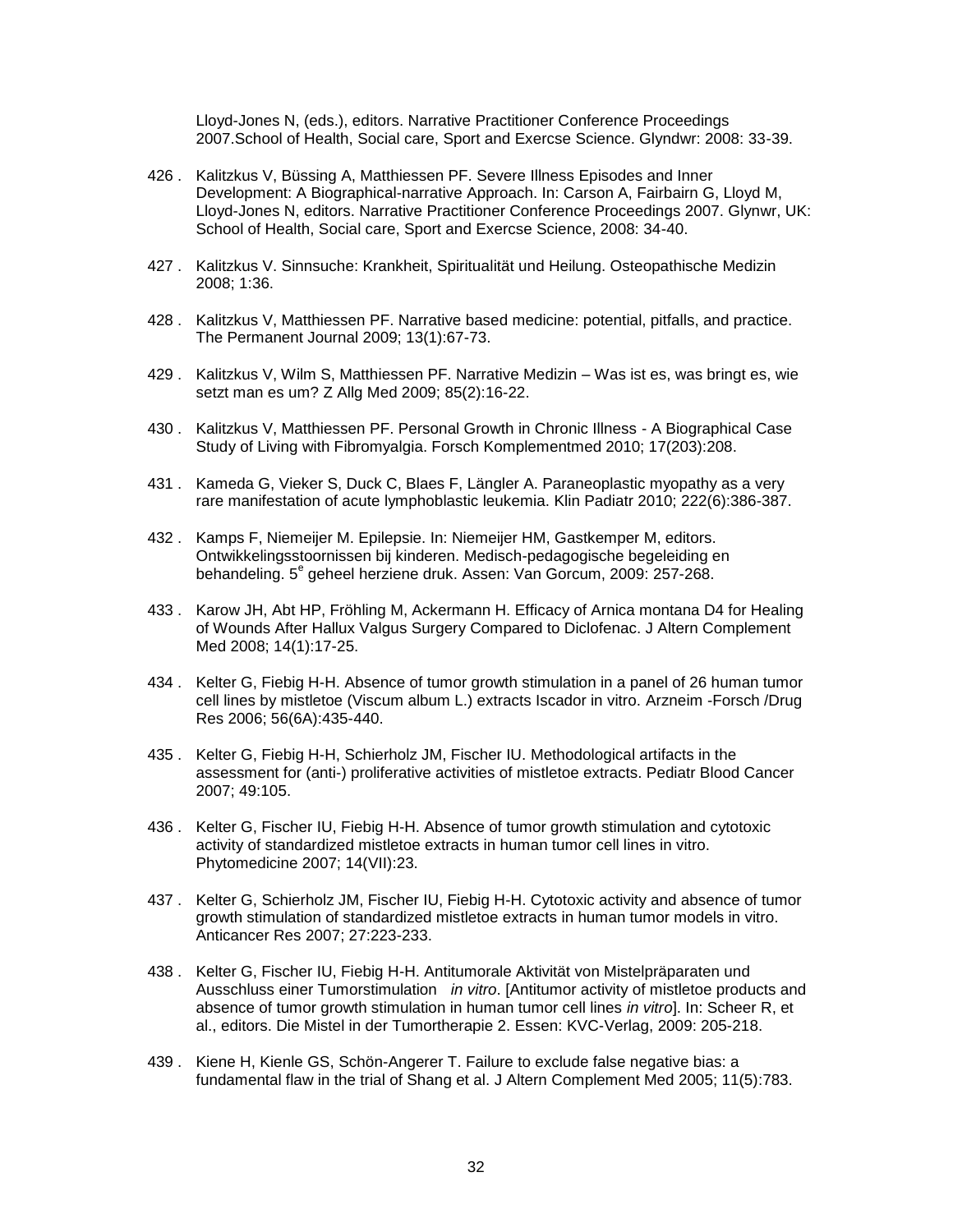- 440 . Kiene H, Ollenschläger G, Willich SN. Pluralismus in der Medizin Pluralismus der Therapieevaluation? Z Ärztl Fortbild Qualitätssich 2005; 99:261-262.
- 441 . Kiene H. Was ist Cognition-based Medicine? Z Ärztl Fortbild Qualitätssich 2005; 99:301-306.
- 442 . Kiene H, Kienle GS, Schön-Angerer T. Bias in meta-analysis. Homeopathy 2006; 95(1):54.
- 443 . Kiene H, Heimpel H, Fischer G, Girke M, Hahn EG, Hoppe HD et al. Professional treatment in the context of medical pluralism. Eur J Integr Med 2010; 2(2):53-56.
- 444 . Kiene H, Heimpel H. Ärztliche Professionalität und Komplementärmedizin: Was ist seriöses Therapieren? Dtsch Arztebl 2010; 107(12):A548-A550.
- 445 . Kiene H, Heimpel H. Was ist seriöses Therapieren? In: Matthiessen PF, editor. Patientenorientierung und Professionalität. VAS - Verlag für Akademische Schriften, 2011: 61-69.
- 446 . Kienle GS, Hamre HJ, Portalupi E, Kiene H. Verbesserung der Qualität therapeutischer Einzelfallberichte und Fallserien in der Onkologie. In: Scheer R, Bauer R, Becker H, Fintelmann V, Kemper FH, Schilcher H, editors. Fortschritte in der Misteltherapie. Aktueller Stand der Forschung und klinischen Anwendung. Essen: KCV Verlag, 2005: 627-634.
- 447 . Kienle GS, Kiene H, Albonico HU. Health Technology Assessment Bericht Anthroposophische Medizin. Erstellt im Rahmen des Programm Evaluation Komplementärmedizin (PEK) des Schweizer Bundesamtes für Sozialversicherung. Bad Krozingen: Institut für angewandte Erkenntnistheorie und medizinische Methodologie e. V.; 2005, 202 p.
- 448 . Kienle GS. Gibt es Gründe für pluralistische Evaluationsmodelle? Limitierungen der randomisierten klinischen Studie. Z Ärztl Fortbild Qualitätssich 2005; 99(4-5):289-294.
- 449 . Kienle GS, Kiene H. Zur Verbesserung der Qualität von Einzelfallberichten und Fallserien in der onkologischen Behandlung. Kriterien und Checkliste. Erfahrungsheilkunde 2005; 54:1-5.
- 450 . Kienle GS. Rezension zu: Majorek M et al.: Heileurythmie beim Aufmerksamkeitsdefizitsyndrom. Merkurstab 2005; 58(1):64-65.
- 451 . Kienle GS, Kiene H. Kontrollierte klinische Studien zur Misteltherapie der Krebserkrankung. Eine systematische Übersicht. In: Scheer R, Bauer R, Becker H, Fintelmann V, Kemper FH, Schilcher H, editors. Fortschritte in der Misteltherapie. Aktueller Stand der Forschung und klinischen Anwendung. Essen: KCV Verlag, 2005: 405-421.
- 452 . Kienle GS. Stiftung Warentest: "Die andere Medizin". Evidenz- oder Eminenz-basiert? Dtsch Arztebl 2005; 102(48):3310.
- 453 . Kienle GS, Kiene H. Evidenz- oder Eminenzbasiert? Erfahrungsheilkunde 2006; 55:46-47.
- 454 . Kienle GS, Kiene H. Zur Qualitätssicherung von Einzelfallberichten und Fallserien in der Onkologie. Dtsch Zschr Onkol 2006; 38(2):62-65.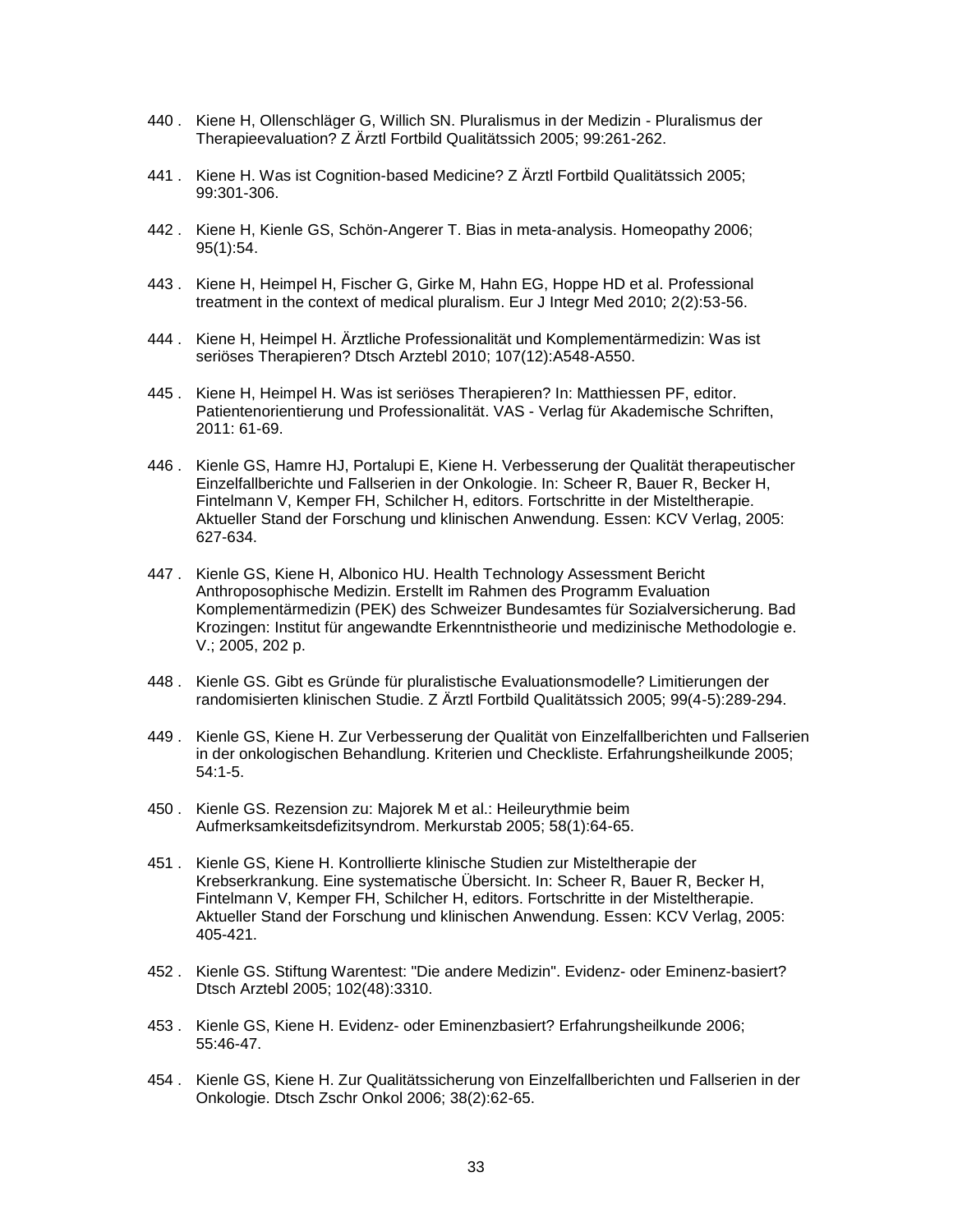- 455 . Kienle GS, Kiene H, Albonico HU. Anthroposophic Medicine: Effectiveness, Utility, Costs, Safety. Stuttgart, New York: Schattauer Verlag; 2006, 351 p.
- 456 . Kienle GS, Kiene H, Albonico HU. Anthroposophische Medizin in der klinischen Forschung. Beurteilung von Wirksamkeit, Nutzen, Wirtschaftlichkeit, Sicherheit auf der Grundlage eines Health Technology Assessment Berichts. Stuttgart, New York: Schattauer Verlag; 2006, 355 p.
- 457 . Kienle GS, Kiene H. Klinische Studien zur anthroposophischen Misteltherapie Eine aktuelle Übersicht. In: Streit E, Rist L, editors. Ethik und Wissenschaft in der anthropsophischen Medizin. Beiträge zu einer Erneuerung der Medizin. Bern: Peter Lang AG, 2006: 115-150.
- 458 . Kienle GS. Klinische Forschung zur Anthroposophischen Medizin komplette Übersicht. Merkurstab 2006; 59(3):272.
- 459 . Kienle GS, Kiene H. Evidenz- oder Eminenzbasiert? Merkurstab 2006; 59(1):74-75.
- 460 . Kienle GS, Kiene H, Albonico HU. Anthroposophische Medizin: Health Technology Assessment Bericht - Kurzfassung. Forsch Komplementärmed 2006; 13(Suppl 2):7-18.
- 461 . Kienle GS, Kiene H. Complementary cancer therapy: a systematic review of prospective clinical trials on anthroposophic mistletoe extract. Eur J Med Res 2007; 12:103-119.
- 462 . Kienle GS. Zur Verbesserung der Qualität von Einzelfallberichten und Fallserien in der onkologischen Behandlung. - Kriterien und Checkliste. In: Sinapius P, Ganß M, editors. Grundlagen, Modelle und Beispiele kunsttherapeutischer Dokumentation. Frankfurt am Main: Peter Lang Verlag, 2007: 203-212.
- 463 . Kienle GS. Evidenzbasierte Medizin und ärztliche Therapiefreiheit Vom Durchschnitt zum Individuum. Dtsch Arztebl 2008; 105(25):A 1381-A 1384.
- 464 . Kienle GS, Kiene H. Systematische Reviews zur Misteltherapie bei Krebs und die Implikationen für künftige Forschung. In: Scheer R, Alban S, Becker H, Holzgrabe U, Kemper FH, Kreis W et al., editors. Die Mistel in der Tumortherapie 2. - Aktueller Stand der Forschung und klinische Anwendung. Essen: KVC Verlag, 2009: 285-293.
- 465 . Kienle GS. Misteltherapie bei Krebs was ist belegt, was nicht? Gynäkologie + Geburtshilfe 2009;(11):52-53.
- 466 . Kienle GS, Glockmann A, Schink M, Kiene H. Viscum album L. extracts in breast and gynaecological cancers: a systematic review of clinical and preclinical research. J Exp Clin Cancer Res 2009; 28:79.
- 467 . Kienle GS, Kiene H. Clinical judgement and the medical profession. J Eval Clin Pract 2010.
- 468 . Kienle GS, Andersson P, Baars E, Hamre HJ, Murphy J, Portalupi E et al. Eigene klinische Forschung bei Ärzten und Therapeuten? Zur praxisbezogenen Entwicklung von Cognition-based Medicine. Merkurstab 2010; 63(3):204-209.
- 469 . Kienle GS, Grugel R, Kiene H. Safety of higher dosages of Viscum album L. in animals and humans - systematic review of immune changes and safety parameters. BMC Complement Altern Med 2011; 11(1):72.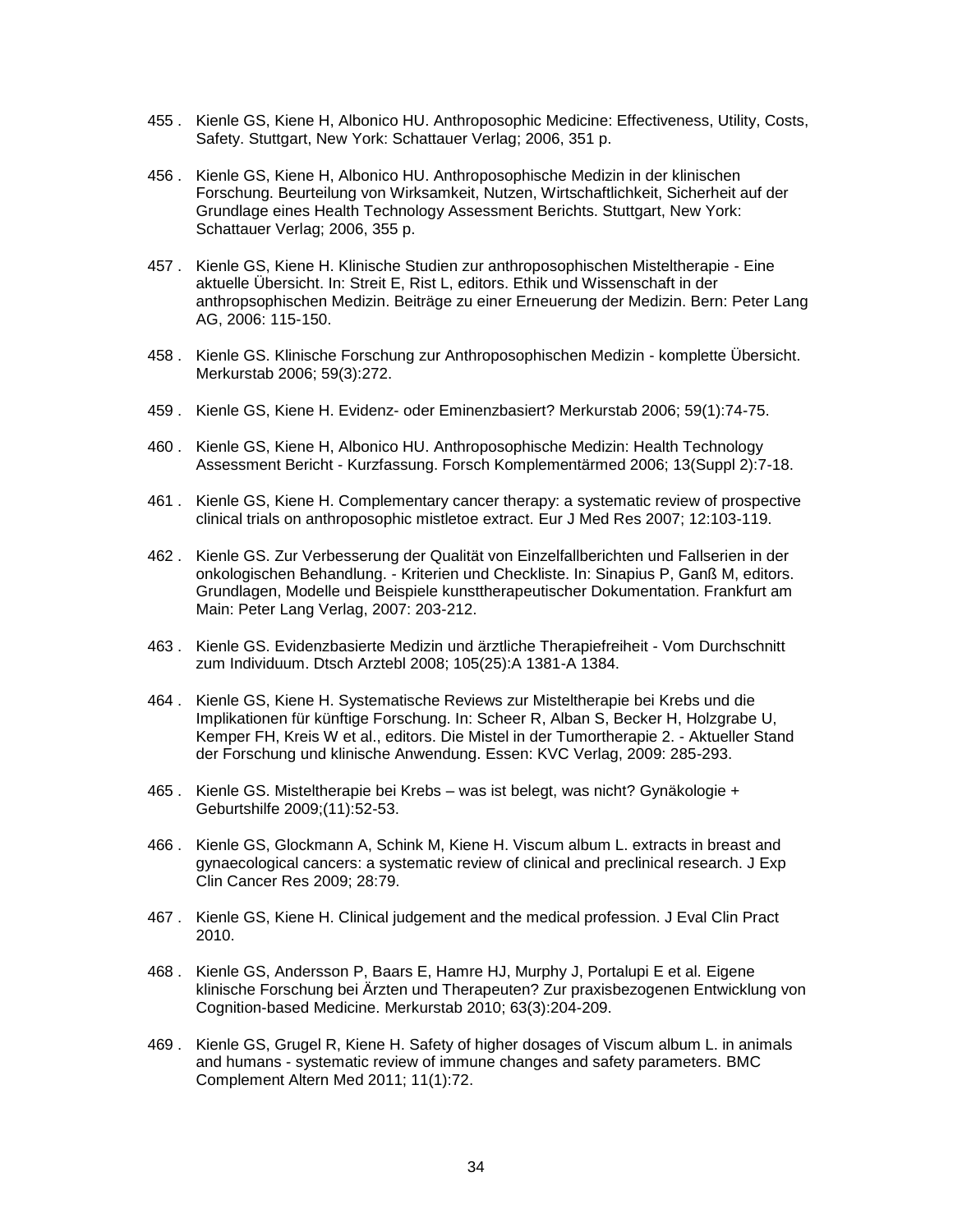- 470 . Kienle GS, Albonico HU, Fischer L, Frei-Erb M, Hamre HJ, Heusser P et al. Complementary therapy systems and their integrative evaluation. Explore: The Journal of Science and Healing 2011; 7(3):175-187.
- 471 . Kirsch A. Successful treatment of metastatic malignant melanoma with VISCUM ALBUM extract (Iscador M). J Altern Complement Med 2007; 13(4):443-445.
- 472 . Klopp R, Schmidt W, Werner E, Werner M, Niemer W, Beuth J. Influence of complementary Viscum album (Iscador) administration on microcirculation and immune system of ear, nose and throat carcinoma patients treated with radiation and chemotherapy. Anticancer Res 2005; 25(1B):601-610.
- 473 . Knöpfl-Sidler F, Viviani A, Rist L, Hensel A. Human cancer cells exhibit in vitro individual receptiveness towards different mistletoe extracts. Pharmazie 2005; 60(6):448-454.
- 474 . Koenig HG, Büssing A. The Duke University Religion Index (DUREL). Religions 2010; 1:78-85.
- 475 . Koller M, Neugebauer EAM, Augustin M, Büssing A, Farin E, Klinkhammer-Schalke M et al. Die Erfassung von Lebensqualität in der Versorgungsforschung - konzeptionelle, methodische und strukturelle Voraussetzungen. Das Gesundheitswesen 2009; 71:864-872.
- 476 . Kooreman P, Baars EW. Patients whose GP knows complementary medicine tend to have lower costs and live longer. Journal of Integrative Medicine 2010; 2(4):201.
- 477 . Kooreman P, Baars EW. Patients whose GP knows complementary medicine tend to have lower costs and live longer. Eur J Health Econ 2011;DOI 10.1007/s10198-011-0330-2.
- 478 . Korte AM. Helende omgeving voor kinderen, jongeren en volwassenen met ontwikkelingsproblemen. Deel 1: Helend klimaat. 2010. Zeist, Zonnehuizen.
- 479 . Kovacs E. Multiple myeloma and B cell lymphoma. Investigation of IL-6, IL-6 receptor antagonist (IL-6RA), and GP 130 antagonist (GP 130A) using various parameters in an vitro model. Scientific World Journal 2006; 6:888-898.
- 480 . Kovacs E, Link S, Toffol-Schmidt U. Cytostatic and cytocidal effects of mistletoe (Viscum album L.) quercus extract Iscador. Arzneimittelforschung 2006; 56(6A):467-473.
- 481 . Kovacs E, Link S, Troffol-Schmidt U. Mistletoe (VISCUM ALBUM) extract or vincristine? A comparative study. Forsch Komplementärmed 2007; 14(Suppl.1):30-31.
- 482 . Krammer B, Längler A. Komplementäre und Alternative Therapieverfahren. In: Gadner H, Gaedicke G, Niemeyer C, Ritter J, editors. Pädiatrische Hämatologie und Onkologie. Heidelberg: Springer, 2005: 1077-1081.
- 483 . Kröz M, Brauer D, Pickartz H, Girke M. Misteltherapie bei einem Patienten mit Pleuramesotheliom - Eine Kasuistik. In: Scheer R, Bauer R, Becker H, Fintelmann V, Kemper FH, Schilcher H, editors. Fortschritte in der Misteltherapie. Aktueller Stand der Forschung und klinischen Anwendung. Essen: KCV Verlag, 2005: 451-463.
- 484 . Kröz M, Zerm R, Brauer D, Kirschhof M, Reif M, von Laue H et al. Neue Inventare zur Erfassung des Wochen-State von endogener Regulation und innerer Kohärenz bei Krebspatienten. Med Klin 2005; 100:42.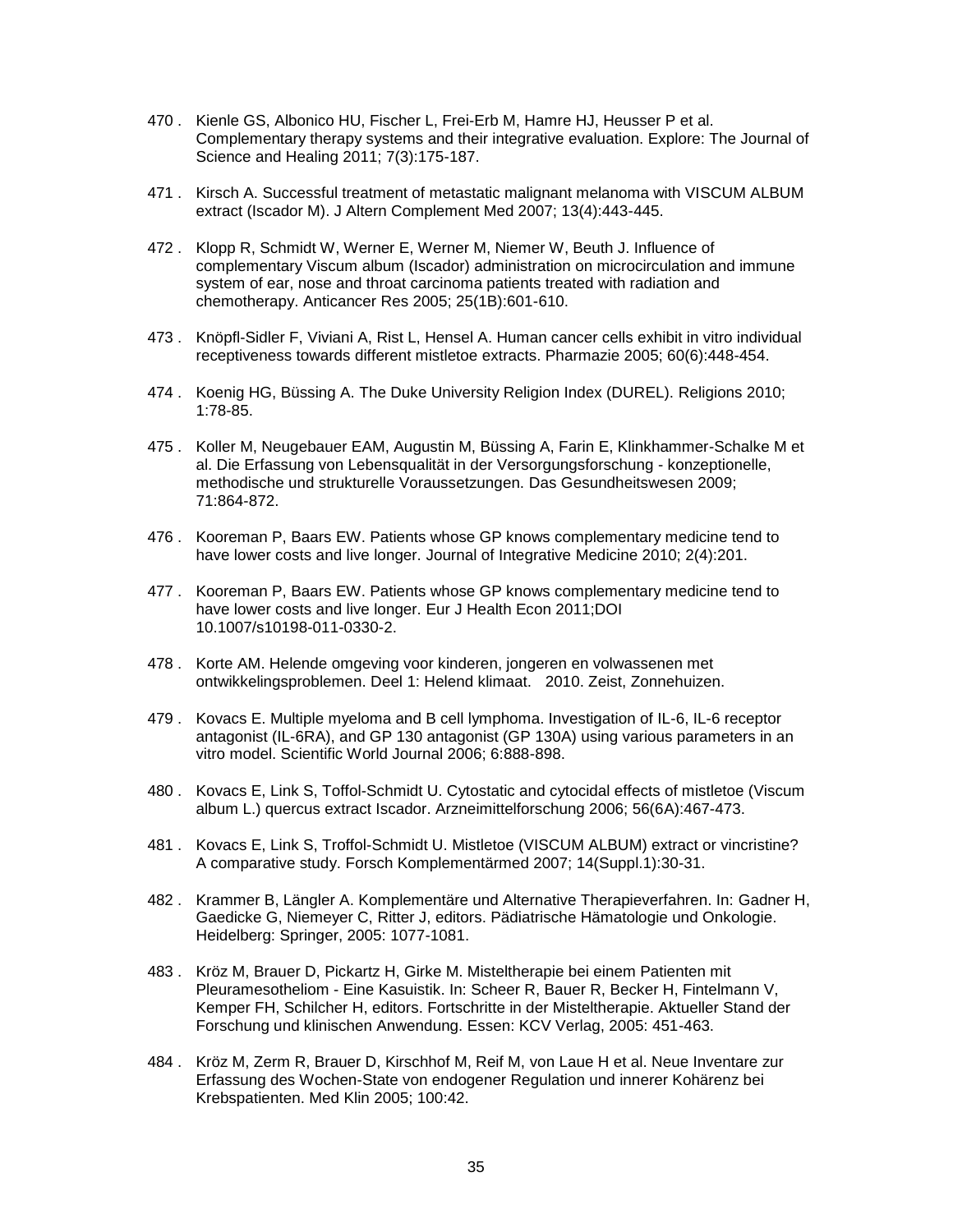- 485 . Kröz M, Heckmann C, Matthes H, von Laue B, Zerm R, Brauer D et al. [Reduction of endogenous regulation in internal medicine patients]. Forsch Komplementärmed Klass Naturheilkd 2005; 12(6):333-341.
- 486 . Kröz M, Girke M. Zur Polarität von Lupus erythematodes und Sklerodermie auf der Grundlage des geisteswissenschaftlichen Verständnisses der Erkrankungen aus dem rheumatoiden Formenkreis. Merkurstab 2005; 58:8-17.
- 487 . Kröz M, Reif M, Zerm R, von Laue HB, Brauer D, Heckmann C et al. Results of a Discrimination Analysys between PAtients with Breast- and Colon Carcinoma. In: Hohenberger W, editor. Deutscher Krebskongress. Berlin: Aviso Verlagsgesellschaft mbH, 2006.
- 488 . Kröz M, Brauer D, Girke M. Zum Krankheitsverständnis und zur Behandlung des Restless legs Syndrom mit Zincum valerianicum und Calcium Quercus Inject 10. Merkurstab 2007; 60(4):302-308.
- 489 . Kröz M, Humbroich K, Brauer D, Zerm R, Kirchhoffe M, Reif M et al. Validation of a new scale on internal coherence (ICS) with mistletoe-sensitive questions for cancer patients. Phytomedicine 2007; 14(SVII).
- 490 . Kröz M, Büssing A, Girke M, Heckmann C, Ostermann T. Adaption of the Herdecke Quality of Life Questionnaire towards quality of life of cancer patients. Eur J Cancer Care (Engl ) 2008; 17(6):593-600.
- 491 . Kröz M, Zerm R, Reif M, von Laue H, Schad F, Büssing A et al. Validation of the German Version of the Cancer Fatigue Scale (CFS-D). Eur J Cancer Care (Engl ) 2008; 17(1):33-41.
- 492 . Kröz M, Feder G, von Laue H, Zerm R, Reif M, Girke M et al. Validation of a questionnaire measuring the regulation of autonomic function. BMC Complement Altern Med 2008; 8(26).
- 493 . Kröz M, Humbroich K, Brauer D, Zerm R, Kirchhof M, Reif M et al. Validierung einer neuen Skala zur internen Kohärenz (ICS) mit Misteltherapie sensitiven Fragen für Krebspatienten. In: Scheer R, Alban S, Becker H, Holzgrabe U, Kemper FH, Kreis W et al., editors. Die Mistel in der Tumortherapie 2. KVC Verlag, 2009: 601-612.
- 494 . Kröz M, Reif M, von Laue B, Brauer D, Kirchhof M, Zerm R et al. Reliabilität, Validität und Misteltherapie-Sensitivität der deutschen Version der Cancer Fatigue Skala (CFS-D). In: Scheer R, Alban S, Becker H, Holzgrabe U, Kemper FH, Kreis W et al., editors. Die Mistel in der Tumortherapie 2. KVC Verlag, 2009: 589-600.
- 495 . Kröz M, Büssing A, von Laue HB, Reif M, Feder G, Schad F et al. Reliability and validity of a new scale on internal coherence (ICS) of cancer patients. Health Qual Life Outcomes 2009; 7(59).
- 496 . Kröz M, Anders S, Brauer D, Zerm R, Schad F, Girke M. Zinkum valerianicum beim Restless Less-Syndrom. Erfahrungsheilkunde 2009; 58:121-128.
- 497 . Kröz M, Linke J, Gutenbrunner C, Girke M, Hecht K, Bockelbrink A et al. Cancer Fatigue, gestörte Ruhe / Aktivitäts-Regulation und Schlafstörungen bei Patientinnen mit nicht metastasiertem Mammakarzinom - eine Pilotstudie. Phys Med Rehab Kuror 2010; 20:152-157.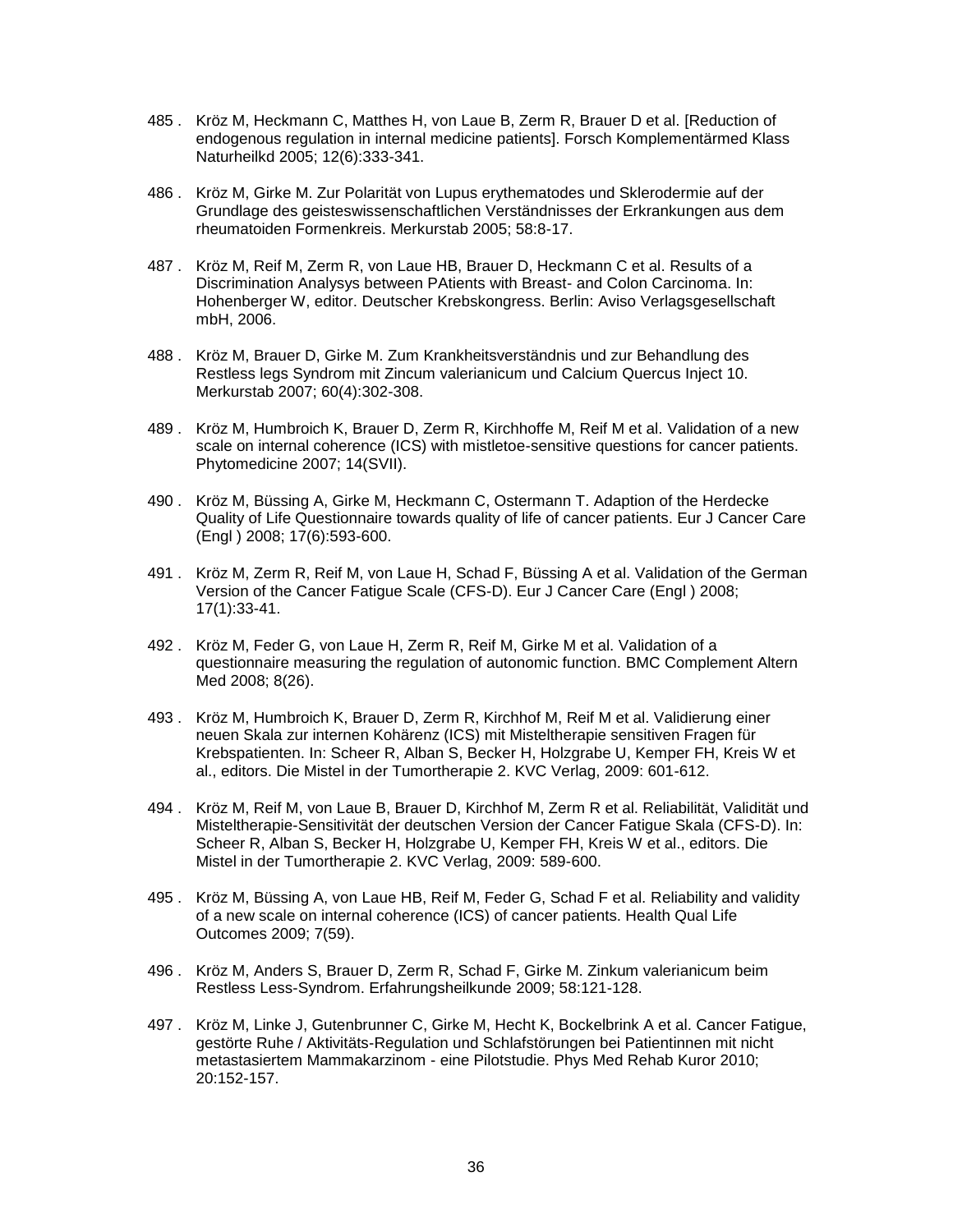- 498 . Kuck A. Jede Frau ist einzigartig Geburtshilfe und Gynäkologie am Paracelsus-Spital Richterswil. In: Streit E, Rist L, editors. Ethik und Wissenschaft in der anthroposophischen Medizin. Beiträge zu einer Erneuerung der Medizin. Bern: Peter Lang Verlag, 2006: 151-184.
- 499 . Kuehn JJ. Misteltherapie bei malignen Lymphomen Neue Erkenntnisse und Erfahrungen im Rahmen einer prospektiven Kasuisitikserie bei Patienten mit follikulärem Non-Hodgkin-Lymphom. In: Scheer R, Bauer R, Becker H, Fintelmann V, Kemper FH, Schilcher H, editors. Fortschritte in der Misteltherapie. Aktueller Stand der Forschung und klinischen Anwendung. Essen: KCV Verlag, 2005: 477-489.
- 500 . Kuehn JJ. Ergebnisse bei der Behandlung von malignen Lymphomen mit dem Mistelpräparat Iscador. In: Streit E, Rist L, editors. Ethik und Wissenschaft in der anthroposophischen Medizin. Beiträge zu einer Erneuerung der Medizin. Bern: Peter Lang AG, Intern. Verlag der Wissenschaften, 2006: 85-94.
- 501 . Kuehn JJ. Treatment responses to Viscum album Pini (Iscador P) in non-Hodgkin's lymphoma exploring a new theraputic route. Medicina (Buenos Aires) 2007; 67(Suppl. 2):107-114.
- 502 . Kuehn JJ. Viscum album L. Pini in der Behandlung des Non-Hodgkin-Lymphoms Wirksamkeit und Risikoeinschätzung einer subkutanen Misteltherapie im Rahmen einer retrospektiven Fallkontrollstudie. In: Scheer R, editor. Die Mistel in der Tumortherapie 2. Essen: KVC Verlag, 2009: 353-373.
- 503 . Kumbaraci M. Femur basi avasküler nekroz tedavisinde ilomedin ve Helixor etkinliklerinin karsilastirilmasi (deneysel calisma). Ege Üniversitesi Izmir, 2007.
- 504 . Kummeling I, Thijs C, Penders J, Snijders BE, Stelma F, Reimerink J et al. Etiology of atopy in infancy: the KOALA Birth Cohort Study. Pediatr Allergy Immunol 2005; 16(8):679-684.
- 505 . Kummeling I, Thijs C, Stelma F, Huber M, van den Brandt PA, Dagnelie PC. Does a family history of atopy lead to different lifestyle choices? J Allergy Clin Immunol 2005; 8(Suppl 1):Abstract 17.
- 506 . Kummeling I, Thijs C, Stelma F, Huber M, Brandt PA, Dagnelie PC. Do parents with an atopic family history adopt a 'prudent' lifestyle for their infant? (KOALA Study). Clin Exp Allergy 2006; 36(4):489-494.
- 507 . Kummeling I, Thijs C, Stelma F, Huber M, Van der Brandt PA, Dagnelie PC. Diphtheria, pertussis, poliomyelitis, tetanus, and Haemophilus influenzae type b vaccinations and risk of eczema and recurrent wheeze in the first year of life: the KOALA Birth Cohort Study. Pediatrics 2007; 119(2):e367-e373.
- 508 . Kummeling I, Thijs C, Huber M, van de Vijver LPL, Snijders BE, Penders J et al. Consumption of organic foods and risk of atopic disease during the first 2 years of life in the Netherlands. Br J Nutr 2007; 29:1-8.
- 509 . Kummeling I, Stelma F, Dagnelie PC, Snijders BE, Penders J, Huber M et al. Early life exposure to antiobiotics and the subsequent development of eczema, wheeze, and allergic sensitization in the first 2 years of life: the KOALA Birth Cohort Study. Pediatrics 2007; 119(1):e225-e231.
- 510 . Kunz C. Wirtsbäume der Mistel Die Grundpolarität. Merkurstab 2008; 6(2):123-128.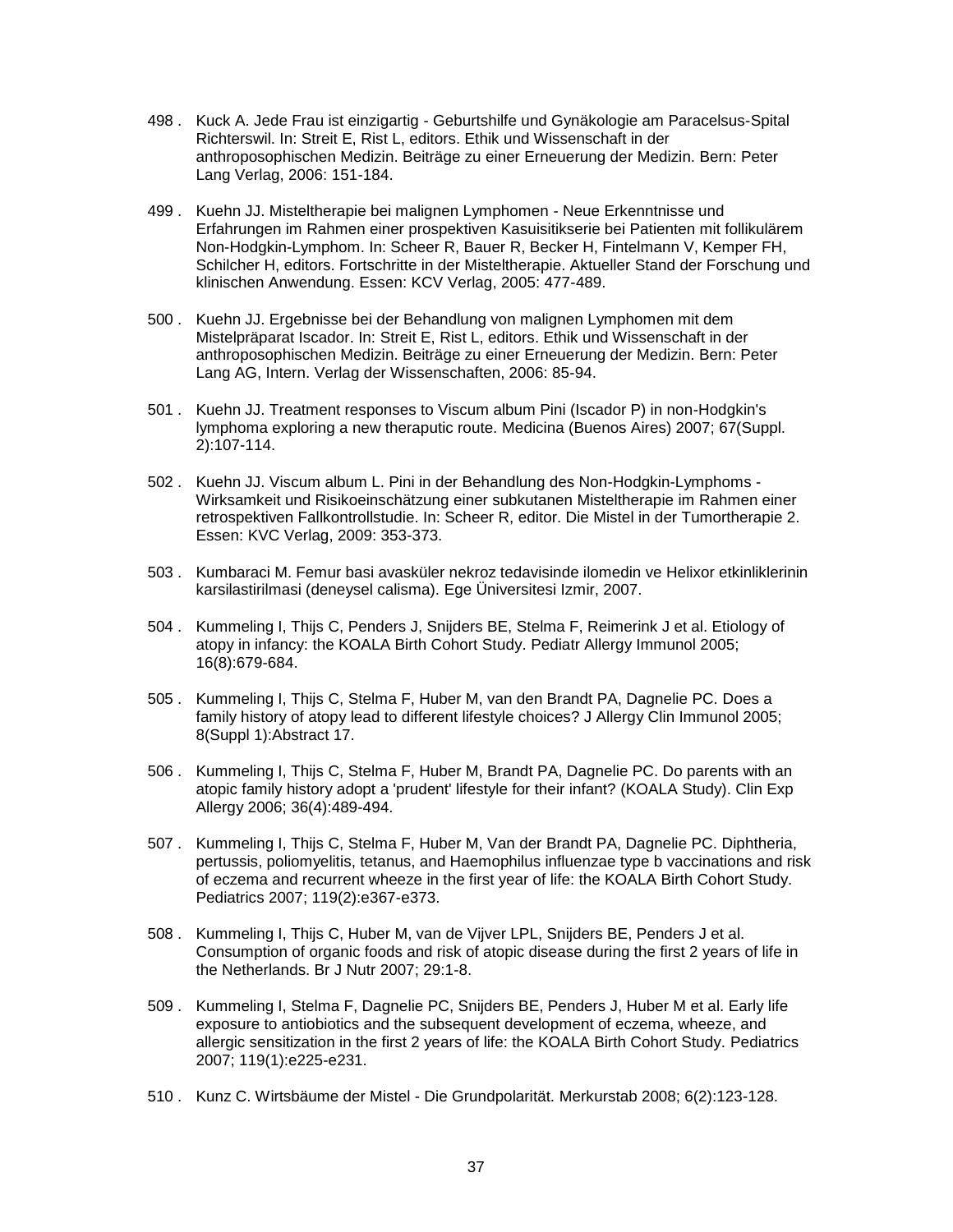- 511 . Laengler A, Spix C, Seifert G, Gottschling S, Graf N, Kaatsch P. Complementary and alternative treatment methods in children with cancer: A population-based retrospective survey on the prevalence of use in Germany. Eur J Cancer 2008; 44(15):2233-2240.
- 512 . Laengler A, Spix C, Edelhauser F, Martin DD, Kameda G, Kaatsch P et al. Anthroposophic medicine in paediatric oncology in Germany: Results of a population-based retrospective parental survey. Pediatr Blood Cancer 2010.
- 513 . Lahnstein L, Binder M, Thurneysen A, Frei-Erb M, Betti L, Peruzzi M et al. Isopathic treatment effects of Arsenicum album 45x on wheat seedling growth--further reproduction trials. Homeopathy 2009; 98:198-207.
- 514 . Lass C, Vocanson M, Wagner S, Schempp CM, Nicolas JF, Merfort I et al. Anti-inflammatory and immune-regulatory mechanisms prevent contact hypersensitivity to Arnica montana L. Lass C, Vocanson M, Wagner S, Schempp CM, Nicolas JF, Merfort I, Martin SF. Exp Dermatol 2008; 17(10):849-857.
- 515 . Laszczyk M, Jäger S, Simon-Haarhaus B, Scheffler A, Schempp CM. Physical, chemical and pharmacological characterization of a new oleogel-forming triterpene extract from the outer bark of birch (betulae cortex). Planta Med 2006; 72:1389-1395.
- 516 . Laszczyk MN. Pentacyclic triterpenes of the lupane, oleanane and ursane group as tools in cancer therapy. Planta Med 2009; 75(15):1549-1560.
- 517 . Laszczyk MN, Reitenbach-Blindt I, Gehring W. Regenerative und anti-entzündliche Effekte von Betulin-Emulsionen bei gestörter epidermaler Barrierefunktion. Aktuelle Dermatologie 2009; 35:1-5.
- 518 . Layer P, Andresen V, Pehl C, Allescher H, Bischoff SC, Claßen M et al. S3-Leitlinie Reizdarmsyndrom: Definition, Pathophysiologie, Diagnostik und Therapie. Gemeinsame Leitlinie der Deutschen Gesellschaft für Verdauungsund Stoffwechselkrankheiten (DGVS) und der Deutschen Gesellschaft für Neurogastroenterologie und Motilität (DGNM). Z Gastroenterol 2011; 49:237-293.
- 519 . Längler A. Anthroposophische Medizin. In: Schönau E, Naumann EG, Längler A, Beuth J, editors. Pädiatrie integrativ. Konventionelle und komplementäre Therapie. München: Elsevier, 2005: 599-607.
- 520 . Längler A, Herold R, Kaatsch P, Souchon R, Tautz C. Kinder sind keine kleinen Erwachsenen (Teil 2) - Allgemeine Grundlagen der pädiatrischen Onkologie. Klinikarzt 2005; 34(7):195-200.
- 521 . Längler A, Herold R, Kaatsch P, Souchon R, Tautz C. Kinder sind keine kleinen Erwachsenen (Teil 1) - Allgemeine Grundlagen der pädiatrischen Onkologie. Klinikarzt 2005; 34(6):159-164.
- 522 . Längler A, Schilcher H. Phytotherapie. In: Gerhard I, Feige A, editors. Gynäkologie integrativ. München: Urban und Fischer, 2005: 129-137.
- 523 . Längler A, Spix C, Gottschling S, Graf N, Kaatsch P. Elternbefragung zur Anwendung alternativer und komplementärer Behandlungsmethoden in der Kinderonkologie in Deutschland. Klin Pädiatr 2005; 217(6):357-364.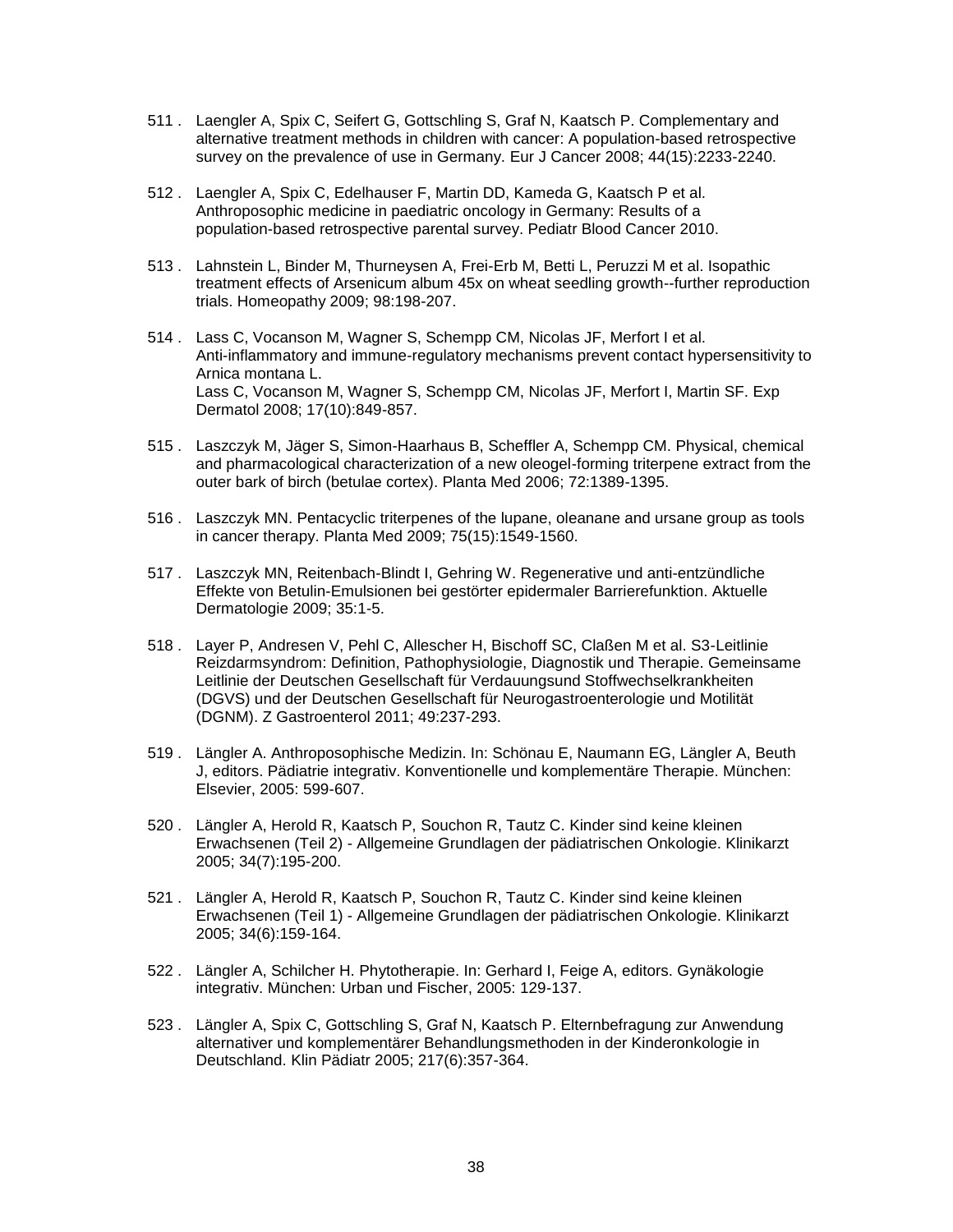- 524 . Längler A, Schilcher H. Phytotherapie. In: Gerhard I, Feige A, editors. Geburtshilfe integrativ. München: Urban und Fischer, 2005: 260-269.
- 525 . Längler A, Herold R, Kaatsch P, Souchon R, Tautz C. Kinder sind keine kleinen Erwachsenen- Allgemeine Grundlagen der pädiatrischen Onkologie. Notfall & Hausarztmedizin 2006; 32(1):17-22.
- 526 . Längler A, Kameda G, Seifert G. Alternative und komplementäre Behandlungsmethoden in der Kinderonkologie - ein Überblick. Dtsch Zschr Onkol 2007; 39:100-106.
- 527 . Längler A, Herold R, Kaatsch P, Souchon R, Creutzig U. Pädiatrische Onkologie "Heutiger Stand der Kinderonkologie". Medizinische Welt 2008; 59:99-104.
- 528 . Längler A. Komplementäre und alternative Therapien. In: Zernikow B, editor. Palliativmedizin von Kindern, Jugendlichen und jungen Erwachsenen. Heidelberg: Springer Medizin Verlag, 2008: 293-298.
- 529 . Längler A, Kameda G. Komplementäre und alternative Therapieverfahren in der Kinderonkologie - ein aktueller Überblick. Forum Komplementäre Onkologie 2008; 6:3-6.
- 530 . Längler A, Spix C, Kameda G, Edelhäuser F, Kaatsch P, Seifert G. Use of Homeopathy in Pediatric Oncology in Germany. Evid Based Complement Alternat Med 2011;Article ID 867151.
- 531 . Lees J. Counselling and psychotherapy in dialogue with complelementary and alternative medicine. British Journal of Guidance and Counselling 2011; 39(2):117-130.
- 532 . Legnani W. Mistletoe in conventional oncological practice: exemplary cases. Integr Cancer Ther 2008; 7(3):162-171.
- 533 . Leneweit G, Koehler R, Roesner KG, Schäfer G. Regimes of drop morphology in oblique impact on deep fluids. J Fluid Mech 2005; 543:303-331.
- 534 . Linke J, Kröz M, Zerm R, Brauer D, von Laue H, Hecht K et al. Cancer Fatigue und gestörte Ruhe/Aktivitätsregulation bei Mammakarzinom Patientinnen. Med Klin 2007; 102(39).
- 535 . Loewe A, Kuehn JJ, Borho K, Abel U, Bauer C, Gerhard I et al. Adjuvante simultane Mistel-/Chemotherapie bei Mammakarzinom - Einfluss auf Immunparameter, Lebensqualität und Verträglichkeit. Forsch Komplementärmed 2008; 15(1):22-30.
- 536 . Lorenz P, Berger M, Bertrams J, Wende K, Wenzel K, Lindequist U et al. Natural wax constituents of a supercritical fluid CO2 extract from quince (Cydonia oblonga Mill.) pomace. Anal Bioanal Chem 2008; 391:633-646.
- 537 . Majorek M, Tüchelmann T, Heusser P. Heileurythmie Bewegungstherapie für Kinder mit ADHS: Eine Pilot-Studie. Seelenpflege in Heilpädagogik und Sozialtherapie 2006; 3:24-39.
- 538 . Maldacker J. Preclinical investigations with mistletoe (VISCUM ALBUM L.) extract Iscador. Arzneim -Forsch /Drug Res 2006; 56(6a):497-507.
- 539 . Manchester A. Nursing the anthroposophical way. Nurs N Z 2009; 15(1):24.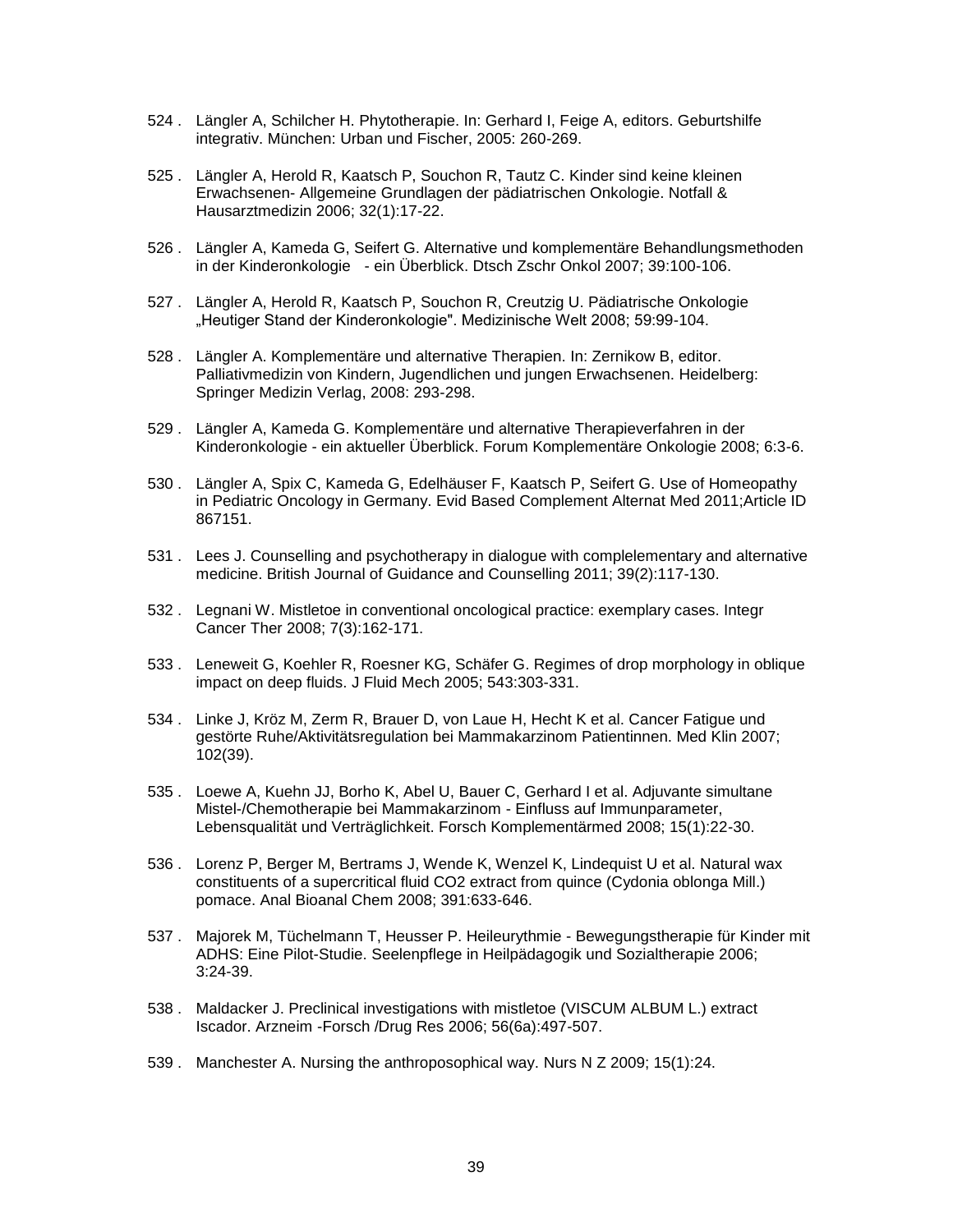- 540 . Mansky P, Wallerstedt D, Monahan B, Lee C, Sannes T, Stagl J et al. Phase I study of Mistletoe extract/ Gemcitabine combination treatment in patients with advanced solid tumors. 28. Deutscher Krebskongress. Onkologie 2008; 31(1):200.
- 541 . Mansour MH, Cox SC. Patients presenting to the general practitioner with pain of dental origin. Med J Aust 2006; 185(2):64-67.
- 542 . Marschollek B, Nelle M, Wolf M, Baumgartner S, Heusser P, Wolf U. Effects of Exposure to Physical Factors on Homeopathic Preparations as Determined by Ultraviolet Light Spectroscopy. Scientific World Journal 2010; 10:49-61.
- 543 . Marti T, Heusser P. Gesundheit vier- bis achtjähriger Kinder vor dem Hintergrund des familiären Lebensstils. Eine retrospektive Querschnittstudie aus Schulen in der Stadt Bern und Umgebung. Bd. 14: Komplementäre Medizin im interdisziplinären Diskurs. Bern: Peter Lang; 2009
- 544 . Matthes B, Fritz P, Mürdter TE, Kröz M, von Laue H, Matthes H. Untersuchungen zu Immunreaktion und klinischem Outcome nach intraläsionaler Viscumapplikation bei Kolonkarzinom. In: Scheer R, Bauer R, Becker H, Fintelmann V, Kemper FH, Schilcher H, editors. Fortschritte in der Misteltherapie. Aktueller Stand der Forschung und klinischen Anwendung. Essen: KCV Verlag, 2005: 491-498.
- 545 . Matthes B, Mühlenfeld K, Langner A, Matthes H. Fremdstoff-metabolische Charakterisierung von Mistelpräparaten an der Leberzelle (HepG2). In: Scheer R, Bauer R, Becker H, Schilcher H, editors. Fortschritte in der Misteltherapie. Essen: KVC Verlag, 2005: 191-203.
- 546 . Matthes H, Schad F, Buchwald D, Schenk G. Endoscopic ultrasound-guided fine-needle injection of viscum album L. (mistletoe; Helixor M) in the therapy of primary inoperable pancreas cancer: a pilot study. Gastroenterology 2005; 128(4 Suppl 2):A-433.
- 547 . Matthes H, Janiszewski C, Schenk G. Endoscopic transgastric EUS-guided drainage and necrosectomy of infected pancreas pseudocysts. Gastroenterology 2005; 128:P-392, W 1251.
- 548 . Matthes H. Beurteilungskriterien in der onkologisch klinischen Anwendung der Misteltherapie. In: Scheer R, Bauer B, Becker H, Fintelmann V, Kemper FH, Schilcher H, editors. Fortschritte in der Misteltherapie. Essen: KVC Verlag, 2005: 353-366.
- 549 . Matthes H. Multipolare Radiofreqenzablation. OLYMPUS informiert 2005;6-8.
- 550 . Matthes H, Krummenerl T, Giensch M, Wolff C, Schulze L. Rektale Anwendung von E. coli Nissle 1917 bei akuter distaler Colitis ulcerosa. Z Gastroenterol 2006; 44:1077-1078.
- 551 . Matthes H. Die Misteltherapie in der Onkologie Stellenwert und Ausblick. Z Naturheilkunde 2006; 7:10-14.
- 552 . Matthes H. Die Leber das "soziale Organ". Medical Tribune 2006; 5:4.
- 553 . Matthes H, Buchwald D, Schad F, Jeschke E. Intratumorale Applikation von Viscum album L (Mistelgesamtextrakt; Helixor M®) in der Therapie des inoperablen Pankreaskarzinom. Z Gastroenterol 2007; 45:DOI: 10.1055/s-2007-988162.
- 554 . Matthes H. Evidence-based medicine (EbM) versus health services research: How is complementary oncology represented therein? Phytomedicine 2007; 14(10):S12(1).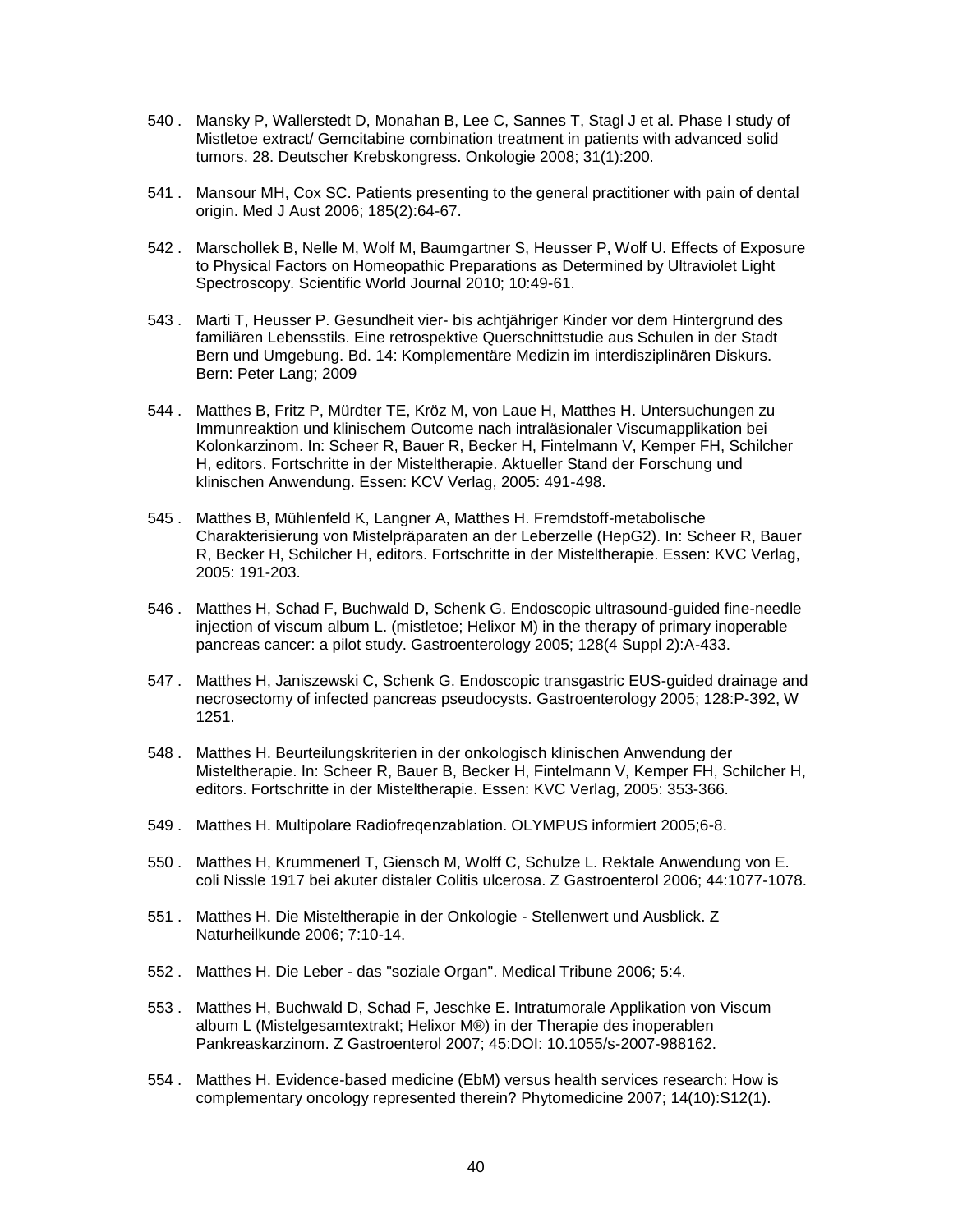- 555 . Matthes H. Zum ganzheitlichen Präventionsbegriff der Komplementärmedizin. Homöopthische Nachrichten 2008; 4:2.
- 556 . Matthes H, Tabali M, Jeschke E. Ein Pharmakovigilanzsystem für Arzneimittel der besonderen Therapierichtungen. EHK 2008; 57:34-39.
- 557 . Matthes H. Forschung in der Anthroposophischen Medizin. Komplement Integr Med 2008; 9:13-15.
- 558 . Matthes H, Buchwald D, Kröz M, Schad F. Integrative Therapiemöglichkeiten des inoperablen Pankreaskarzinoms - eine Übersicht [Integrative therapy options for inoperable pancreatic carcinoma - an overview]. Dtsch Zschr Onkol 2008; 40(3):106-110.
- 559 . Matthes H. Therapiestrategien bei Reizdarm. Behandlung in der Anthroposophischen Medizin. Zeitschrift für Komplementärmedizin 2009; 1(1):50-54.
- 560 . Matthes H, Friedel WE, Bock PR. Supportive care in pancreatic carcinoma patients treated with a fermented mistletoe (Viscum album L.) extract. In: Scheer R, Alban S, Becker H, Holzgrabe U, Kemper FH, Kreis W et al., editors. Die Mistel in der Tumortherapie 2. Essen: KVC Verlag, 2009: 551-562.
- 561 . Matthes H. Alternative Therapien bei CED. In: Hoffmann JC, Klump, Kroesen A, editors. Das CED-Manual. Stuttgart: Thieme, 2009: 268-273.
- 562 . Matthes H. Die Abbildung der komplementären onkologischen Therapie durch "randomised controlled trials" (RCT) versus Versorgungsforschung. In: Scheer R, Alban S, Becker H, Holzgrabe U, Kemper FH, Kreis W et al., editors. Die Mistel in der Tumortherapie 2. Essen: KVC Verlag, 2009: 309-332.
- 563 . Matthes H, Friedel WE, Bock PR, Zänker KS. Molecular Mistletoe Therapy: Friend or Foe in Established Anti-Tumor Protocols? A Multicenter, Controlled, Retrospective Pharmaco-Epidemiological Study in Pancreas Cancer. Current Molecular Medicine 2010; 10(4):430-439.
- 564 . Matthes H, Krummenerl T, Giensch M, Wolff C, Schulze J. Clinical trial: probiotic treatment of acute distal ulcerative colitis with rectally administered Escherichia coli Nissle 1917 (EcN). BMC Complement Altern Med 2010; 10(13):doi: 10.1186/1472-6882-10-13.
- 565 . Matthiessen PF. Die Therapieentscheidung des Arztes. Z Ärztl Fortbild Qualitätssich 2005; 99:269-273.
- 566 . Matthiessen PF, Bornhöft G. Allgemeine Forschungsproblematik klinischer Studien. In: Bornhöft G, Matthiessen PF, editors. Homöopathie in der Krankenversorgung - Wirksamkeit, Nutzen, Sicherheit und Wirtschaftlichkeit. Frankfurt: VAS, 2006: 44-75.
- 567 . Matthiessen PF. Heilung im Neuen Testament Spiritualität und ärztliches Handeln. In: Büssing A, Ostermann T, Glöckler M, Matthiessen PF, editors. Spiritualität, Krankheit und Heilung - Bedeutung und Ausdrucksformen der Spiritualität in der Medizin. Frankfurt a. M.: VAS Verlag, 2006: 85-109.
- 568 . Matthiessen PF. Zur Verschränkung von Pathogenese und Salutogenese. In: Streit E, Rist L, editors. Ethik und Wissenschaft in der anthroposophischen Medizin. Beiträge zu einer Erneuerung der Medizin. Bern: P. Lang Verlag, 2006: 49-66.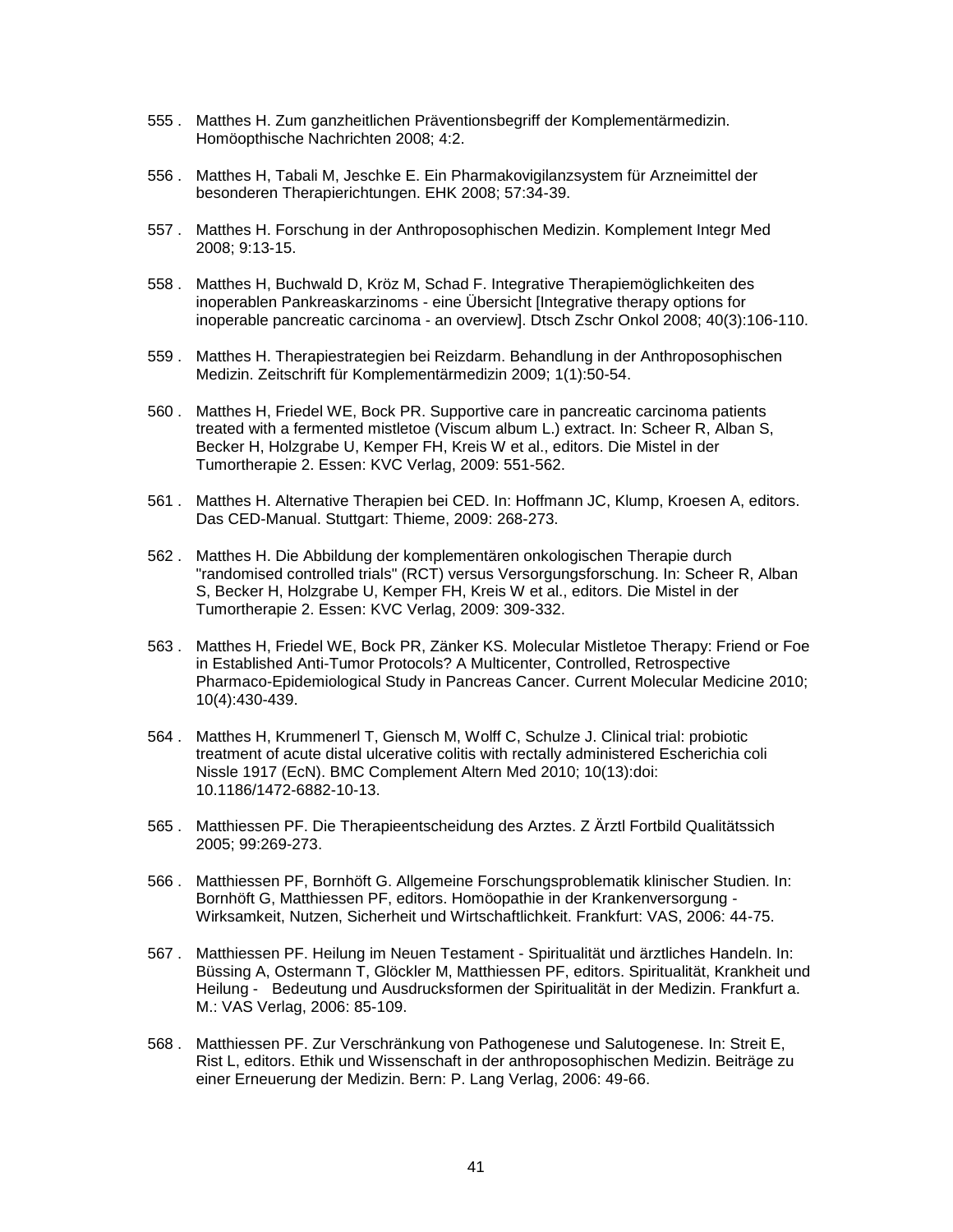- 569 . Matthiessen PF. Ärztliche Praxis und wissenschaftlicher Status der Medizin, Editorial. Forsch Komplementärmed 2006; 13:136-139.
- 570 . Matthiessen PF. Der diagnostisch-therapeutische Prozess im interprofessionellen Dialog. In: Matthiessen PF, Wohler D, editors. Die schöpferische Dimension der Kunst in der Therapie. Frankfurt a.M.: VAS, 2006: 65-86.
- 571 . Matthiessen PF, Wohler D. Die schöpferische Dimension der Kunst in der Therapie. Vas-Verlag Für Akademische Schriften; 2006, 130 p.
- 572 . Matthiessen PF, Heim S. Salutogenese und Asthma bronchiale. In: Bahrs O, Matthiessen PF, editors. Gesundheitsfördernde Praxen. Huber Verlag, 2007.
- 573 . Matthiessen PF. Der salutogenetische Ansatz. In: Bahrs O, Matthiessen PF, editors. Gesundheitsfördernde Praxen, Die Chancen einer salutogenetischen Orientierung in der hausärztlichen Praxis. Bern, u.a.: Huber-Verlag, 2007: 27-34.
- 574 . Matthiessen PF, Müller H. Vergleichende Untersuchung zu Lebenszyklus und Krankheit/Gesundheit. In: Bahrs O, Matthiessen PF, editors. Gesundheitsfördernde Praxen. Die Chancen einer salutogenetischen Orientierung in der hausärztlichen Praxis. Bern, u.a.: Huber-Verlag, 2007: 240-259.
- 575 . Matthiessen PF, Müller H. Krankheit, Salutogenese und Lebenszyklus. In: Bahrs O, Matthiessen PF, editors. Gesundheitsfördernde Praxen. Huber Verlag, 2007.
- 576 . Matthiessen PF. Pluralität Auf dem Weg zu einer integrativen Medizin? Forsch Komplementärmed 2008; 15:248-250.
- 577 . Matthiessen PF. Paradigmenpluralität und ärztliche Praxis. In: Jütte RH, editor. Die Zukunft der IndividualMedizin. Köln: Deutscher Ärzte-Verlag, 2009: 37-53.
- 578 . Matthiessen PF. Zum Wandel des ärztlichen Berufes aus der Sicht des praktisch tätigen Arztes. In: Jütte R, editor. Die Zukunft der IndividualMedizin. Deutscher Ärzte-Verlag, 2009.
- 579 . Matthiessen PF. 10 Jahre Dialogforum in der Medizin. Warum es uns gibt, wer wir sind und was wir wollen! In: Matthiessen PF, editor. 10 Jahre Dialogforum Pluralismus in der Medizin. Patientenorientierung und Professionalität. Festschrift. Bad Homburg: VAS-Verlag/Verlag für Akademische Schriften, 2010: 15-48.
- 580 . Matthiessen PF. Paradigmenpluralität und Individualmedizin. In: Niederlag W, Lemke HU, Golubnitschaja O, Rienhoff O, editors. Personalisierte Medizin. Dresden: Health Academy, 2010.
- 581 . Matthiessen PF, Bornhöft G. Evidenzbasierte Medizin und ärztliches Handeln. In: Kraft K, Stange R, editors. Lehrbuch Naturheilverfahren. Stuttgart: Hippokrates Verlag, 2010: 82-87.
- 582 . Matthiessen PF. Paradigmenpluralität, Salutogenese und ärztliche Praxis. Der Mensch. Zeitschrift für Lebensgestaltung, Salutogenese, patientenorientierte und anthropologische Medizin 2010;(Heft 52, II).
- 583 . Matthiessen PF. Paradigmenpluralität und Individualmedizin. In: Matthiessen PF, editor. 10 Jahre Dialogforum Pluralismus in der Medizin. Patientenorientierung und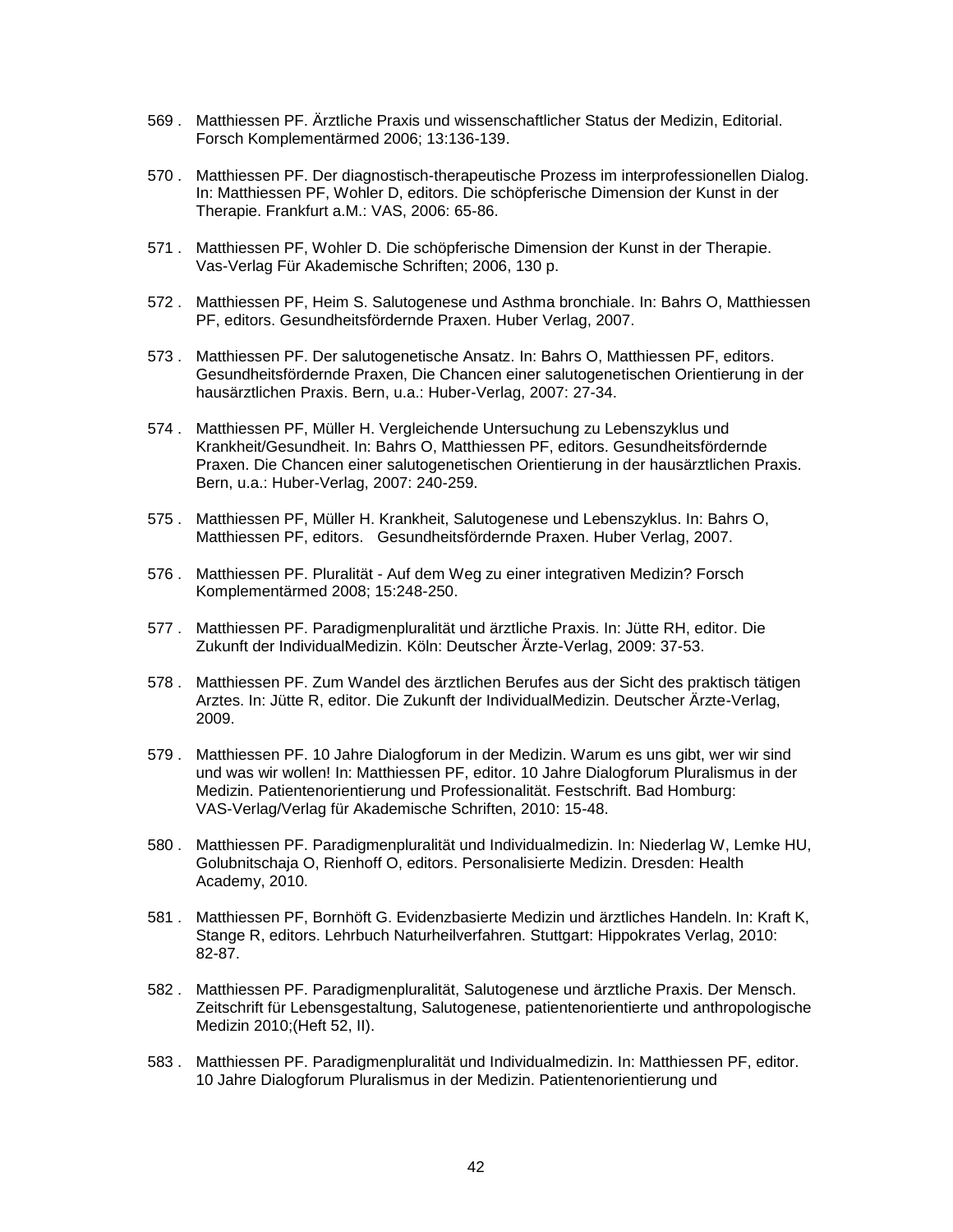Professionalität. Festschrift. Bad Homburg: VAS-Verlag/Verlag für Akademische Schriften, 2011: 87-113.

- 584 . Maxion-Bergemann S, Bornhöft G, Sonderegger E, Renfer A, Matthiessen PF. Traditional Chinese Medicine (Phytotherapy): Health Technology Assessment Report - Selected Aspekts. Forsch Komplementärmed 2006; 13:30-41.
- 585 . Maxion-Bergemann S, Wolf M, Bornhöft G, Matthiessen PF, Wolf U. Complementary and Alternative Medicine Cost - a Systematic Literature Review. Forsch Komplementärmed 2006; 13:42-45.
- 586 . Melzer J. Lebensqualität und Mistelbehandlung in der Onkologie. Phytotherapie 2007; 5:10-15.
- 587 . Melzer J, Saller R. Lebensqualität onkologischer Patienten unter supportiver Behandlung mit Viscum album (parenterale Mistelpräparate). Schweiz Z Ganzheitsmedizin 2009; 21(3):157-161.
- 588 . Melzer J, Iten F, Hostanska K, Saller R. Efficacy and safety of mistletoe preparations (Viscum album) for patients with cancer diseases. A systematic review. Melzer J, Iten F, Hostanska K, Saller R. Forsch Komplementmed 2009; 16(4):217-226.
- 589 . Mocka S, Wellhausen F, Meyer U. Anwendungsbeobachtung Wala Echinacea Quarz comp. Augentropfen. Merkurstab 2005; 58:300-301.
- 590 . Mocka S, Wellhausen F, Meyer U. Anwendungsbeobachtung WALA Meteoreisen Globuli velati. Merkurstab 2005; 58:42-43.
- 591 . Mocka S, Wellhausen F, Meyer U. Anwendungsbeobachtung WALA Narben Gel. Merkurstab 2006; 59(1):61-65.
- 592 . Mocka S, Wellhausen F, Meyer U. Anwendungsbeobachtung WALA Chelidonium Kapseln. Merkurstab 2007; 60(6):572-574.
- 593 . Molassiotis A, Fernandez-Ortega P, Pud D, Ozden G, Scott JA, Panteli V et al. Use of complementary and alternative medicine in cancer patients: a European survey. Ann Oncol 2005; 16(4):655-663.
- 594 . Moon JM. Effect of mistletoe on vascular endothelial growth factor expression in endometrial strom cells in patients with endometriosis. Seoul National University Bundang Hospital, 2010.
- 595 . Mossalayi MD, Alkharrat A, Malvy D. Nitric oxide involvement in the anti-tumor effect of mistletoe (Viscum album L.) extracts Iscador on human macrophages. Arzneimittelforschung 2006; 56(6A):457-460.
- 596 . Musial F, Büssing A, Heusser P, Choi K-E, Ostermann T. Mindfulness-based stress reduction for integrative cancer care - a summary of evidence. Forsch Komplementärmed 2011; 18(4):2-12.
- 597 . Müller H, Matthiessen PF, Bahrs O, Heim S. Salutogenetische Orientierung und professionelles Handeln. In: Bahrs O, Matthiessen PF, editors. Gesundheitsfördernde Praxen, Die Chancen einer salutogenetischen Orientierung in der hausärztlichen Praxis. Bern, u.a. O.: Huber-Verlag, 2007: 35-39.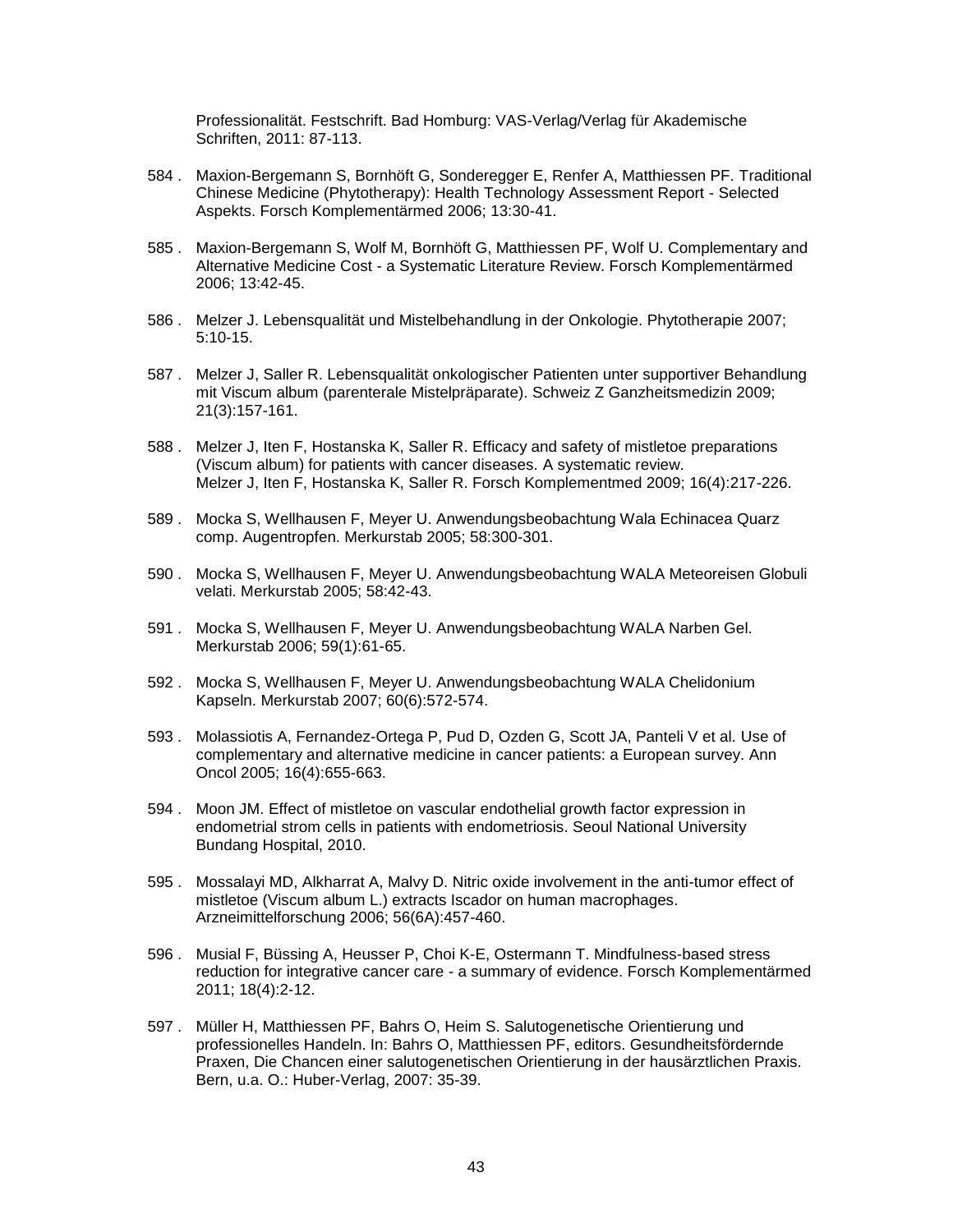- 598 . Müller H, Kalitzkus V, Heim S, Bahrs O, Matthiessen PF. Qualitative Auswertung der Zirkelprotokolle. Perspektiven, Triangulation und Evaluation. In: Bahrs O, Matthiessen PF, editors. Gesundheitsfördernde Praxen. Huber Verlag, 2007.
- 599 . Münstedt K, von Georgi R. [Unconventional cancer therapies--comparisons of attitudes and knowledge between physicians in Germany and Greece]. Forsch Komplementärmed Klass Naturheilkd 2005; 12(5):254-260.
- 600 . Nani D, Brizzi M, Lazzarato L, Betti L. The role of variability in evaluating ultra high dilution effects: considerations based on plant model experiments. Forsch Komplementärmed 2007; 14:301-305.
- 601 . Neumann M, Scheffer C, Längler A, Tauschel D, Joos S, Lutz G et al. Relevance and Barriers of Physician Empathy in Daily Practice - Current State of Research and Qualitative Survey of Physicians. Rehabilitation (Stuttg) 2010; 49(5):326-337.
- 602 . Neumann N, Wirtz M, Ernstmann N, Ommen O, Längler A, Edelhäuser F et al. Identifying and predicting subgroups of information needs among cancer patients: an initial study using latent class analysis. Support Care Cancer 2010; 19(8):1197-1209.
- 603 . Nicolao M, Tauber MG, Heusser P. How should complementary and alternative medicine be taught to medical students in Switzerland? A survey of medical experts and students. Med Teach 2010; 32(1):50-55.
- 604 . Nicolao M, Täuber MG, Marian F, Heusser P. Complementary medicine courses in Swiss medical schools: actual status and students' experience. Swiss Med Wkly 2010; 140(3-4):44-51.
- 605 . Niemeijer M. Het zorgproces vanuit een methodisch perspectief. In: Baars E, editor. Goede zorg. Ethische en methodische aspecten. Een antroposofische benadering van kinder- en jeugdpsychiatrie en zorg voor mensen met ontwikkelingsproblemen. Zeist: Uitgeverij Christofoor, 2005: 124-144.
- 606 . Niemeijer M. An instrument for the diagnostics of a child's constitution. International Association for the Scientific Study of Intellectual Disabilities, Maastricht 2.-5. August 2006. J Appl Res Intellect Disabil 2006; 19(3):247.
- 607 . Niemeijer M. Diagnostik der kindlichen Konstitution. Seelenpflege 2006; 3:4-12.
- 608 . Niemeijer M, Hoekman J, Baars E. Ontwikkeling en implementatie van een meetinstrument op basis van de heilpedagogische constitutiebeelden. In: Baars E, van der Bie G, editors. Praktijkonderzoek in de antroposofische gezondheidszorg. Leiden: Hogeschool Leiden, 2008: 163-171.
- 609 . Niemeijer M. Begeleiding en behandeling. In: Niemeijer HM, Gastkemper M, editors. Ontwikkelingsstoornissen bij kinderen. Medisch-pedagogische begeleiding en behandeling. 5<sup>e</sup> geheel herziene druk. Assen: Van Gorcum, 2009: 97-112.
- 610 . Niemeijer M. Constitutiebeelden. In: Niemeijer HM, Gastkemper M, editors. Ontwikkelingsstoornissen bij kinderen. Medisch-pedagogische begeleiding en behandeling. 5<sup>e</sup> geheel herziene druk. Assen: Van Gorcum, 2009: 73-96.
- 611 . Niemeijer M. Diagnostiek. In: Niemeijer HM, Gastkemper M, editors. Ontwikkelingsstoornissen bij kinderen. Medisch-pedagogische begeleiding en behandeling. 5<sup>e</sup> geheel herziene druk. Assen: Van Gorcum, 2009: 53-72.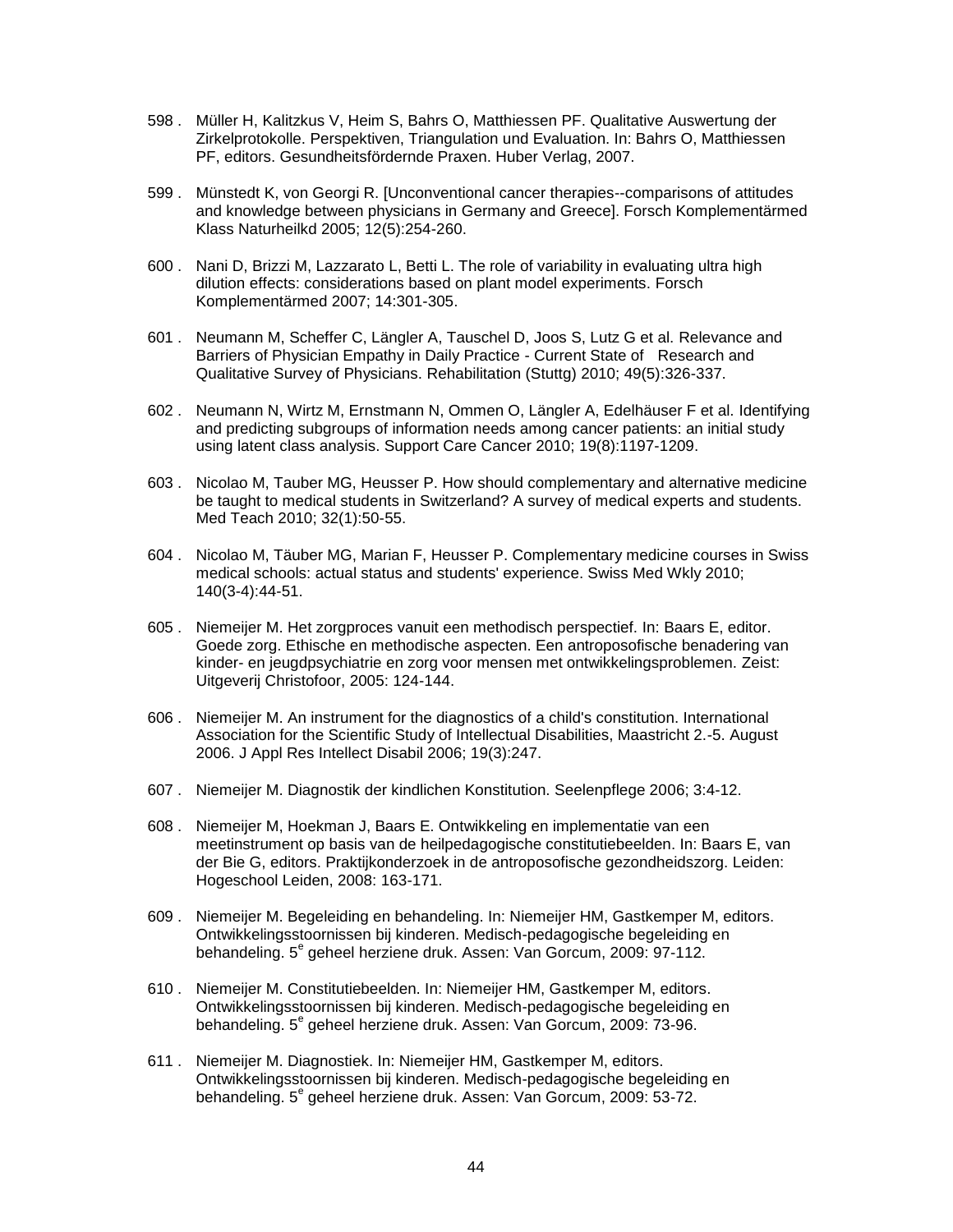- 612 . Niemeijer M, Gastkemper M, Kamps F, (eds.). Entwicklungsstörungen bei Kindern und Jugendlichen. Medizinisch-pädagogische Begleitung und Behandlung. 2011. Dornach, Verlag am Goetheanum.
- 613 . Niemeijer MH, Hoekman J, (eds.). Verhalen van autisme. Mensen met autisme in antroposofische zorg. 2007. Assen, Van Gorcum.
- 614 . Nolkemper S, Reichling J, Stintzing FC, Carle R, Schnitzler P. Antiviral Effect of Aqueous Extracts from Species of the Lamiaceae Family against Herpes simplex Virus Type 1 and Type 2 in vitro. Planta Med 2006; 72:1378-1382.
- 615 . Orhan DD, Kupeli E, Yesilada E, Ergun F. Anti-inflammatory and antinociceptive activity of flavonoids isolated from Viscum album ssp. album. Z Naturforsch [C ] 2006; 61(1-2):26-30.
- 616 . Ostermann T, Büssing A, Beer AM, Matthiessen PF. The Herdecke Questionnaire on Quality of Life (HLQ): validation of factorial structure and development of a short form within a naturopathy treated in-patient collective. Health Qual Life Outcomes 2005; 3(1):40.
- 617 . Ostermann T, Zillmann H, Raak C, Büssing A, Matthiessen PF. CAMbase A XML-based bibliographical database on Complementary and Alternative Medicine (CAM). Biomedical Digital Libraries 2007; 4(2).
- 618 . Ostermann T, Büssing A. Spiritualität und Gesundheit. Musiktherapeutische Umschau 2007; 28(3):217-230.
- 619 . Ostermann T, Bertram M, Michalsen A, Blaser G, Matthiessen PF, Kraft K. Rhythmische Einreibung mit Solum Öl bei Patienten mit chronischen Schmerzen - eine prospektive Anwendungsbeobachtung. Merkurstab 2008; 61(5):452-457.
- 620 . Ostermann T, Blaser G, Bertram M, Michalsen A, Matthiessen PF, Kraft K. Effects of Rhythmic Embrocation Therapy with Solum Öl® in chronic pain patients - A prospective observational study. clinical Journal of Pain 2008; 24(3):237-243.
- 621 . Ostermann T, Raak C, Büssing A. Survival of cancer patients treated with mistletoe extract (Iscador): a systematic literature review. BMC cancer 2009; 9(451).
- 622 . Ostermann T, Büssing A. Patientenwunsch "Spiritual well being" Utopisches Konstrukt oder Versorgungsrealität? In: Kettner M, editor. Wunscherfüllende Medizin. Ärztliche Behandlung im Dienst von Selbstverwirklichung und Lebensplanung. Frankfurt: Campus, 2009: 123-133.
- 623 . Ostermann T, Bertram M, Büssing A. A pilot study on the effects of a team building process on the perception of work environment in an integrative hospital for neurological rehabilitation. BMC Complement Altern Med 2010; 10(10).
- 624 . Paaschen D. Gesundheit im Senium, endogene Regulation und vegetative Konstitution bei hochbetagten Frauen. Universität Witten/Herdecke, 2005.
- 625 . Phan NG, Blome C, Laszczyk MN, Augustin M, Ständer S. Anti-puristische Wirkung des Triterpens Betulin bei topischer Therapie der Urticaria factitia - eine Kauistik. Z Phytother 2010; 31:205-207.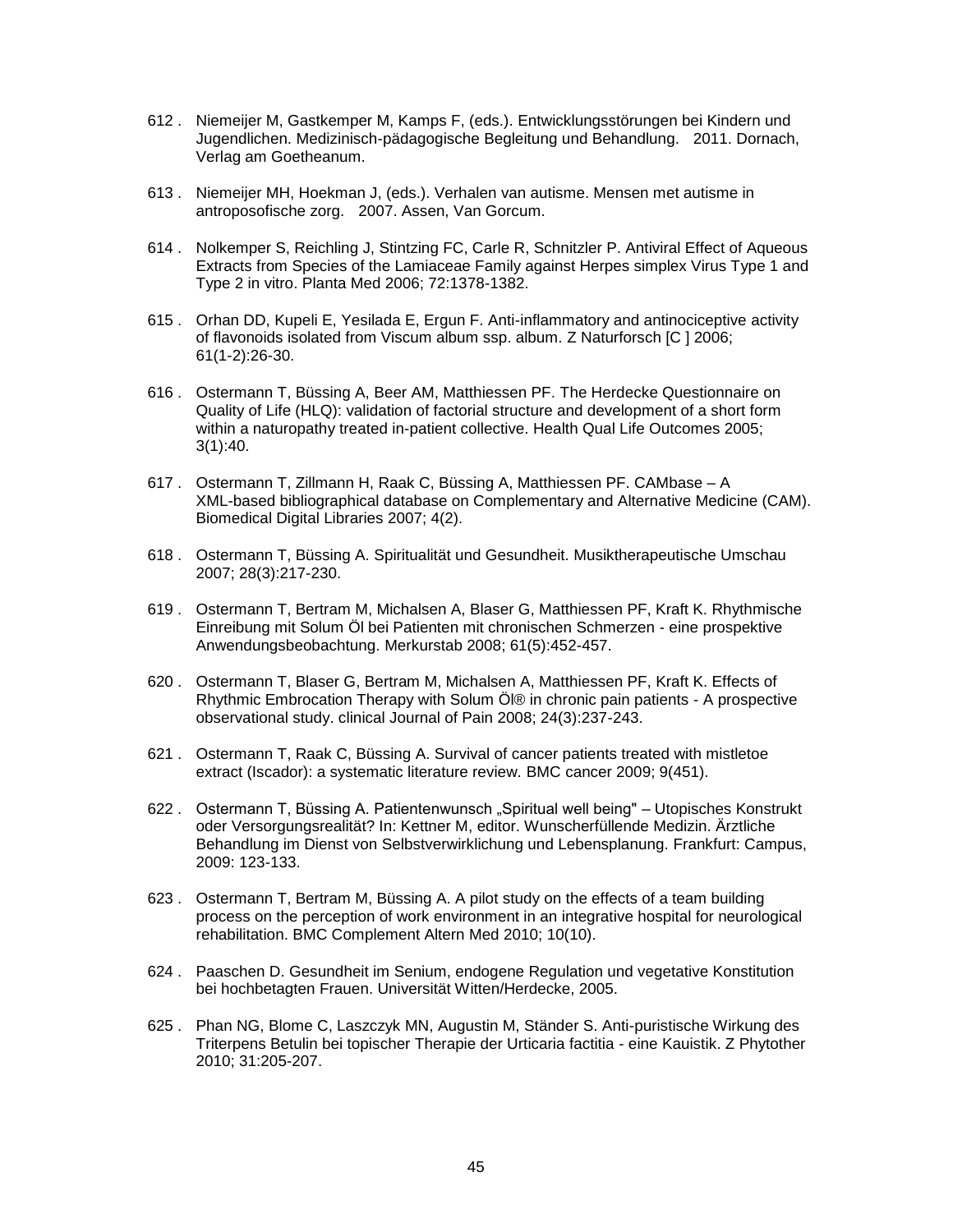- 626 . Piltan D. Mittelprüfung am Beispiel von Aconitum napellus. Medizinische Fakultät der Universität Zürich, 2007.
- 627 . Plangger N, Rist L, Zimmermann R, von Mandach U. Intravenous tocolysis with Bryophyllum pinnatum is better tolerated than beta-agonist application. Eur J Obstet Gynecol Reprod Biol 2006; 124(2):168-172.
- 628 . Ponstein A, van Gerven M, van der Bie G. Zorgprogramma Depressie. 2010. Leiden, Hogeschool Leiden.
- 629 . Post Uiterweer G. Constitutiebeelden in het kader van medisch-pedagogische begeleiding en behandeling vanuit antroposofische inspiratiebron. 4<sup>e</sup> herziene druk. 2009. Zeist, Zonnehuizen.
- 630 . Raak C, Büssing A, Gaßmann G, Ostermann T. Homöopathie in der Zahnheilkunde. Erfahrungsheilkunde 2010; 59(1):23-30.
- 631 . Ramaekers FCS, Harmsma M, Tusenius KJ, Schutte B, Werner M, Ramos M. Mistletoe extracts (Viscum album L.) Iscador interact with th cell cycle machinery and target survival mechanisms in cancer cells. Medicina (Buenos Aires) 2007; 67(Suppl. II):79-84.
- 632 . Ramm H. Einfluss bodenchemischer Standortfaktoren auf Wachstum und pharmazeutische Qualität von Eichenmisteln (VISCUM ALBUM auf QUERCUS ROBUR und PETRAEA). Universität Carolo-Wilhelmina Braunschweig, 2006.
- 633 . Ramos M, Roth HW. Konjunktivitis simplex beim Kontaktlinsenträger. Der Augenspiegel 2005; 51:1-3.
- 634 . Righetti M, Baumgartner S, von Ammon K. Forschung und Forschungsproblematik der Homöopathie. In: Bornhöft G, Matthiessen PF, editors. Homöopathie in der Krankenversorgung - Wirksamkeit, Nutzen, Sicherheit und Wirtschaftlichkeit. Frankfurt am Main: VAS, 2007: 24-43.
- 635 . Rist L. Bryophyllum, ein pflanzlicher Wehenhemmer mit Potenzial. Quinte 2005; 13:17-20.
- 636 . Rist L. The consequences of thinking about evidence in natural sciences. Proceeding of the European Workshop Moving Worldviews. Reshaping sciences, policies and practices for Endogenous Sustainable Development. 28 - 30 November. Soesterberg, The Netherlands: 2005.
- 637 . Rist L. Die Bedeutung der Evidenz für die Forschung am Paracelsus-Spital Richterswil. In: Streit E, Rist L, editors. Ethik und Wissenschaft in der anthroposophischen Medizin. Beiträge zu einer Erneuerung der Medizin. Peter Lang Verlag, 2006: 37-48.
- 638 . Rist L, Mueller A, Barthel C, Snijders BE, Jansen MC, Simöes-Wüst AP et al. Influence of Organic Diet on the Amount of Conjugated Linoleic Acids in Breast Milk of Lactating Women in the Netherlands. Br J Nutr 2007; 97:735-743.
- 639 . Rist L, Erni P, Brenneisen R, Ramos MH, von Mandach U. Effective herbal tocolysis with Bryophyllum pinnatum. Poster am International Congress on Complementary Medicine Research. Forsch Komplementärmed 2007; 14(S1):29.
- 640 . Rist M, Rist L. Zu den biologisch-dynamischen Spritzpräparaten und zur Gentechnologie. Dokumentarband zur Landwirtschaftlichen Tagung vom 2. - 5.2.2005 am Goetheanum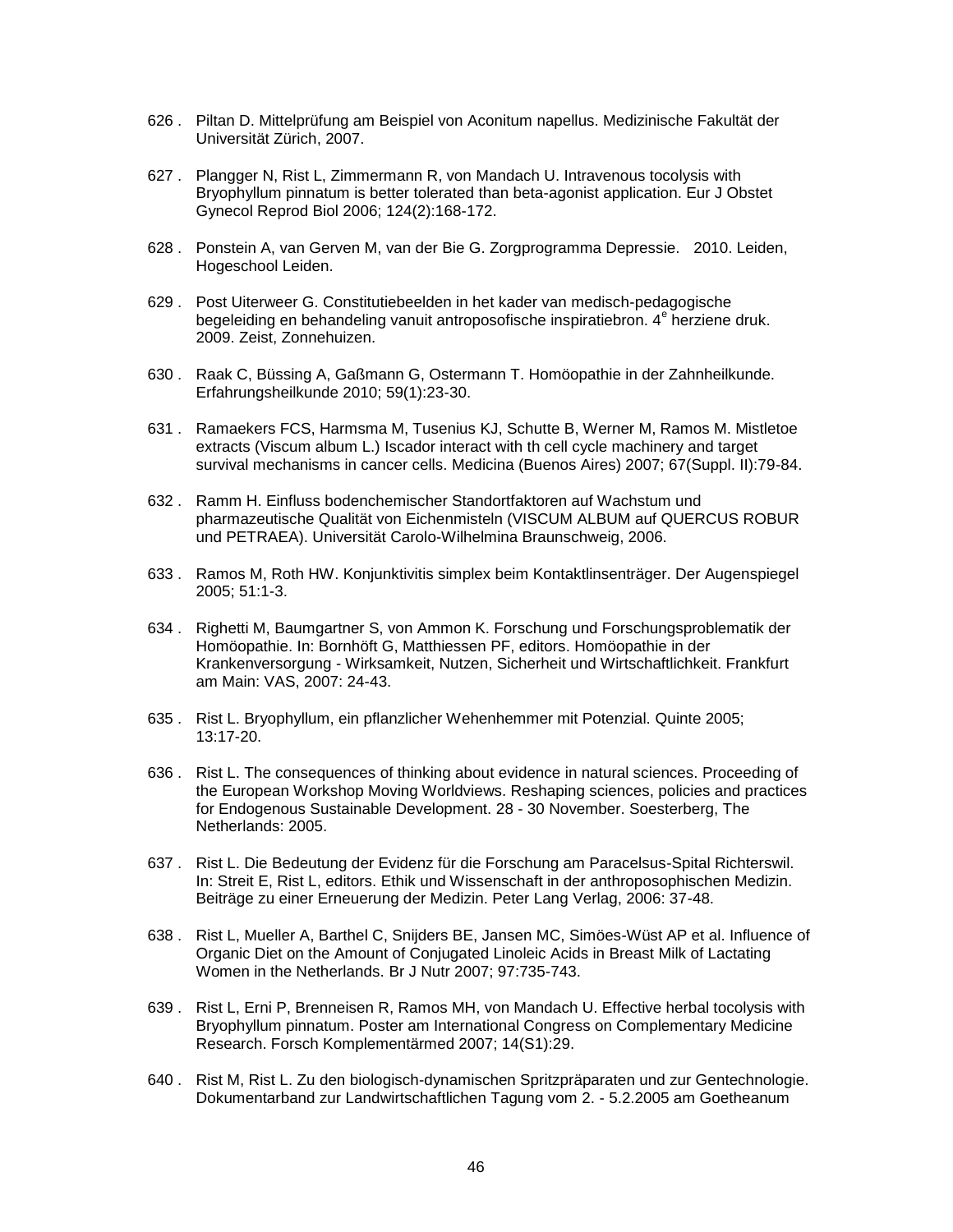"Landwirtschaft und Kosmos". Dornach: Sektion für Landwirtschaft der Freien Hochschule für Geisteswissenschaft, 2005: 149-158.

- 641 . Rivoir A. Retrospektive Vergleichsstudie zwischen konventioneller und anthroposophisch erweiterter Therapie bandscheibenbedingter Erkrankungen. In: Kienle GS, Kiene H, Albonico HU, editors. Anthroposophische Medizin in der klinischen Forschung. Wirksamkeit, Nutzen, Wirtschaftlichkeit, Sicherheit. Stuttgart, New York: Schattauer Verlag, 2006: 144-145.
- 642 . Rodriguez DS, Sarlani E. Decision making for the patient who presents with acute dental pain. AACN Clin Issues 2005; 16(3):359-372.
- 643 . Rosenlund H, Bergstrom A, Alm JS, Swartz J, Scheynius A, van Hage M et al. Allergic disease and atopic sensitization in children in relation to measles vaccination and measles infection. Pediatrics 2009; 123(3):771-778.
- 644 . Rosslenbroich B, Heusser P. Entwurf einer organismischen Systembiologie. Jahrbuch für Goetheanismus. Niefern-Öschelbronn: Tycho Brahe-Verlag, 2010: 7-38.
- 645 . Rostock M, Huber R, Greiner T, Fritz P, Scheer R, Fiebig H-H. Anticancer activity of a lectin-rich mistletoe extract injected intratumorally into human pancreatic cancer xenografts. Anticancer Res 2005; 25:1969-1976.
- 646 . Rother C, Steigerwald P. Wirksamkeit und Verträglichkeit des anthroposophischen Arzneimittels Ferrum phosphoricum comp. bei beginnendem und manifestem grippalen Infekt. Merkurstab 2007; 60(5):464-470.
- 647 . Rother C, Oexle J. Untersuchung zur Ermittlung des Anwendungsnutzens von Weleda Heuschnupfenspray unter besonderer Berücksichtigung der Wirkungsdynamik. Ergebnisse einer prospektiven Beobachtungsstudie. Merkurstab 2008; 61(2):167-171.
- 648 . Saller R, Kramer S, Iten F, Melzer J. Unerwünschte Wirkungen der Misteltherapie bei Tumorpatienten - Eine systematische Übersicht. In: Scheer R, Bauer R, Becker H, Fintelmann V, Kemper FH, Schilcher H, editors. Fortschritte in der Misteltherapie. Aktueller Stand der Forschung und klinischen Anwendung. Essen: KCV Verlag, 2005: 367-403.
- 649 . Sankaran P. Some cases of cancer treated with Iscador. Homoeopath-Heritage 2006; 31(7):13-15.
- 650 . Schad F, Hars O, Tabali M, Lemmens HP, Matthes H. Retrospektive Untersuchung zur Misteltherapie bei Patienten mit kolorektalem Karzinom am Gemeinschaftskrankenhaus Havelhöhe 1/1996 - 6/2002 - Eine Zwischenauswertung. In: Scheer R, Bauer R, Becker H, Fintelmann V, Kemper FH, Schilcher H, editors. Fortschritte in der Misteltherapie. Aktueller Stand der Forschung und klinischen Anwendung. Essen: KCV Verlag, 2005: 579-590.
- 651 . Schad F, Matthes B, Pissarek J, Albrecht U, Jeschke E, Matthes H. Flexible Datenbank zur Tumor- und Misteltherapiedokumentation. In: Scheer R, Bauer B, Becker H, Fintelmann V, Kemper FH, Schilcher H, editors. Fortschritte in der Misteltherapie. Essen: KVC Verlag, 2005: 635-641.
- 652 . Schad F, Teodoridis CM, Albrecht U, Hoffmann G, Teltow G, Stumpf C et al. Epidemiological data from the network onkology (NO): a research association for anthroposophically orientated medicine. Phytomedicine 2007; 14(SVII):41.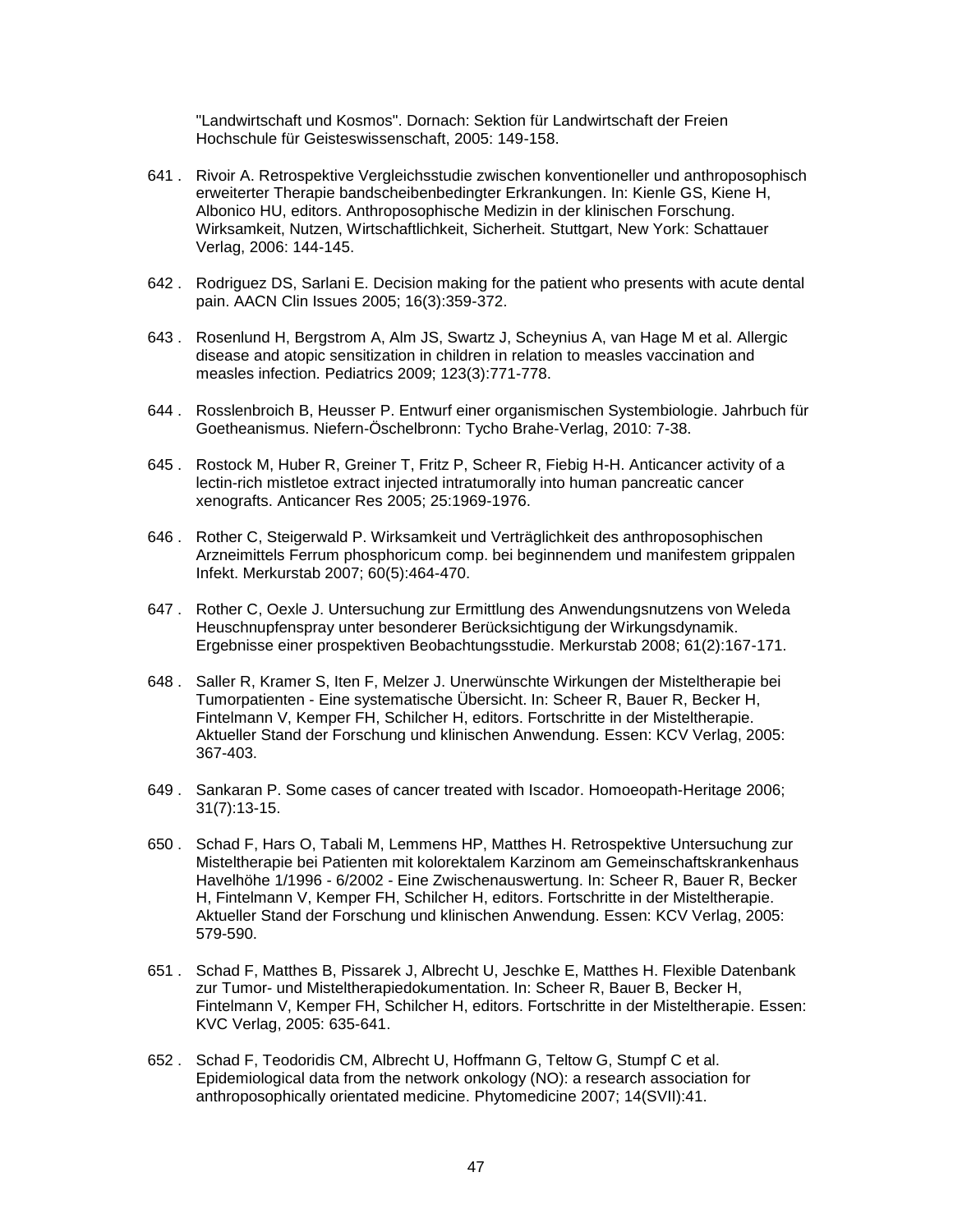- 653 . Schad F, Teodoridis CM, Albrecht U, Hoffmann G, Jeschke E, Stumpf C et al. Das Netzwerk Onkologie (NO). Aufbau und Etablierung eines Forschungsverbundes in der anthroposophisch orientierten, onkologischen Medizin. Merkurstab 2007; 60(3):234-237.
- 654 . Schad F, Teodoridis CM, Albrecht U, Hoffmann G, Teltow G, Stumpf C et al. Epidemiologische Registerdaten aus dem Netzwerk Onkologie, einem Forschungsverbund der anthroposophisch orientierten Medizin. In: Scheer R, Alban S, Becker H, Holzgrabe U, Kemper FH, Kreis W et al., editors. Die Mistel in der Tumortherapie 2. Essen: KVC Verlag, 2009: 613-623.
- 655 . Scheer R, Bauer R, Becker H, Fintelmann V, Kemper FH, Schilcher H et al. Fortschritte in der Misteltherapie. Aktueller Stand der Forschung und klinischen Anwendung. Essen: KVC Verlag; 2005, 662 p.
- 656 . Scheer R, Alban S, Becker H, Holzgrabe U, Kemper FH, Kreis W et al. Mistletoe in tumor therapy - basic research and clinical practice. Phytomedicine 2007; 14(VII):1-56.
- 657 . Scheffer C, Tauschel D, Cysarz D, Hahn E, Längler A, Riechmann M et al. Lernen durch aktive Partizipation in der klinischen Patientenversorgung - Machbarkeitsstudie einer internistischen PJ-Ausbildungsstation. GMS Zeitschrift für Medizinische Ausbildung 2009; 26(3):Doc31.
- 658 . Scheffler A. Wechselwirkungen zwischen Mitselinhaltsstoffen Motivsuche in der pfanzlichen Substanzkomposition. In: Scheer R, Bauer R, Becker H, Fintelmann V, Kemper FH, Schilcher H, editors. Fortschritte in der Misteltherapie. Aktueller Stand der Forschung und klinischer Anwendung. Essen: KVC-Verlag, 2005: 13-22.
- 659 . Schempp C, Emde M, Wölfle U. Dermatology in the Darwin anniversary. Part 1: Evolution of the integument. Schempp C, Emde M, Wölfle U. J Dtsch Dermatol Ges 2009; 7(9):750-757.
- 660 . Schempp C. Die Evolution der Haut und des hautassoziierten Immunsystems. Jahrbuch für Goetheanismus 2009. Niefern-Öschelbronn: Tycho de Brahe-Verlag, 2009: 21-79.
- 661 . Schempp C, Huyke C. Behandlungen von Verbrennungen 2. Grades mit Birkencreme. Merkurstab 2011; 58(5):402.
- 662 . Schempp C. Ganzheitliche Dermatologie. Schweiz Z Ganzheitsmed 2011; 23:132-133.
- 663 . Schempp CM, Wölfle U, Rispens JA, Schaette R. Koriander (Coriandrum sativum L.) ein heilkräftiger und antimikrobiell wirksamer mediterraner Doldenblütler. Merkurstab 2011; 64(4):339-345.
- 664 . Schenk G, Matthes H, Jeschke E, Buchwald D, Lochs H, Voderholzer W. Therapeutic Yield of Wireless Capsule Endoscopy (wce) in Small Bowel Diseases. A Two-Center-Follow-Up Study. Gastorenterology 2005; 128:648-649.
- 665 . Scher J, Urech K, Becker H. Triterpene in der Mistel VISCUM ALBUM L. Mistilteinn 2006;(7):16-29.
- 666 . Scherr C, Baumgartner S, Spranger J, Simon M. Effect of Potentised Substances on Growth Kinetics of *Saccharomyces cerevisiae* and *Schizosaccharomyces pombe.* Forsch Komplementärmed 2006; 13:298-306.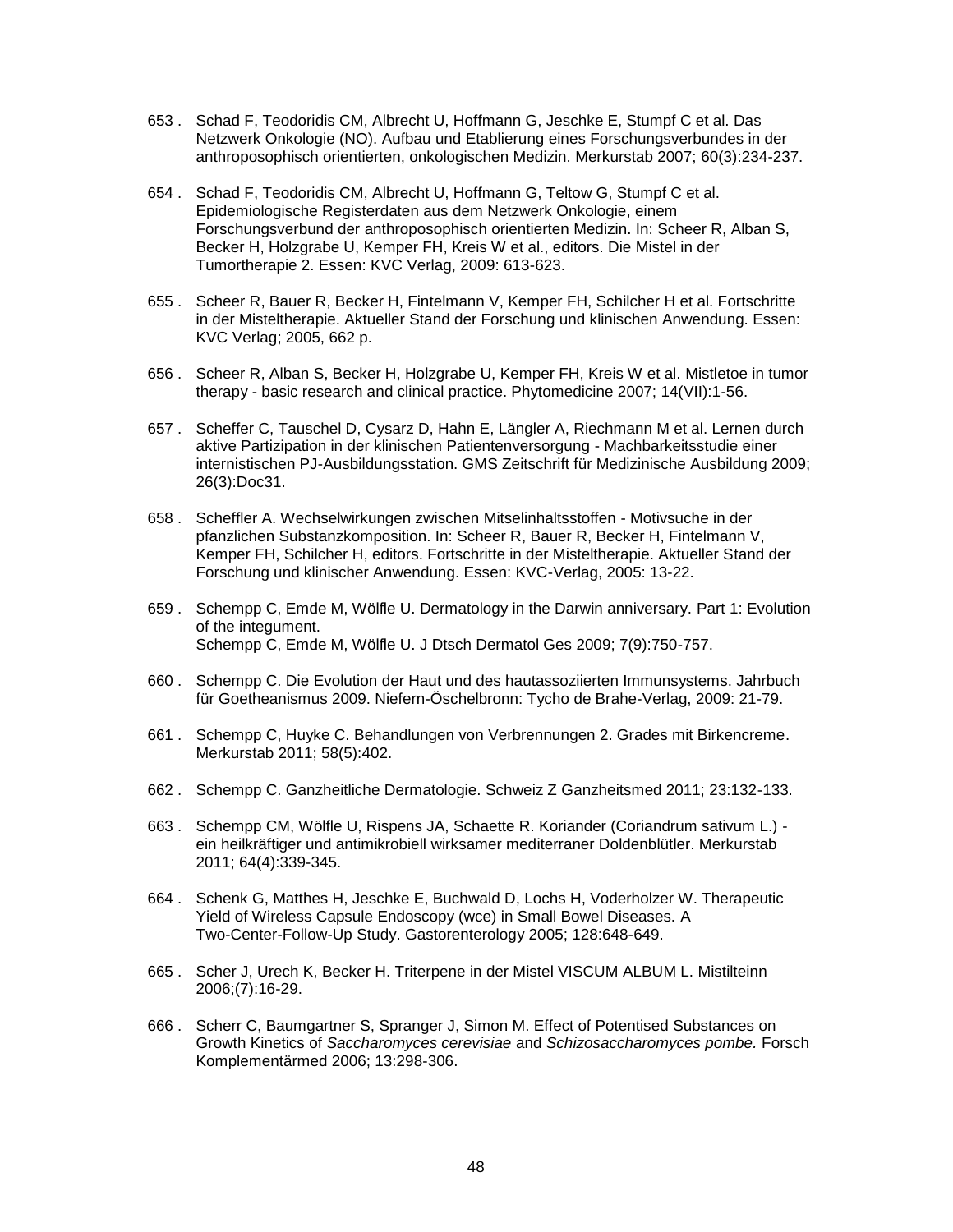- 667 . Scherr C, Simon M, Spranger J, Baumgartner S. Duckweed (Lemna gibba L.) as a Test Organism for Homeopathic Potencies. J Altern Complement Med 2007; 13(9):931-937.
- 668 . Scherr C, Simon M, Spranger J, Baumgartner S. Effects of potentised substances on growth rate of the water plant Lemna gibba L. Complement Ther Med 2009; 17:63-70.
- 669 . Schink M, Glaser F, Scheuerecker H, Tröger W, Goyert A. Zusammenhang der Natürlichen Killerzellaktivität von Krebspatienten mit derem klinischen Verlauf unter Misteltherapie - Ergebnisse einer prospektiven einarmigen Studie. In: Scheer R, Bauer R, Becker H, Fintelmann V, Kemper FH, Schilcher H, editors. Fortschritte in der Misteltherapie. Aktueller Stand der Forschung und klinischen Anwendung. Essen: KCV Verlag, 2005: 591-600.
- 670 . Schink M, Tröger W, Goyert A, Dabidian A, Scheuerecker H, Meyer J et al. Einfluss perioperativer Mistelextraktinfusionen auf eine operations- und narkosebedingte Immunsuppression bei Patienten mit kolorektalem Karzinom - Ergebnisse einer randomisierten Studie. Merkurstab 2006; 59(6):568.
- 671 . Schink M, Tröger W, Goyert A, Scheuerecker H, Selbmann HK, Glaser F. Zusammenhang der NK-Zellaktivität gegen autologe Tumor- und K562-Zellen mit dem klinischen Verlauf unter Misteltherapie. Forsch Komplementärmed 2006; 13:147-155.
- 672 . Schink M, Tröger W, Dabidian A, Goyert A, Scheuerecker H, Meyer J et al. Mistletoe extract reduces the surgical suppression of natural killer cell activity in cancer patients. A randomized phase III trial. Forsch Komplementärmed 2007; 17:9-17.
- 673 . Schlaeppi MR, Büssing A, Müller-Hübenthal B, Heusser P. Anthroposophische Medizin in der Onkologie. Onkologe 2010; 16(9):901-905.
- 674 . Schlodder D. Neuentdeckung einer bedeutenden Heilpflanze: Die Christrose (Helleborus niger L.) - Teil 1. Merkurstab 2006; 59(6):541-545.
- 675 . Schlodder D. Neuentdeckung einer bedeutenden Heilpflanze: Die Christrose (Helleborus niger L.) - Teil 2. Merkurstab 2010; 63(6):500-507.
- 676 . Schmidt M. Immediat- und Langzeitwirkungen einer Bäderkur mit Levico-Wasser in Roncegno. Merkurstab 2008; 61(3):234-240.
- 677 . Schnitzler P, Nolkemper S, Stintzing FC, Reichling J. Comparative in vitro study on the anti-herpetic effect of phytochemically characterized aqueous and ethanolic extracts of Salvia officinalis grown at two different locations. Phytomedicine 2008; 15:62-70.
- 678 . Schöffski O, Emmert M. Vergleichende Kostenanalyse der Nachsorge beim Mammakarzinom unter besonderer Berücksichtigung von Mistelpräparaten. Dtsch Zschr Onkol 2009; 41:119-125.
- 679 . Schönau E, Naumann EG, Längler A, Beuth J, (Hrsg.). Pädiatrie integrativ. München: Urban und Fischer; 2005
- 680 . Schram-Bijkerk D, Doekes G, Douwes J, Boeve M, Riedler J, Ublagger E et al. Bacterial and fungal agents in house dust and wheeze in children: the PARSIFAL study. Clin Exp Allergy 2005; 35(10):1272-1278.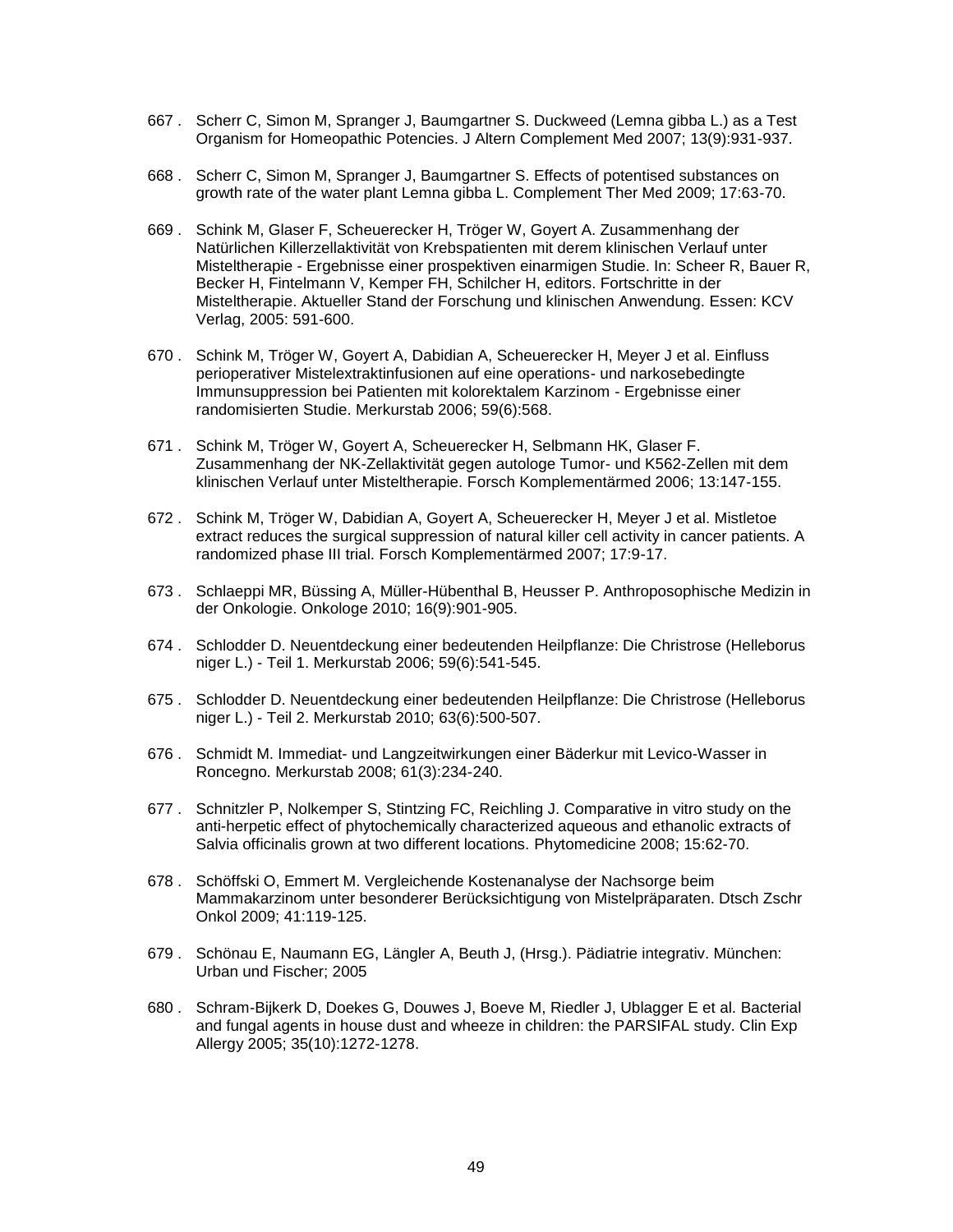- 681 . Schram D, Doekes G, Boeve M, Douwes J, Riedler J, Ublagger E et al. Bacterial and fungal components in house dust of farm children, Rudolf Steiner school children and reference children--the PARSIFAL Study. Allergy 2005; 60(5):611-618.
- 682 . Schramm H. Comparison of the impact of pro- and antiinflammatory immune processes at the two immune-deviated sites, eye and solid tumor and possible consequences for the antitumoral therapy with fever inducers. Forsch Komplementärmed Klass Naturheilkd 2005; 12(1):37-46.
- 683 . Schramm H. Karzinomerkrankung und Misteltherapie. Merkurstab 2007; 60(3):229-233.
- 684 . Schrauth M. Histrionisch-dissoziative Symptome bei psychiatrischen Patienten und ihre Behandlung im Rahmen eines naturkundlich-anthroposophischen Ansatzes mit einem Extract aus Citrus limon und Cydonis oblonga. Albert-Ludwigs-Universität Freiburg, 2005.
- 685 . Schrauth M, Rissmann W. Gencydo® in der Therapie dissoziativer Symptome eine longitudinale, prospektive Anwendungsbeobachtung bei psychiatrischen Patienten. Merkurstab 2009; 62(1):20-29.
- 686 . Seifert G, Jesse P, Prokop A, Reindl T, Lobitz S, Laengler A et al. Effective induction of apoptosis by mistletoe plant extracts in an acute lymphoblastic leukemia model. Blood 2006; 108:533A.
- 687 . Seifert G, Längler A, Tautz C, Seeger K, Henze G. Response to subcutaneous therapy with mistletoe in recurrent multisystem Langerhans cell histiocytosis. Pediatr Blood Cancer 2007; 48(5):591-592.
- 688 . Seifert G, Tautz C, Seeger K, Henze G, Laengler A. Therapeutic use of mistletoe for CD30+ cutaneous lymphoproliferative disorder/lymphomatoid papulosis. J Eur Acad Dermatol Venereol 2007; 21:558-560.
- 689 . Seifert G, Jesse P, Laengler A, Reindl T, Lüth M, Lobitz S et al. Molecular mechanisms of mistletoe plant extract-induced apoptosis in acute lymphoblastic leukemia in vivo and in vitro. Cancer Lett 2008; 264(2):218-228.
- 690 . Seifert G, Driever PH, Pretzer K, Edelhäuser F, Bach S, Laue von HB et al. Effects of complementary eurythmy therapy on heart rate variability. Complement Ther Med 2008;1-5.
- 691 . Seifert G, Jesse P, Längler A, Henze G, Prokop A. Experimental therapeutic efficacy of mistletoe plant extracts in acute lymphoblastic leukemia. 28. Deutscher Krebskongress. Onkologie 2008; 31(1):200.
- 692 . Seifert G, Rutkowski S, Jesse P, Madeleyn R, Reif M, Henze G et al. Anthroposophic supportive treatment in children with medulloblastoma receiving first-line therapy. J Pediatr Hematol Oncol 2011; 33(3):e105-e108.
- 693 . Seydak-Doht E. Querschnittsuntersuchungen zu Bekanntheitsgrad und persönlicher Einstellung / Wertschätzung von Arzneimitteln unterschiedlicher komplementärmedizinischer Richtungen bei Apothekenkunden sowie bei Offizinapothekern und pharmazeutischen Mitarbeitern. Universität Witten/Herdecke, 2008.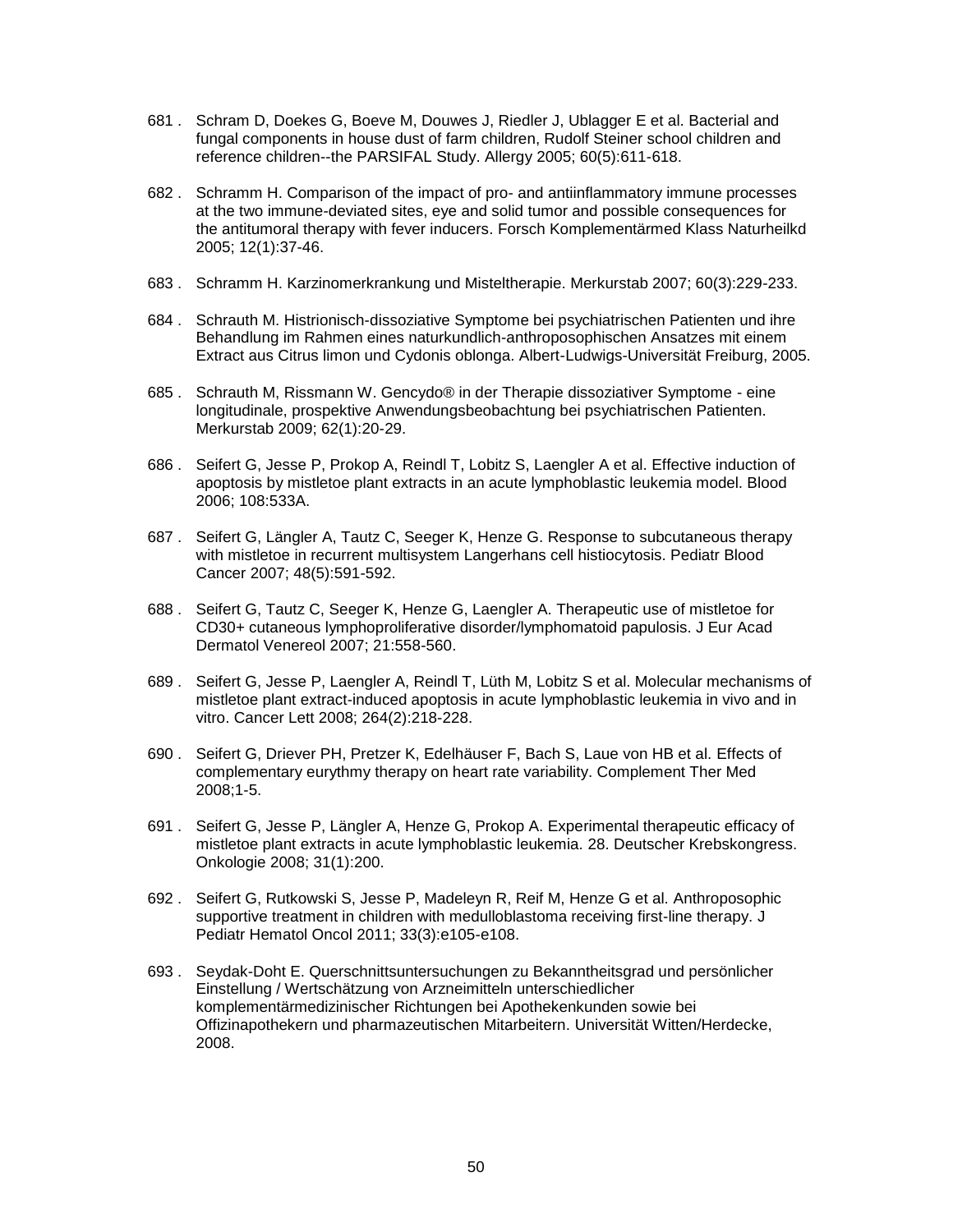- 694 . Shah-Rossi D, Heusser P, Baumgartner S. Homeopathic treatment of Arabidopsis thaliana plants infected with Pseudomonas syringae. Scientific World Journal 2009; 9:320-330.
- 695 . Simoes-Wüst AP, Hunziker-Basler N, Zuzak TJ, Eggenschwiler J, Rist L, Viviani A et al. Das Mistelpräparat Iscucin® Crataegi - Option für die Instillationstherapie bei Blasenkrebs. Phytotherapie 2008; 5:2-5.
- 696 . Simoes-Wüst AP, Hunziker-Basler N, Zuzak TJ, Eggenschwiler J, Rist L, Viviani A. Langanhaltende cytotoxische Effekte auf Blasenkrebszelllinien bei einmaliger Applikation von wässrigen Extrakten aus getrockneten Misteln (*Viscum album* L.) in einem *in-vitro*-System. In: Scheer R, Becker H, Schilcher H, Kemper FH, Alban S, Holzgrabe U et al., editors. *Die Mistel in der Tumortherapie 2 - Aktueller Stand der Forschung und klinische Anwendun*g. Essen: KVC-Verlag, 2009: 219-228.
- 697 . Simon L. Anthroposophische Langzeittherapie entzündlich-rheumatischer Erkrankungen Konzepte und Perspektiven. In: Streit E, Rist L, editors. Ethik und Wissenschaft in der anthroposophischen Medizin. Beiträge zu einer Erneuerung der Medizin. Bern: Peter Lang Verlag, 2006: 215-242.
- 698 . Simon L, Prebay D, Beretz A, Bagot JL, Lobstein A, Rubinstein I et al. Complementary and alternative medicines taken by cancer patients. Bull Cancer 2007; 94(5):483-488.
- 699 . Simon T, Längler A, Berthold F, Klingebiel T, Hero B. Topotecan and Etoposide in the Treatment of Relapsed High-risk Neuroblastoma. Results of a Phase 2 Trial. J Pediatr Hematol Oncol 2007; 29:101-106.
- 700 . Simon T, Laengler A, Harnischmacher U, Fruhwald MC, Jorch N, Claviez A et al. Topotecan, cyclophosphamide, and etoposide (TCE) in the treatment of high-risk neuroblastoma. Results of a phase-II trial. J Cancer Res Clin Oncol 2007; 133:653-661.
- 701 . Simöes-Wüst AP, Rist L, Mueller A, Barthel C, Snijders C, Jansen M et al. An organic diet can increase the levels of conjugated linoleic acids in the breast milk of lactating women. Forsch Komplementärmed 2007; 14(S1):42.
- 702 . Simöes-Wüst AP, Rist L. Bryophyllum in der präklinischen und klinischen Forschung. Merkurstab 2007; 5:415-420.
- 703 . Simöes-Wüst AP, Hunziker-Basler N, Zuzak TJ, Eggenschwiler J, Rist L, Viviani A et al. Das Mistelpräparat Iscucin® Crataegi - Option für die Instillationstherapie bei Blasenkrebs. Merkurstab 2007; 3:251-255.
- 704 . Simöes-Wüst AP, Hunziker-Basler N, Zuzak TJ, Eggenschwiler J, Rist L, Viviani A. Long-lasting cytotoxic effects of a single application of aqueous extracts from dried Viscum album L. on bladder cancer cells in an in vitro system. Phytomedicine 2007;(SVII):49.
- 705 . Sinapius P, Ganß M. Grundlagen, Modelle und Beispiele kunsttherapeutischer Dokumentation. Frankfurt am Main, Berlin, Bern, Bruxelles, New York, Oxford, Wien: Peter Lang Verlagsgruppe; 2007, 240 p.
- 706 . Soldner G. Differenzierte Anwendung der Mistel nach Wirtsbäumen. Erfahrungsheilkunde 2007; 56(3):171-174.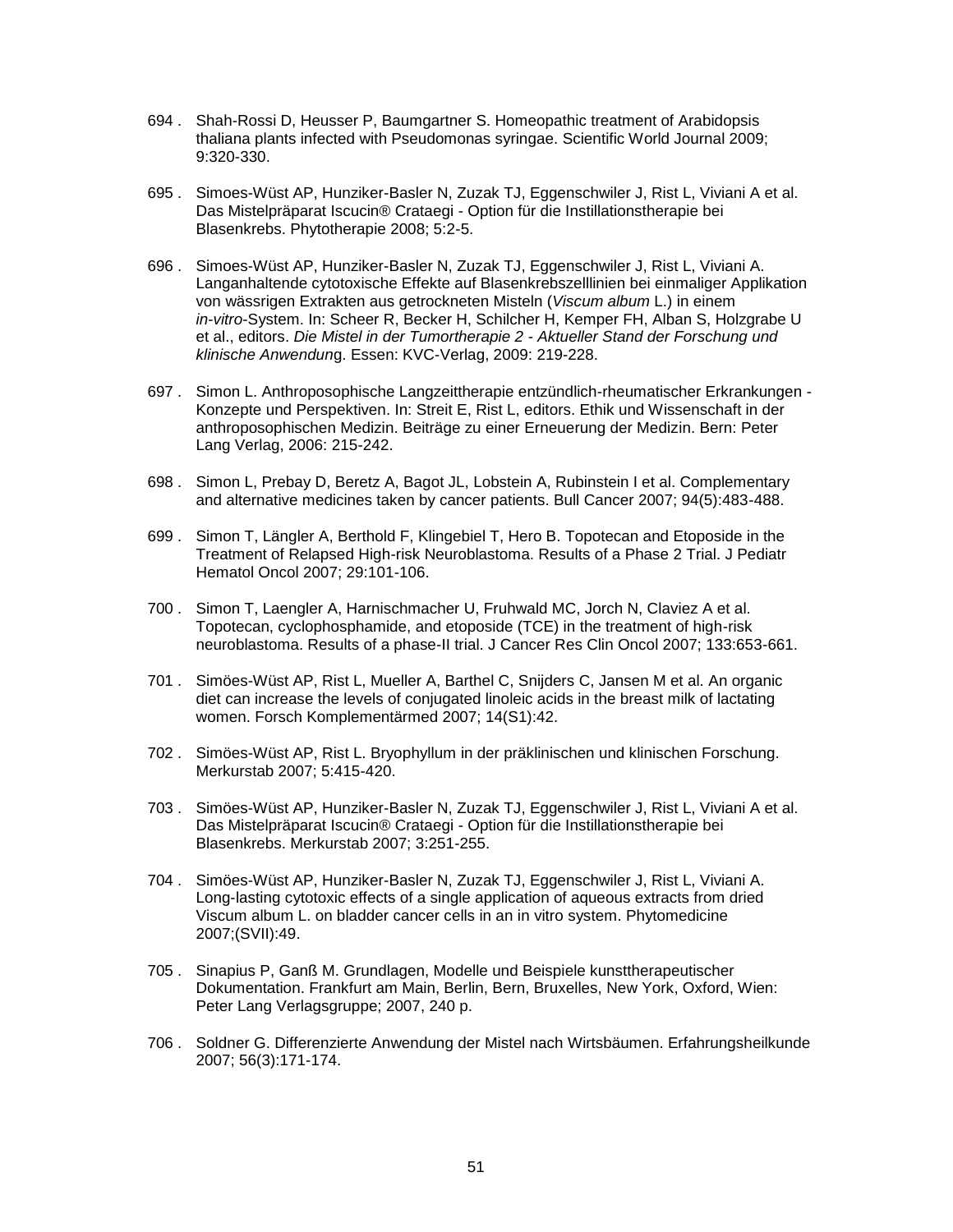- 707 . Soldner G, Stellmann HM. Individuelle Pädiatrie. 3. ed. Stuttgart: Wissenschaftliche Verlagsgesellschaft; 2007, 820 p.
- 708 . Son GS, Ryu WS, Kim HY, Woo SU, Parkl KH, Bae JW. Immunologic response to mistletoe extract (Viscum album L.) after conventional treatment in patients with operable breast cancer. J Breast Cancer 2010; 13(1):14-18.
- 709 . Stange R, Jänsch A, Schrag S, Pflugbeil C, Schlodder D, Pandey-Hoffmann U et al. Günstiger Verlauf eines persistierenden malignen Aszites. [Favourable course of persisting malignant ascites]. Forsch Komplementärmed 2009; 16(1):49-53.
- 710 . Stein GM, Büssing A, Schietzel M. Einfluss von Mistelextrakten auf die Generierung und Ausreifung Dendritischer Zellen in vitro. In: Scheer R, Bauer R, Becker H, Fintelmann V, Kemper FH, Schilcher H, editors. Fortschritte in der Misteltherapie. Aktueller Stand der Forschung und klinischer Anwendung. Essen: KVC-Verlag, 2005: 269-280.
- 711 . Stock-Schröer B, Albrecht H, Betti L, Endler PC, Linde K, Lüdtke R et al. Reporting experiments in homeopathic basic research (REHBaR) - A detailed guideline for authors. Homeopathy 2009; 98:287-298.
- 712 . Streit E, Rist L, (Hrsg.). Ethik und Wissenschaft in der anthroposophischen Medizin, Beiträge zu einer Erneuerung der Medizin. Bern: Peter Lang AG; 2006, 303 p.
- 713 . Streit E. Von Paracelsus zum Paracelsus-Spital Richterwil. In: Streit E, Rist L, editors. Ethik und Wissenschaft in der anthroposophischen Medizin. Beiträge zu einer Erneuerung der Medizin. Bern: Peter Lang Verlag, 2006: 25-36.
- 714 . Strüh CM, Jäger S, Schempp CM, Scheffler A, Martin SF. Solubilized triterpenes from mistletoe show anti-tumor effects on skin-derived cell lines. Planta Med 2008; 74:1130.
- 715 . Strüh CM, Jäger S, Schempp CM, Scheffler A, Martin SF. Mistletoe derived solubilized triterpene acids show inhibitory effects on murine human skin cell lines. Z Phytother 2008; 29:31.
- 716 . Strüh CM, Jäger S, Schempp CM, Scheffler A, Martin SF. Anti-tumour effects of solubilizied triterpene acids form Viscum Album L. omurine and human skin cell lines in vitro. Experimental Dermatology 2008; 17:280.
- 717 . Strüh CM, Jäger S, Schempp CM, Scheffler A, Martin SF. Inhibitory Effects of Solubilized Triterpene Acids from Visum Album L. on Murine and Human Skin Cell Lines. In: Scheer C, Alban S, Becker H, Holzgrabe U, Kemper FH, Kreis W et al., editors. Die Mistel in der Tumortherapie 2. Essen: KVC Verlag, 2009: 173-182.
- 718 . Stumpf C, Rieger S, Schietzel M. Retrospektive Untersuchung zur Therapie mit Mistelextrakten bei Mammakarzinom. Dtsch Zschr Onkol 2005; 37:106-113.
- 719 . Stumpf C, Rieger S, Fischer IU, Schietzel M. Retrospektive Untersuchung zur Therapie mit Mistelextrakten bei Patienten mit kolorektalem Karzinom. Dtsch Zschr Onkol 2007; 39(1):12-22.
- 720 . Stumpf C, Rieger S, Fischer IU, Schierholz J, Schietzel M. Comparison of survival time on patients with different tumor entities: Retrospective effiaccy investigations of mistletoe therapy vs. data of a tumour registry. Phytomedicine 2007; 14(7):42.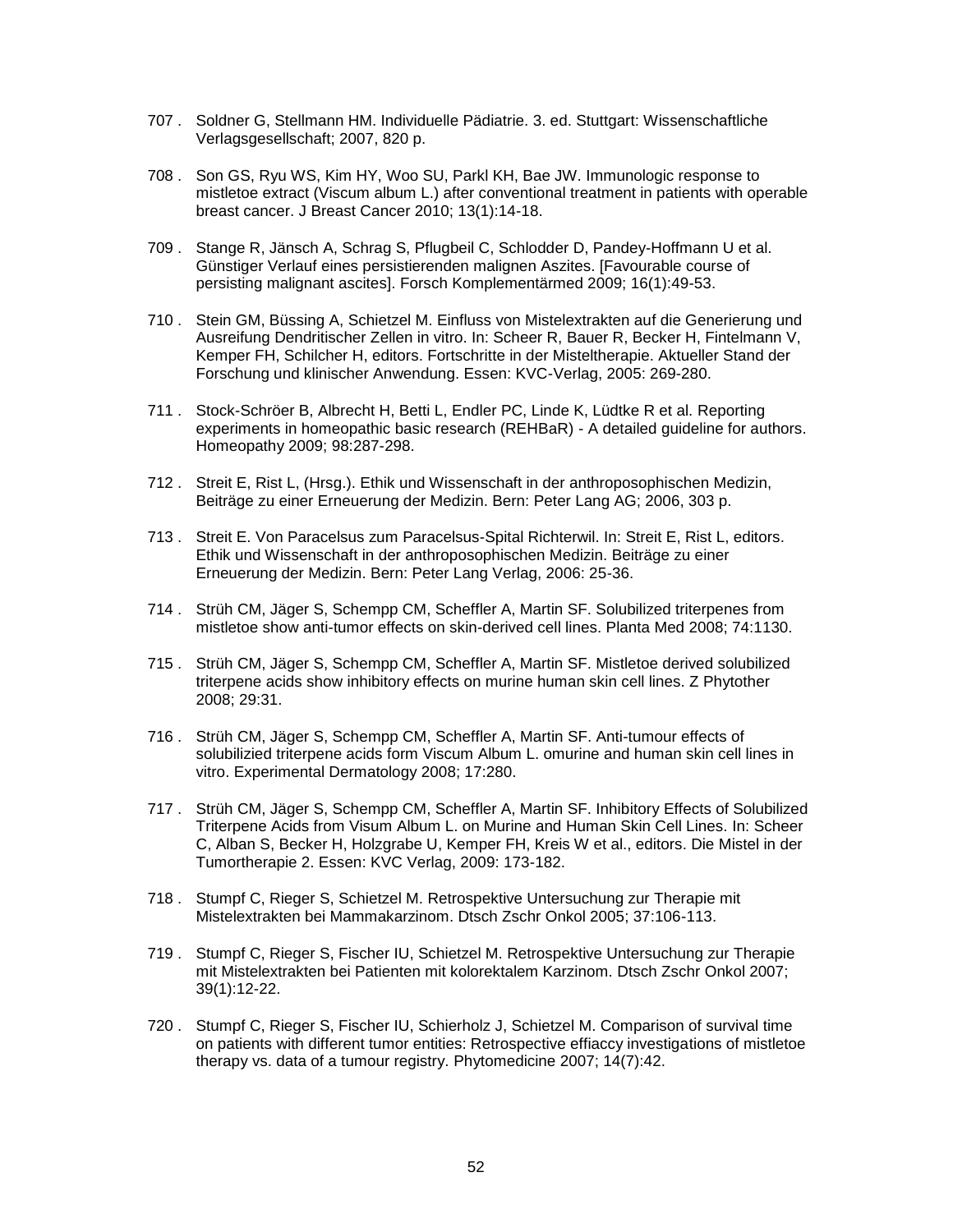- 721 . Stumpf C, Rieger S, Fischer IU, Schierholz JM, Schietzel D. Vergleich der Überlebenszeit bei Patienten mit verschiedenen Tumorentitäten - Retrospektive Untersuchung zur Wirksamkeit von Misteltherapie vs. Daten eines Tumorregisters. In: Scheer R, et al., editors. Die Mistel in der Tumortherapie 2. Essen: KVC-Verlag, 2009: 426-440.
- 722 . Sukerakab NP. Cancer and the Iscador therapy. Homoeopath-Heritage 2006; 31(9):13-19.
- 723 . Tabali M, Jeschke E, Lüke C, Matthes H. Increase of adverse drug reaction reports in an anthroposophical setting. Merkustab 2008; 61(2):186-187.
- 724 . Tabali M, Jeschke E, Bockelbrink A, Witt C, Willich SN, Matthes H. Verbesserung der UAW Meldungen von niedergelassenen Ärzten durch ein interaktives Schulungskonzept. 2008. German Medical Science GMS Publishing House.
- 725 . Tabali M, Jeschke E, Bockelbrink A, Witt CM, Willich SN, Ostermann T et al. Educational intervention to improve physician reporting of adverse drug reactions (ADRs) in a primary care setting in complementary and alternative medicine. BMC public health 2009; 9(274):doi:10.1186/1471-2458-9-274.
- 726 . Tautz C, Längler A. Komplementäre Therapie bei krebskranken Kindern aus Sicht der Eltern und der Ärzte. Pädiatr Prax 2006; 67:451-462.
- 727 . Tecic T, Büssing A, Althaus A, Neugebauer EAM. Messung von gesundheitsbezogener Lebensqualität. Arzneimitteltherapie 2009; 27(12):375-382.
- 728 . Teodoridis CM, Schad F, Albrecht U, Stumpf B, Baute R, Fricke L et al. Das Netzwerk Onkologie (NO) - Ziele, Ergebnisse und Ausblick. Merkustab 2008; 61(2):186.
- 729 . Therkleson T, Sherwood P. Patients' experience of the external therapeutic application of ginger by anthroposophically trained nurses. Indio-Pacific journal of phenomenology 2005; 4:1-11.
- 730 . Thiel M, Hartmann J, Längler A. Kinderklinik und kardiologischer Konsilarzt Diagnostik zwischen Sicherheit und Kosten. Pädiatrie Kinder- und Jugendmedizin hautnah 2009; 5:367-369.
- 731 . Thiel M, Sitzmann F, Längler A. The Potential Role of Thyme in the Treatment of Pyodermia in Newborn Infants - a Retrospective Analysis. Forsch Komplementärmed 2010; 17(1):29-31.
- 732 . Thiel M, Blanke P, Längler A. Klinische Verläufe bei Trisomie 18 (Edwards-Syndrom) Ein Update. Z Geburtshilfe Neonatol 2011; 215(3):109-114.
- 733 . Thiel MT, Findeisen B, Längler A. Music therapy as part of integrative neonatology: 20 years of experience - 3 case reports and a review. Forsch Komplementmed 2011; 18(1):31-35.
- 734 . Tölg M. Anwendungsbeobachtung zur Wirksamkeit und Verträglichkeit von Weleda Euphrasia D3 Augentropfen bei Kindern mit katarrhalischer oder allergischer Bindehautentzündung. Merkurstab 2005; 58:43-47.
- 735 . Tölg M, Antonu A, Reiss B, Ramos M. Lebensqualität von Tumorpatienten unter begleitender Misteltherapie. Schweiz Z Ganzheitsmedizin 2005; 17:1-6.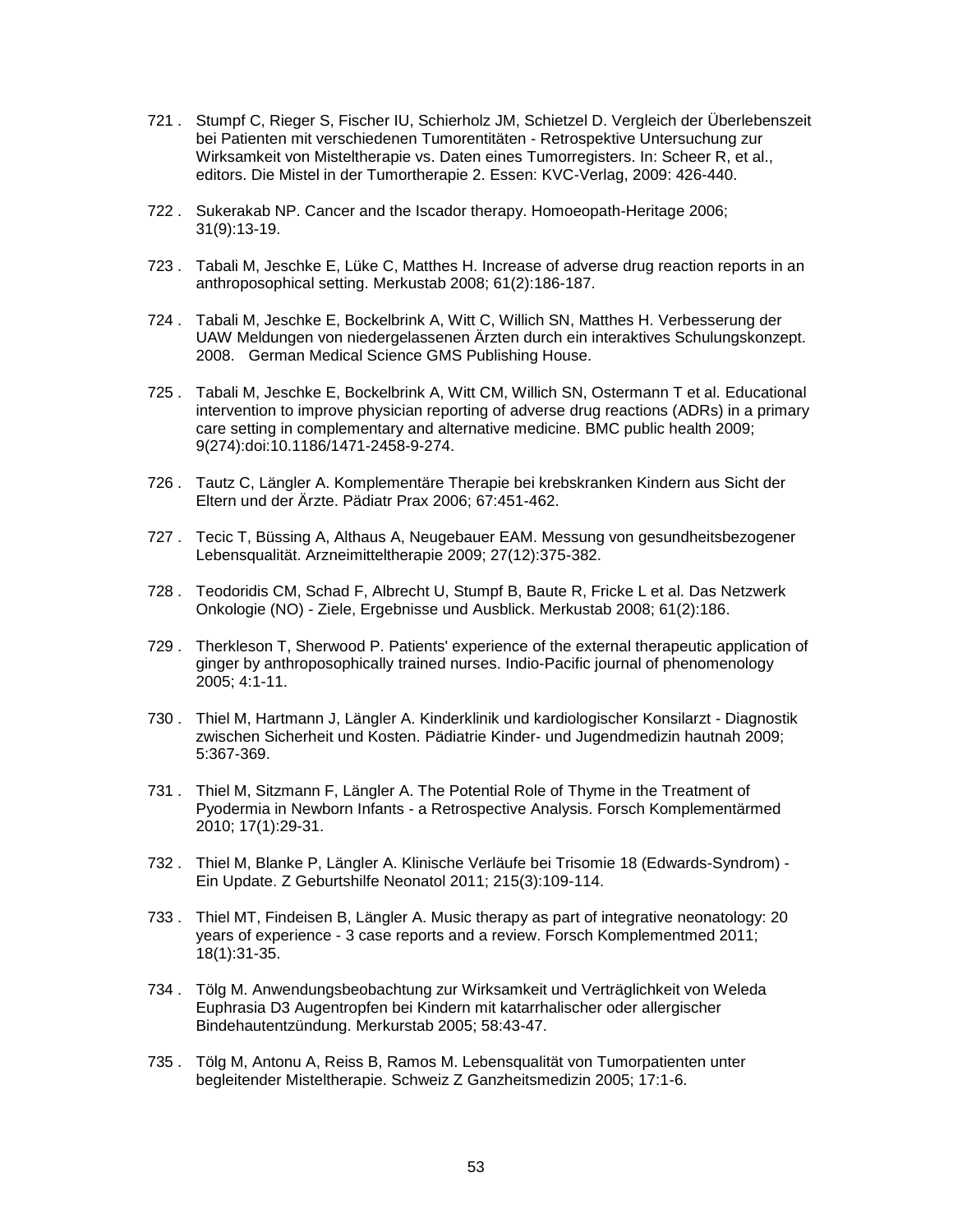- 736 . Tölg M, Reiss B, Antonu A. Chemotherapie mit begleitender Misteltherapie. Comed 2005; 5:1-6.
- 737 . Tröger W, Jezdic S, Zdrale Z, Tisma N, Hamre HJ, Matijasevic M. Quality of Life and Neutropenia in Patients with Early Stage Breast Cancer: A Randomized Pilot Study Comparing Additional Treatment with Mistletoe Extract to Chemotherapy Alone. Breast Cancer: Basic and Clinical Research 2009; 3:35-45.
- 738 . Tröger W, Matijasevic M, Zdrale Z, Tisma N, Jezdic S. Additional therapy with mistletoe extracts in breast cancer patients receiving chemotherapy - a prospective randomized open label pilot study. In: Scheer R, et al., editors. Die Mistel in der Tumortherapie 2. Essen: KVC-Verlag, 2009: 509-521.
- 739 . Tröger W. Lebensqualität und Neutropenie bei Patientinnen mit Brustkrebs, die mit Chemotherapie behandelt werden (Eine randomisierte klinische Studie, die additive Misteltherapie und alleinige Chemotherapie vergleicht). Merkurstab 2010;(3):210-217.
- 740 . Tröger W. Zusammenhang von Lebensqualität und Neutropenie bei Patientinnen mit Brustkrebs in frühem Stadium, die allein mit Chemotherapie oder zusätzlich mit Misteltherapie behandelt werden. Ergebnisse einer randomisierten Studie. Dtsch Zschr Onkol 2011; 41:58-67.
- 741 . Uitgeest W. De binnenkant van blauw. 2010. Zeist, Uitgeverij Christofoor.
- 742 . Unger M. Die Bedeutung der Biografie für die Ausbildung salutogener Ressourcen im Umgang mit chronischer Krankheit. Eine biografieanalytische und fallvergleichende Untersuchung. Universität Witten/Herdecke, 2008.
- 743 . Unkelbach R, Abholz HH. [Differences between patients of conventional and anthroposophic family physicians]. Forsch Komplementärmed 2006; 13(6):349-355.
- 744 . Urech K, Scher JM, Hostanska K, Becker H. Apoptosis inducing activity of viscin, a lipophilic extract from *Viscum album* L. J Pharm Pharmacol 2005; 57:101-109.
- 745 . Urech K, Scher JM, Hostanska K, Becker H. Triterpene der Mistel (Viscum album) in der "leimartigen Substanz" Viscin und ihre antiproliferative Wirkung. In: Scheer R, Bauer R, Becker H, Fintelmann V, Kemper FH, Schilcher H, editors. Fortschritte in der Misteltherapie. Aktueller Stand der Forschung und klinischen Anwendung. Essen: KCV Verlag, 2005: 133-144.
- 746 . Urech K, Schaller G, Jaggy C. Viscotoxins, mistletoe lectins and their isoforms in mistletoe (Viscum album L.) extracts Iscador. Arzneimittelforschung 2006; 56(6A):428-434.
- 747 . Urech K, Buessing A, Thalmann G, Schaefermeyer H, Heusser P. Antiproliferative effects of mistletoe (Viscum album L.) extract in urinary bladder carcinoma cell lines. Anticancer Res 2006; 26(4B):3049-3055.
- 748 . Vallejo CK, Remmert G. [Christophorus Community Hospice--premier anthroposophic hospice: being there for the suffering patient]. Pflege Z 2006; 59(6):337-339.
- 749 . van de Vijver LPL. Food Quality and Health is organic better? In: van de Vijver LPL, editor. Proceedings seminar, Measuring food quality: concepts, methods and challenges. Seminar 12-14 February 2007. Driebergen: Louis Bolk Institute, 2007: 10.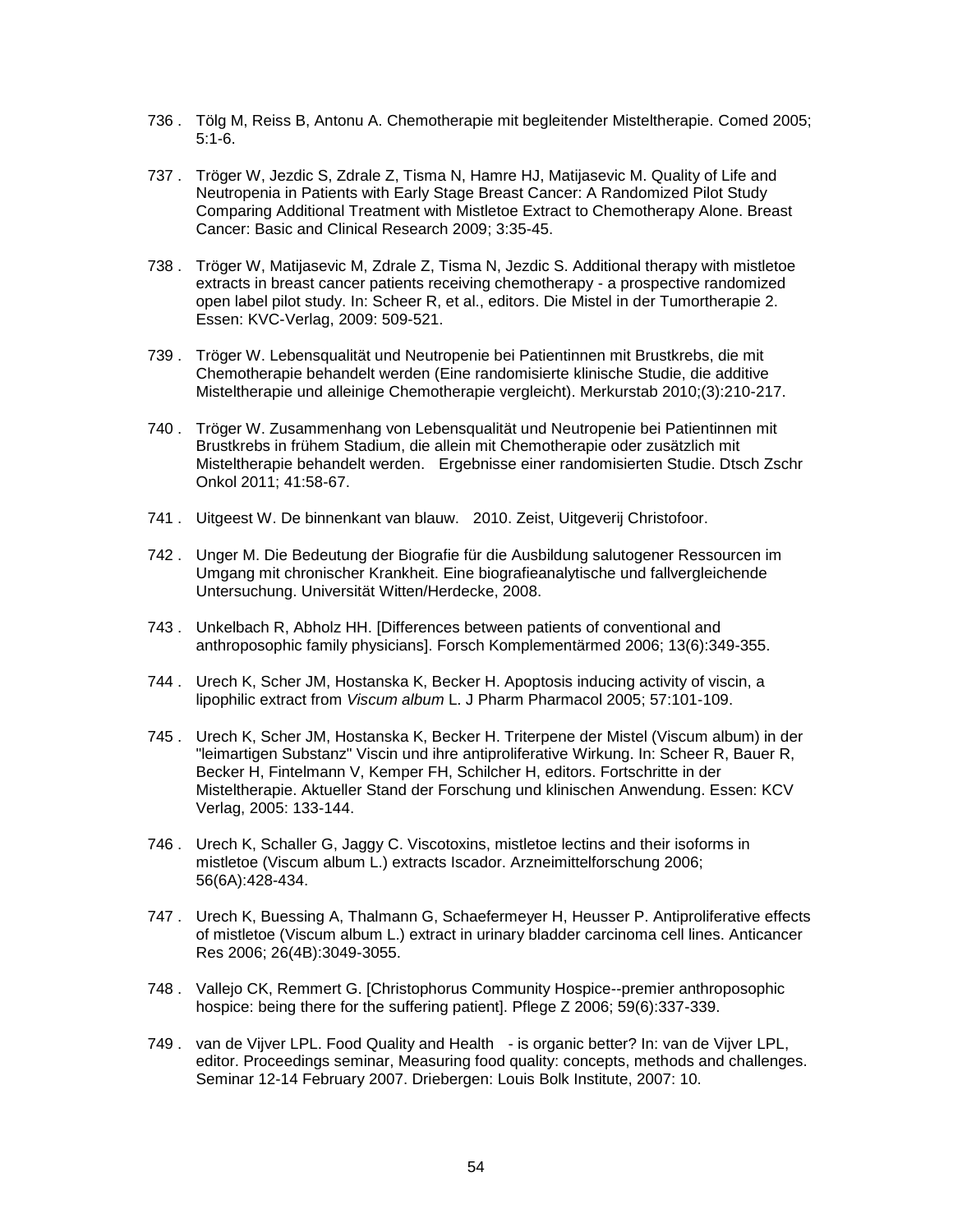- 750 . van der Bie G. Immunology. Driebergen: Louis Bolk Instituut; 2006
- 751 . van der Meij E, Grootendorst J. Een methode voor het vaststellen van toonhoogtebeleving in de muziektherapie. 2010. Leiden., Hogeschool Leiden.
- 752 . Van Huyen JP, Delignat S, Bayry J, Kazatchkine MD, Bruneval P, Nicoletti A et al. Interleukin-12 is associated with the in vivo anti-tumor effect of mistletoe extracts in B16 mouse melanoma. Cancer Lett 2006; 243(1):32-37.
- 753 . van Kalsbeek A. Ik beweeg en lig toch stil. Werking en mogelijkheden van uitwendige therapie bij kinderen met een ontwikkelingsstoornis. 2009. Zeist, Zonnehuizen.
- 754 . Van Kampen H, Grouls R. Het inrichten en managen van de organisatie van individugeoriënteerde zorg. In: Baars EW, van der Bie GH, editors. Praktijkonderzoek in de Antroposofische Gezondheidszorg 2009. Op weg naar een professionele individugeoriënteerde gezondheidszorg. Welke vaardigheden en innovaties moeten ontwikkeld worden? Leiden: Hogeschool Leiden, 2009: 143-155.
- 755 . van Tellingen C. Pharmacology. Driebergen: Louis Bolk Instituut; 2006
- 756 . Van Zon A, Niemeijer M. Ernstige meervoudige beperkingen. In: Niemeijer HM, Gastkemper M, editors. Ontwikkelingsstoornissen bij kinderen. Medisch-pedagogische begeleiding en behandeling. 5<sup>e</sup> geheel herziene druk. Assen: Van Gorcum, 2009: 241-256.
- 757 . Verhoog A, Van der Geest H. Smaragdgroen in een kleurenlichtbad. Een exploratief onderzoek. 2011. Leiden, Antroposofisch Gezondheidscentrum De Lemniscaat.
- 758 . Vieker S, Thiel M, Längler A. Neugeborenen-Krämpfe durch Lamotrigin-Entzug? Z Geburtsh Neonatol 2009; 213:1-2.
- 759 . Viviani A, Rist L. Differenzierte Wirkung von Mistelextrakten auf Krebszellen. Phytomedicine 2007; 5:1-13.
- 760 . Voltmer E, Büssing A, Thomas C, Spahn C. Religiosität, Spiritualität, Gesundheit und berufsbezogene Verhaltensmuster bei Pastoren zweier freikirchlich-protestantischer Denominationen. Psychotherapie, Psychosomatik, Medizinische Psychologie: PPmP 2010; 60:425-433.
- 761 . von Bonin D. Wirkungen von Sprachtherapie auf die kardiorespiratorische Interaktion. Teil II: Menschenkundliche Gesichtspunkte. Merkurstab 2005; 58(3):185-196.
- 762 . von Bonin D, Müller M. Competencies in arts therapies: A rating of importance, training and performance by practitioners and referring professionals in Switzerland. The Arts in psychotherapy 2007; 34:11.
- 763 . von Dach C. [The twelve nursing balms]. Krankenpfl Soins Infirm 2008; 101(3):25-27.
- 764 . von Ditfurth AC. Pilotstudie zur Verträglichkeit, Sicherheit und Dosisfindung eines Extrakts aus Tormentillae rhizoma bei aktiver Colitis ulcerosa. Albert-Ludwigs-Universität Freiburg, 2005.
- 765 . von Hagens A, Loewe-Mesch A, Kuehn JJ, Abel U, Gerhard I. Prospektive kontrollierte nicht randomisierte Machbarkeits-Studie zu einer postoperativen simultanen Mistel-/Chemotherapie bei Patientinnen mit Mammakarzinom - Ergebnisse zu Rekrutier-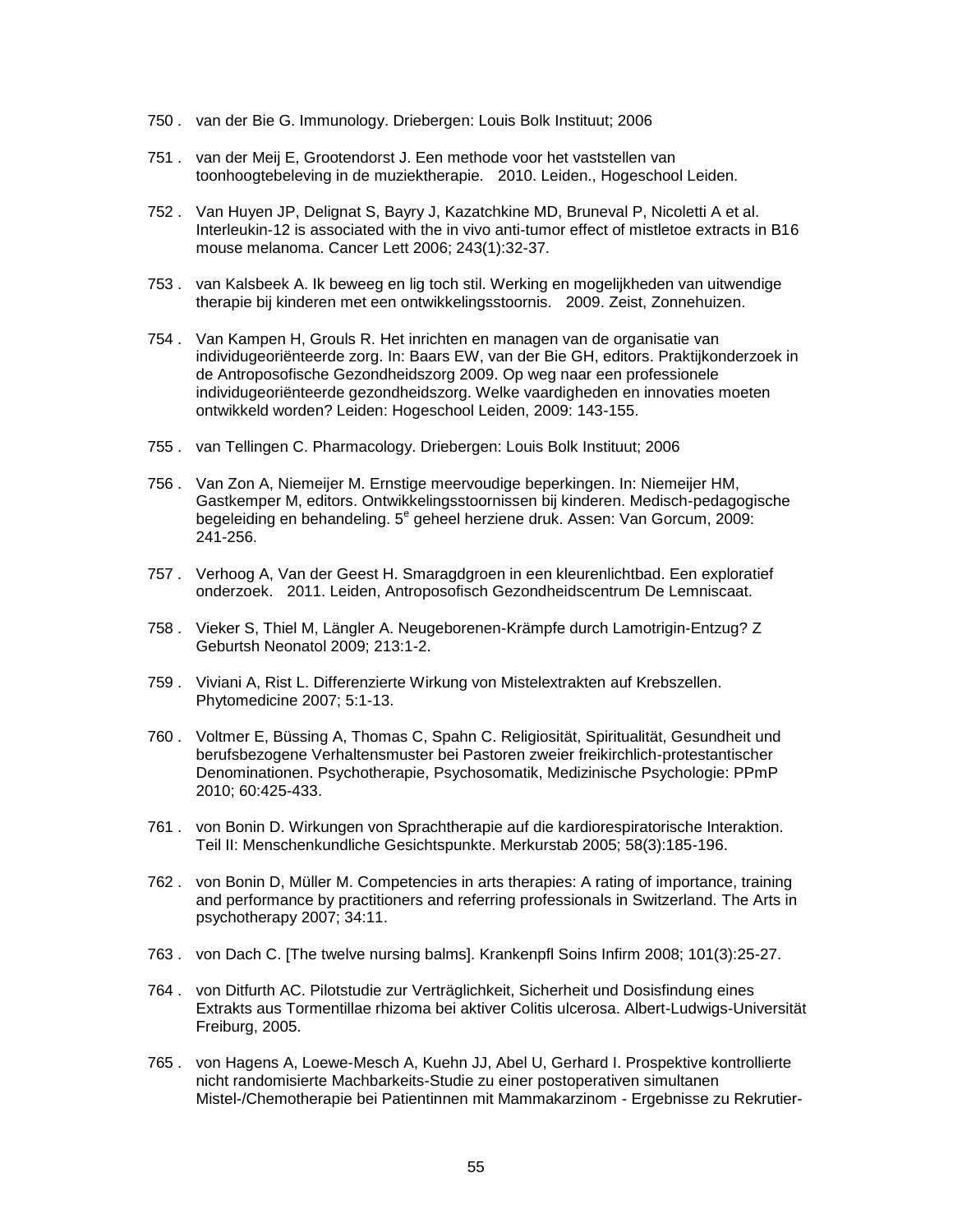und Randomisierbarkeit, Immunparametern, Lebensqualität und Verträglichkeit. In: Scheer R, Bauer R, Becker H, Fintelmann V, Kemper FH, Schilcher H, editors. Fortschritte in der Misteltherapie. Aktueller Stand der Forschung und klinischen Anwendung. Essen: KCV Verlag, 2005: 567-578.

- 766 . von Laue H. Die Entwicklung des pharmazeutischen Impulses bei Rudolf Steiner. Menschenkundliche Voraussetzungen einer anthroposophischen Pharmakokinetik. Merkurstab 2008;(1):4-47.
- 767 . von Mandach U, Rist L. Bryophyllum: Wirksamkeit und Verträglichkeit im Vergleich zu synthetischen Wehenhemmern. Z Phytother 2005; 5(5):32.
- 768 . von Mandach U, Rist L. Bryophyllum, ein wirksames pflanzliches Präparat zur Wehenhemmung. In: Streit E, Rist L, editors. Ethik und Wissenschaft in der anthropsophischen Medizin. Beiträge zu einer Erneuerung der Medizin. Bern: Peter Lang AG, 2006: 189-192.
- 769 . Vrânceanu M, Winkler K, Nirschl H, Leneweit G. Surface rheology of monolayers of phospholipids and cholesterol measured with axisymmetric drop shape analysis. Colloids Surf A Physiochem Eng Asp 2007; 311:140-153.
- 770 . Vrânceanu M, Winkler K, Nirschl H, Leneweit G. Surface rheology of monolayers of phospholipids and cholesterol measured with axisymmetric drop shape analysis. Biophys J 2008; 94:3924-3934.
- 771 . Wagner S, Reinert C, Schmid H-J, Liebeskind A-K, Jorch N, Längler A et al. High-dose methotrexate prior to simultaneous radiochemotherapy in children with malignant high-grade gliomas. Anticancer Res 2005; 25:2583-2588.
- 772 . Wagner S, Csatary CM, Gosztonyi G, Koch HC, Hartmann C, Peters O et al. Combined treatment of pediatric high-grade glioma with the oncolytic viral strain MTH-68/H and oral valproic acid. Acta Pathologica, Microbiologica et Immunologica Scandinavica 2006; 114(10):731-743.
- 773 . Wagschal I, Eggenschwiler J, Von Balthasar L, Patrignani A, Rehrauer H, Schlapbach R et al. Gene expression signatures of pathway alterations in tumor cells caused by plant extracts. Medicina (Buenos Aires) 2007; 67(Suppl. 2):97-106.
- 774 . Walach H, Heusser P. Effektiv oder nicht? Entscheiden Sie selbst! Die PEK-HTA-Berichte. Forsch Komplementmed 2006; 13 Suppl 2:2-3.
- 775 . Walach H, Möllinger H, Sherr J, Schneider R. Homeopathic pathogenetic trials produce more specific than non-specific symptoms: results from two double-blind placebo controlled trials. J Psychopharmacol 2008; 22(5):543-552.
- 776 . Walchli C, Baumgartner S, Bastide M. Effect of low doses and high homeopathic potencies in normal and cancerous human lymphocytes: an in vitro isopathic study. J Altern Complement Med 2006; 12(5):421-427.
- 777 . Weckesser S, Laszczyk MN, Müller ML, Schempp CM, Schumann H. Topical treatment of necrotising herpes zoster with a betulin-based emulsion obtained from birch bark. Forsch Komplementärmed 2010; 17(5):271-274.
- 778 . Welles SU, Endler PC, Scherer-Pongratz W, Suanjak-Traidl E, Weber S, Spranger H et al. Pretreatment with Thyroxin 10-8 and the Effect of Homeopathically Prepared Thyroxin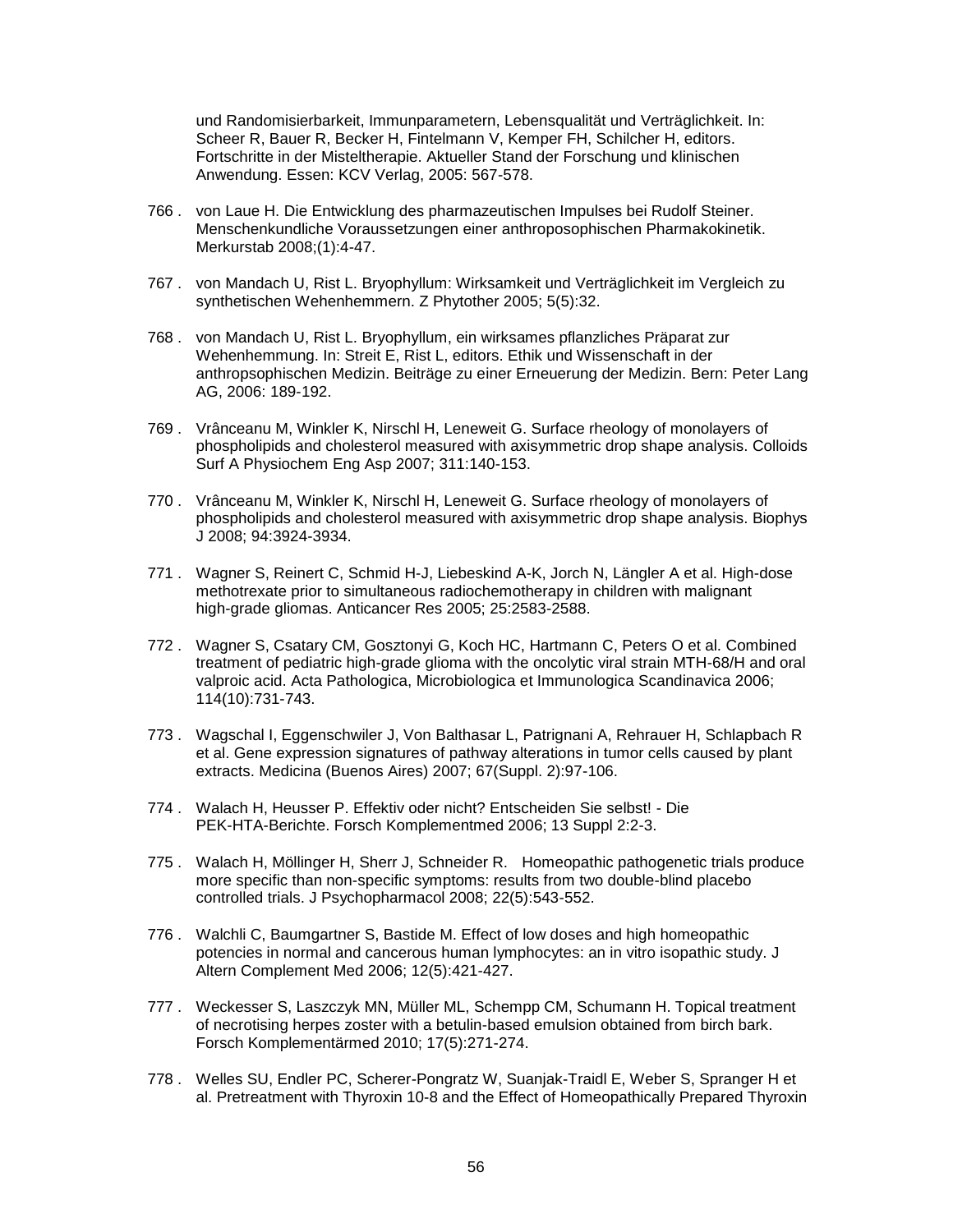10-30 on Highland Frogs - a Multi-Researcher Study. Forsch Komplementärmed 2007; 14:353-357.

- 779 . Wellhausen F, Mocka S, Meyer U. Anwendungsbeobachtung WALA Mundbalsam. Merkurstab 2005; 58:126-128.
- 780 . Wellhausen F, Mocka S, Meyer U. Anwendungsbeobachtung WALA Apis/Belladonna cum Mercurio, Globuli velati. Merkurstab 2006; 59(6):546-547.
- 781 . Wellhausen F, Mocka S, Meyer U. Anwendungsbeobachtung WALA Bronchi Plantago Globuli velati. Merkurstab 2006; 59(4):352-354.
- 782 . Wellhausen F, Mocka S, Meyer U. Anwendungsbeobachtung WALA Gelsemium comp., Globuli velati. Merkurstab 2007; 60(2):158-160.
- 783 . Wellhausen F, Mocka S, Meyer U. Anwendungsbeobachtung WALA Agropyron Globuli velati. Merkurstab 2008; 61(3):172-174.
- 784 . Wende K. Kristall-Mittagsblume. Dank Trockenstress zum Hautpflegemittel. Pharm Ztg 2006; 151(Sonderdruck):1-4.
- 785 . Wilkens J. Die Weidenmistel beim Blasenkarzinom. Merkurstab 2007; 60(5):446-449.
- 786 . Winkler K, Leneweit G, Schubert R. Characterization of membrane versiclesin plant extracts. Colloids Surf B Biointerfaces 2005; 45:57-65.
- 787 . Winkler K, Jäger S, Leneweit G, Schubert R, Pfüller U, Scheffler A. Vesikel und Triterpenoide: Galenik lipophiler Substanzen in wässrigen Mistelextrakten. In: Scheer R, Bauer R, Becker H, Fintelmann V, Kemper FH, Schilcher H, editors. Fortschritte in der Misteltherapie. Aktueller Stand der Forschung und klinischer Anwendung. Essen: KVC-Verlag, 2005: 157-168.
- 788 . Winkler K, Leneweit G, Kimpler A, Schubert R. Charakterisierung von Vesikeln in Mistelextrakten. In: Scheer R, Bauer R, Becker H, Fintelmann V, Kemper FH, Schilcher H, editors. Forttschritte in der Misteltherapie. Aktueller Stand der Forschung und klinische Anwendung. Essen: KVC-Verlag, 2005: 145-156.
- 789 . Winkler K, Jäger S, Leneweit G, Schubert R. Interactions of Viscotoxins With Vesicles of Genuine membranes of Misteltoe. In: Scheer R, Alban S, Becker H, Holzgrabe U, Kemper FH, Kreis W et al., editors. Die Mistel in der Tumortherapie 2. Essen: KVC Verlag, 2009: 165-172.
- 790 . Witt CM, Bluth M, Albrecht H, Weisshuhn TE, Baumgartner S, Willich SN. The in vitro evidence for an effect of high homeopathic potencies - a systematic review of the literature. Complement Ther Med 2007; 15(2):128-138.
- 791 . Wode K, Schneider T, Lundberg I, Kienle GS. Mistletoe treatment in cancer-related fatigue: a case report. Cases J 2009; 2:77.
- 792 . Woelfle U, Laszczyk MN, Kraus M, Leuner K, Kersten A, Simon-Haarhaus B et al. Triterpenes promote keratinocyte differentiation in vitro, ex vivo and in vivo: a role for the transient receptor potential canonical (subtype) 6. J Invest Dermatol 2010; 130(1):113-123.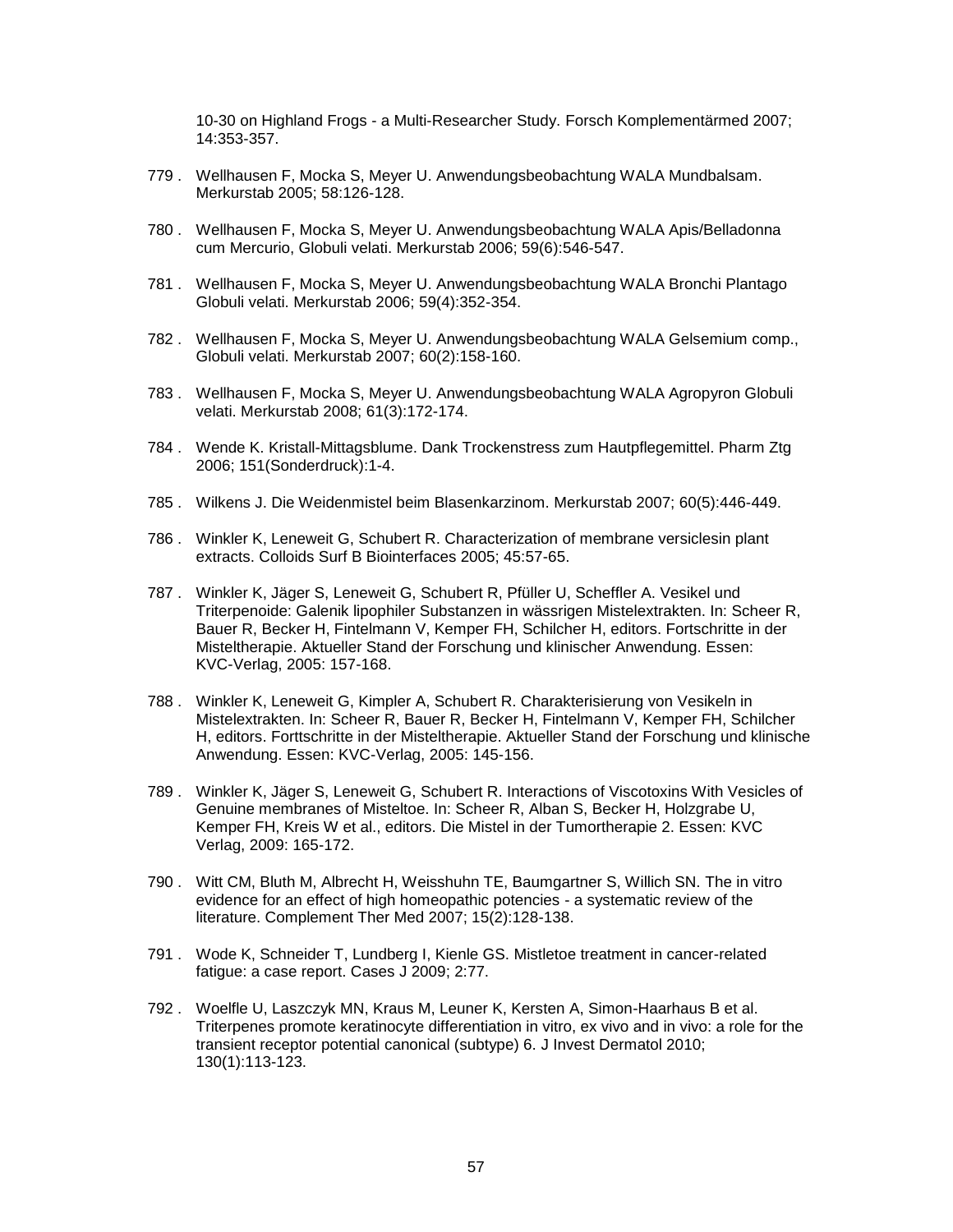- 793 . Woernle M, Bernhardt A. Hyperthermie in der Behandlung von Tumorpatienten. Merkurstab 2009; 62(4):315-319.
- 794 . Wolf U, Maxion-Bergemann S, Bornhöft G, Matthiessen PF, Wolf M. Use of Complementary Medicine in Switzerland. Forsch Komplementärmed 2006; 13:4-6.
- 795 . Wolf U, Wolf M, Heusser P, Thurneysen A, Baumgartner S. Transmission of ultraviolet light in potenized substances and controls. Forsch Komplementärmed 2007; 14(suppl. 1):41.
- 796 . Wolf U, Wolf M, Heusser P, Thurneysen A, Baumgartner S. Homeopathic Preparations of Quartz, Sulfur, and Copper Sulfate Assessed by UV-spectroscopy. Evid Based Complement Alternat Med 2009.
- 797 . Wolf U, Winkler M, Ephraim M, Hamre HJ, Lemann D. The challenge of complexity: Anthroposophic and conventional medicine in dialogue. Primary Care 2011; 11(10):174-175.
- 798 . Wölfle U, Martin S, Emde M, Schempp C. Dermatology in the Darwin anniversary. Part 2: Evolution of the skin-associated immune system. J Dtsch Dermatol Ges 2009; 7(10):862-869.
- 799 . Wyss E, Tamm L, Amsler T, Günther K, Baumgartner S. Potenzial der Homöopathie für den Pflanzenschutz. In: Albrecht H, Frühwald M, editors. Jahrbuch Band 13 (2006) Karl und Veronica Carstens-Stiftung. Essen: KVC Verlag, 2007: 51-81.
- 800 . Wyss E, Tamm L, Siebenwirth J, Baumgartner S. Homeopathic preparations to control the rosy apple aphid (Dysaphis plantaginea Pass.). Scientific World Journal 2010; 10:38-48.
- 801 . Zaar B, Merckens H. Das Fibromyalgie-Syndrom (FMS) Bestandsaufnahme und anthroposophische Anwendungsbeobachtung. Merkurstab 2005; 58(2):106-111.
- 802 . Zänker KS. Summary and conclusion. Excellence of cancer research in Buenos Aires. Medicina (Buenos Aires) 2007; 67(Suppl. 2):115-119.
- 803 . Zerm R, Kröz M, Matthes H. Intravenöse Misteltherpaie zu einer Ardalan-Chemotherapie bei einer Patientin mit metastasiertem Kolonkarzinom. In: Scheer R, Bauer R, Becker H, Fintelmann V, Kemper FH, Schilcher H, editors. Fortschritte in der Misteltherapie. Aktueller Stand der Forschung und klinischen Anwendung. Essen: KCV Verlag, 2005: 465-476.
- 804 . Zerm R, Cysarz D, Kröz M, Petitjean T, Girke M. Phase coordination ratio (PCR) and total Coordination of heart rate and respiration in healthy people. Sleep Med 2005; 6(Suppl 2):198-199.
- 805 . Zerm R, Kröz M, Cysarz D, Frühwirth M, Moser M, Jecht M et al. Cardiovascular Risk in Diabetic Patients Determined by a Newly Developed Questionnaire on Autonomic Regulation (aR). In: Lewis B, Halpon D, Flugelmann M, editors. 7th International Congress on Coronary Artery Disease - ICCAD . Venice: 2007.
- 806 . Zerm R, Kröz M, Bartsch V, von Laue B, Girke M. Melatonin und Schlafparameter in Abhängigkeit von der vegetativen Ausgangslage - eine Pilotstudie. Merkurstab 2008; 61(6).